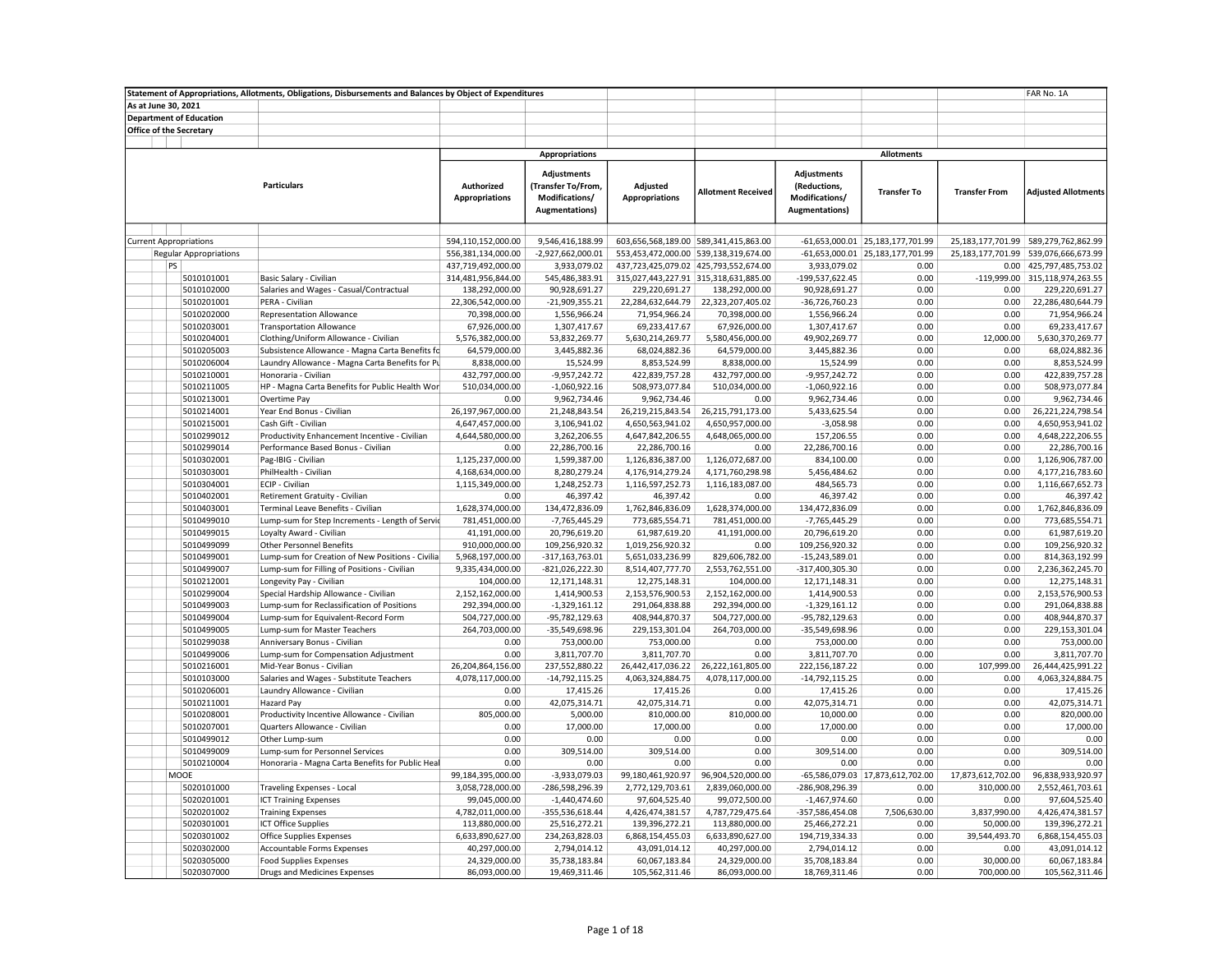|                     |                                | Statement of Appropriations, Allotments, Obligations, Disbursements and Balance: |                                       |                                 |                                |                                       |                                |                                 |                                     |                                  | FAR No. 1A                 |
|---------------------|--------------------------------|----------------------------------------------------------------------------------|---------------------------------------|---------------------------------|--------------------------------|---------------------------------------|--------------------------------|---------------------------------|-------------------------------------|----------------------------------|----------------------------|
| As at June 30, 2021 |                                |                                                                                  |                                       |                                 |                                |                                       |                                |                                 |                                     |                                  |                            |
|                     | <b>Department of Education</b> |                                                                                  |                                       |                                 |                                |                                       |                                |                                 |                                     |                                  |                            |
|                     | <b>Office of the Secretary</b> |                                                                                  |                                       |                                 |                                |                                       |                                |                                 |                                     |                                  |                            |
|                     |                                |                                                                                  |                                       |                                 |                                |                                       |                                |                                 |                                     |                                  |                            |
|                     |                                |                                                                                  |                                       | <b>Obligations</b>              |                                |                                       | <b>Disbursements</b>           |                                 |                                     | <b>Balances</b>                  |                            |
|                     |                                |                                                                                  |                                       |                                 |                                |                                       |                                |                                 |                                     |                                  |                            |
|                     |                                | <b>Particulars</b>                                                               |                                       |                                 |                                |                                       |                                |                                 |                                     |                                  |                            |
|                     |                                |                                                                                  | <b>1st Quarter Ending</b><br>March 31 | 2nd Quarter Ending<br>June 30   | Total                          | <b>1st Quarter Ending</b><br>March 31 | 2nd Quarter Ending June        | Total                           | Unreleased<br><b>Appropriations</b> | Unobligated<br><b>Allotments</b> | <b>Unpaid Obligations</b>  |
|                     |                                |                                                                                  |                                       |                                 |                                |                                       | 30                             |                                 |                                     |                                  |                            |
|                     |                                |                                                                                  |                                       |                                 |                                |                                       |                                |                                 |                                     |                                  |                            |
|                     |                                |                                                                                  |                                       |                                 |                                |                                       |                                |                                 |                                     |                                  |                            |
|                     | <b>Current Appropriations</b>  |                                                                                  | 117,085,266,622.67                    | 152,488,210,700.29              | 269,573,477,322.96             | 101,133,769,975.52                    | 155,539,406,920.74             | 256,673,176,896.25              | 14,376,805,326.00                   | 319,706,285,540.03               | 12.900.300.426.71          |
|                     | <b>Regular Appropriations</b>  |                                                                                  | 107,866,153,743.81                    | 134,864,388,336.69              | 242,730,542,080.51             | 92,772,580,023.57                     | 138,761,166,772.59             | 231,533,746,796.15              | 14,376,805,326.00                   | 296,346,124,593.49               | 11,196,795,284.35          |
|                     | PS                             |                                                                                  | 86,843,861,798.27                     | 117,108,541,714.17              | 203,952,403,512.44             | 82,171,481,874.56                     | 117,209,654,942.13             | 199,381,136,816.69              | 11,925,939,326.00                   | 221,845,082,240.58               | 4,571,266,695.75           |
|                     | 5010101001                     | Basic Salary - Civilian                                                          | 78,155,195,880.68                     | 78,355,674,665.74               | 156,510,870,546.42             | 74,363,618,448.53                     | 78,828,807,423.64              | 153, 192, 425, 872. 16          | $-91,531,035.64$                    | 158,608,103,717.13               | 3,318,444,674.26           |
|                     | 5010102000                     | Salaries and Wages - Casual/Contractual                                          | 81,208,310.17                         | 92,496,450.68                   | 173,704,760.85                 | 77,309,671.22                         | 92,078,813.91                  | 169,388,485.13                  | $-0.00$                             | 55,515,930.42                    | 4,316,275.72               |
|                     | 5010201001                     | PERA - Civilian                                                                  | 5,430,988,133.19                      | 5,744,652,360.93                | 11,175,640,494.12              | 5,362,745,483.20                      | 5,410,633,811.33               | 10,773,379,294.53               | $-1,848,000.00$                     | 11,110,840,150.67                | 402,261,199.59             |
|                     | 5010202000                     | <b>Representation Allowance</b>                                                  | 19,799,896.18                         | 20,972,014.73                   | 40,771,910.91                  | 19,380,346.18                         | 20,592,672.73                  | 39,973,018.91                   | 0.00                                | 31,183,055.33                    | 798,892.00                 |
|                     | 5010203001                     | <b>Transportation Allowance</b>                                                  | 16,338,805.86                         | 17,321,131.73                   | 33,659,937.59                  | 15,917,695.87                         | 17,002,159.83                  | 32,919,855.70                   | 0.00                                | 35,573,480.08                    | 740,081.89                 |
|                     | 5010204001                     | Clothing/Uniform Allowance - Civilian                                            | 978,179,986.13                        | 4,479,967,797.29                | 5,458,147,783.42               | 318,925,410.49                        | 5,056,210,615.22               | 5,375,136,025.71                | $-156,000.00$                       | 172,222,486.35                   | 83,011,757.71              |
|                     | 5010205003                     | Subsistence Allowance - Magna Carta Benefits fc                                  | 1,744,234.86                          | 14,626,947.24                   | 16,371,182.10                  | 1,234,166.69                          | 12,051,287.62                  | 13,285,454.31                   | 0.00                                | 51,653,700.26                    | 3,085,727.79               |
|                     | 5010206004                     | Laundry Allowance - Magna Carta Benefits for Pu                                  | 293,782.38                            | 1,915,699.90                    | 2,209,482.28                   | 245,871.82                            | 1,585,438.39                   | 1,831,310.21                    | 0.00                                | 6,644,042.71                     | 378,172.07                 |
|                     | 5010210001                     | Honoraria - Civilian                                                             | 3,901,835.97                          | 9,716,264.16                    | 13,618,100.13                  | 2,648,547.57                          | 9,100,318.57                   | 11,748,866.14                   | 0.00                                | 409,221,657.15                   | 1,869,233.99               |
|                     | 5010211005                     | HP - Magna Carta Benefits for Public Health Wor                                  | 15,205,901.02                         | 109,985,765.42                  | 125,191,666.44                 | 9,915,892.22                          | 95,032,360.85                  | 104,948,253.07                  | 0.00                                | 383,781,411.40                   | 20,243,413.37              |
|                     | 5010213001                     | Overtime Pay                                                                     | 5,227,822.97                          | 4,970,222.94                    | 10,198,045.91                  | 4,658,296.01                          | 5,171,148.68                   | 9,829,444.69                    | 0.00                                | $-235,311.45$                    | 368,601.22                 |
|                     | 5010214001                     | Year End Bonus - Civilian                                                        | 6,529,995.34                          | 14,167,790.37                   | 20,697,785.71                  | 5,326,428.59                          | 14,614,819.32                  | 19,941,247.91                   | $-2,008,955.00$                     | 26,200,527,012.83                | 756,537.80                 |
|                     | 5010215001                     | Cash Gift - Civilian                                                             | 582,508.85                            | 490,458.00                      | 1,072,966.85                   | 520,758.85                            | 5,308,368.00                   | 5,829,126.85                    | $-390,000.00$                       | 4,649,880,974.17                 | $-4,756,160.00$            |
|                     | 5010299012                     | Productivity Enhancement Incentive - Civilian                                    | 1,029,500.00                          | 390,226.20                      | 1,419,726.20                   | 977,000.00                            | 368,226.20                     | 1,345,226.20                    | $-380,000.00$                       | 4,646,802,480.35                 | 74,500.00                  |
|                     | 5010299014                     | Performance Based Bonus - Civilian                                               | 11,027.50                             | 22,275,673.11                   | 22,286,700.61                  | 11,027.50                             | 22,228,097.40                  | 22,239,124.90                   | 0.00                                | $-0.45$                          | 47,575.71                  |
|                     | 5010302001                     | Pag-IBIG - Civilian                                                              | 275,019,229.99                        | 277,455,657.59                  | 552,474,887.58                 | 259,489,155.39                        | 267,453,376.80                 | 526,942,532.19                  | $-70,400.00$                        | 574,431,899.42                   | 25,532,355.39              |
|                     | 5010303001                     | PhilHealth - Civilian                                                            | 1,120,488,596.45                      | 1,160,330,497.95                | 2,280,819,094.40               | 1,065,620,361.26                      | 1,121,359,540.16               | 2,186,979,901.42                | $-302,504.36$                       | 1,896,397,689.20                 | 93,839,192.98              |
|                     | 5010304001                     | ECIP - Civilian                                                                  | 267,232,687.65                        | 280,656,719.21                  | 547,889,406.86                 | 249,131,436.71                        | 267,672,715.39                 | 516,804,152.10                  | $-70,400.00$                        | 568,778,245.87                   | 31,085,254.76              |
|                     | 5010402001                     | Retirement Gratuity - Civilian                                                   | 9,000.00                              | 46,397.42                       | 55,397.42                      | 9,000.00                              | 46,397.42                      | 55,397.42                       | 0.00                                | $-9,000.00$                      | 0.00                       |
|                     | 5010403001                     | Terminal Leave Benefits - Civilian                                               | 125,118,961.31                        | 285,019,453.80<br>43,495,213.22 | 410,138,415.11                 | 108,445,406.48                        | 256,885,114.63                 | 365,330,521.11                  | 0.00<br>0.00                        | 1,352,708,420.98                 | 44,807,894.00              |
|                     | 5010499010                     | Lump-sum for Step Increments - Length of Servic<br>Loyalty Award - Civilian      | 35,258,097.49                         |                                 | 78,753,310.71<br>23,390,138.68 | 31,827,669.97                         | 39,260,190.26                  | 71,087,860.23                   | 0.00                                | 694,932,244.00<br>38,597,480.52  | 7,665,450.48<br>380,000.00 |
|                     | 5010499015<br>5010499099       | <b>Other Personnel Benefits</b>                                                  | 6,912,635.14<br>56,126,091.99         | 16,477,503.54<br>57,901,798.96  | 114,027,890.95                 | 6,522,635.14<br>50,904,342.76         | 16,487,503.54<br>59,086,137.74 | 23,010,138.68<br>109,990,480.50 | 910,000,000.00                      | -4,770,970.63                    | 4,037,410.45               |
|                     | 5010499001                     | Lump-sum for Creation of New Positions - Civilia                                 | 50,934.09                             | 7,996,789.66                    | 8,047,723.75                   | 47,374.33                             | 7,922,908.64                   | 7,970,282.97                    | 4,836,670,044.00                    | 806,315,469.24                   | 77,440.78                  |
|                     | 5010499007                     | Lump-sum for Filling of Positions - Civilian                                     | 3,070,391.12                          | 10,742,740.95                   | 13,813,132.07                  | 3,046,408.04                          | 10,637,197.22                  | 13,683,605.26                   | 6,278,045,532.00                    | 2,222,549,113.63                 | 129,526.81                 |
|                     | 5010212001                     | Longevity Pay - Civilian                                                         | 2,343,187.14                          | 10,009,202.68                   | 12,352,389.82                  | 2,351,671.77                          | 7,953,238.91                   | 10,304,910.68                   | 0.00                                | $-77,241.51$                     | 2,047,479.14               |
|                     | 5010299004                     | Special Hardship Allowance - Civilian                                            | 12,552,738.77                         | 28,219,100.22                   | 40,771,838.99                  | 7,926,905.86                          | 15,986,512.63                  | 23,913,418.49                   | 0.00                                | 2,112,805,061.54                 | 16,858,420.50              |
|                     | 5010499003                     | Lump-sum for Reclassification of Positions                                       | 534,873.15                            | 6,411,744.44                    | 6,946,617.59                   | 534,873.15                            | 6,323,809.74                   | 6,858,682.89                    | 0.00                                | 284,118,221.29                   | 87.934.70                  |
|                     | 5010499004                     | Lump-sum for Equivalent-Record Form                                              | 56,197.05                             | 1,752,948.09                    | 1,809,145.14                   | 53,316.91                             | 1,726,733.93                   | 1,780,050.84                    | 0.00                                | 407,135,725.23                   | 29,094.30                  |
|                     | 5010499005                     | Lump-sum for Master Teachers                                                     | 535,040.22                            | 1,493,473.33                    | 2,028,513.55                   | 528,323.86                            | 1,488,959.22                   | 2,017,283.08                    | 0.00                                | 227,124,787.49                   | 11,230.47                  |
|                     | 5010299038                     | Anniversary Bonus - Civilian                                                     | 0.00                                  | 753,000.00                      | 753,000.00                     | 0.00                                  | 753,000.00                     | 753,000.00                      | 0.00                                | 0.00                             | 0.00                       |
|                     | 5010499006                     | Lump-sum for Compensation Adjustment                                             | 2,453,741.24                          | 1,566,124.46                    | 4,019,865.70                   | 2,453,741.24                          | 684,198.46                     | 3,137,939.70                    | 0.00                                | $-208,158.00$                    | 881,926.00                 |
|                     | 5010216001                     | Mid-Year Bonus - Civilian                                                        | 410,214.10                            | 25,646,817,191.65               | 25,647,227,405.75              | 14,860,482.30                         | 25, 158, 235, 753. 62          | 25,173,096,235.92               | $-2,008,955.00$                     | 797,198,585.47                   | 474,131,169.83             |
|                     | 5010103000                     | Salaries and Wages - Substitute Teachers                                         | 218,796,592.84                        | 340,061,398.60                  | 558,857,991.44                 | 183,939,885.11                        | 338,491,002.17                 | 522,430,887.28                  | 0.00                                | 3,504,466,893.31                 | 36,427,104.16              |
|                     | 5010206001                     | Laundry Allowance - Civilian                                                     | 3,712.49                              | 13,702.77                       | 17,415.26                      | 3,712.49                              | 13,702.77                      | 17,415.26                       | 0.00                                | $-0.00$                          | 0.00                       |
|                     | 5010211001                     | Hazard Pay                                                                       | 634,254.94                            | 41,102,059.77                   | 41,736,314.71                  | 333,127.06                            | 39,805,859.77                  | 40,138,986.83                   | 0.00                                | 339,000.00                       | 1,597,327.88               |
|                     | 5010208001                     | Productivity Incentive Allowance - Civilian                                      | 0.00                                  | 0.00                            | 0.00                           | 0.00                                  | 0.00                           | 0.00                            | $-10,000.00$                        | 820,000.00                       | 0.00                       |
|                     | 5010207001                     | Quarters Allowance - Civilian                                                    | 17,000.00                             | 0.00                            | 17,000.00                      | 17,000.00                             | 0.00                           | 17,000.00                       | 0.00                                | 0.00                             | 0.00                       |
|                     | 5010499012                     | Other Lump-sum                                                                   | 0.00                                  | 0.00                            | 0.00                           | 0.00                                  | 0.00                           | 0.00                            | 0.00                                | 0.00                             | 0.00                       |
|                     | 5010499009                     | Lump-sum for Personnel Services                                                  | 0.00                                  | 309,514.00                      | 309,514.00                     | 0.00                                  | 309,514.00                     | 309,514.00                      | 0.00                                | 0.00                             | 0.00                       |
|                     | 5010210004                     | Honoraria - Magna Carta Benefits for Public Heal                                 | 0.00                                  | 286,013.42                      | 286,013.42                     | 0.00                                  | 286,013.42                     | 286,013.42                      | 0.00                                | $-286,013.42$                    | 0.00                       |
|                     | MOOE                           |                                                                                  | 19,394,221,281.55                     | 15,971,297,339.21               | 35,365,518,620.76              | 10,199,029,277.30                     | 19,566,035,408.56              | 29,765,064,685.86               | 2,341,528,000.00                    | 61,473,415,300.22                | 5,600,453,934.90           |
|                     | 5020101000                     | Traveling Expenses - Local                                                       | 198,516,202.90                        | 267,873,544.77                  | 466,389,747.67                 | 179,216,920.06                        | 266,176,177.80                 | 445,393,097.86                  | 219,668,000.00                      | 2,086,071,955.94                 | 20,996,649.81              |
|                     | 5020201001                     | <b>ICT Training Expenses</b>                                                     | 338,535.91                            | 877,350.68                      | 1,215,886.59                   | 201,215.91                            | 776,575.03                     | 977,790.94                      | 0.00                                | 96,388,638.81                    | 238,095.65                 |
|                     | 5020201002                     | <b>Training Expenses</b>                                                         | 252,806,717.28                        | 338,731,214.69                  | 591,537,931.97                 | 208,930,792.07                        | 292,015,356.51                 | 500,946,148.58                  | 0.00                                | 3,834,936,449.60                 | 90,591,783.39              |
|                     | 5020301001                     | ICT Office Supplies                                                              | 37,272,373.56                         | 45,904,181.60                   | 83,176,555.16                  | 32,948,629.46                         | 38,916,888.04                  | 71,865,517.50                   | 0.00                                | 56,219,717.05                    | 11,311,037.66              |
|                     | 5020301002                     | <b>Office Supplies Expenses</b>                                                  | 2,028,163,351.96                      | 2,499,900,306.05                | 4,528,063,658.01               | 1,889,088,691.98                      | 2,223,034,482.93               | 4,112,123,174.91                | 0.00                                | 2,340,090,797.02                 | 415,940,483.10             |
|                     | 5020302000                     | Accountable Forms Expenses                                                       | 5,152,573.02                          | 7,519,265.74                    | 12,671,838.76                  | 4,932,460.32                          | 7,399,400.58                   | 12,331,860.90                   | 0.00                                | 30,419,175.36                    | 339,977.86                 |
|                     | 5020305000                     | <b>Food Supplies Expenses</b>                                                    | 1,890,193.88                          | 10,944,362.47                   | 12,834,556.35                  | 1,769,186.99                          | 10,928,561.16                  | 12,697,748.15                   | 0.00                                | 47,232,627.49                    | 136,808.20                 |
|                     | 5020307000                     | Drugs and Medicines Expenses                                                     | 14,717,249.72                         | 21,088,701.72                   | 35,805,951.44                  | 13,705,332.56                         | 19,472,032.71                  | 33,177,365.27                   | 0.00                                | 69,756,360.02                    | 2,628,586.17               |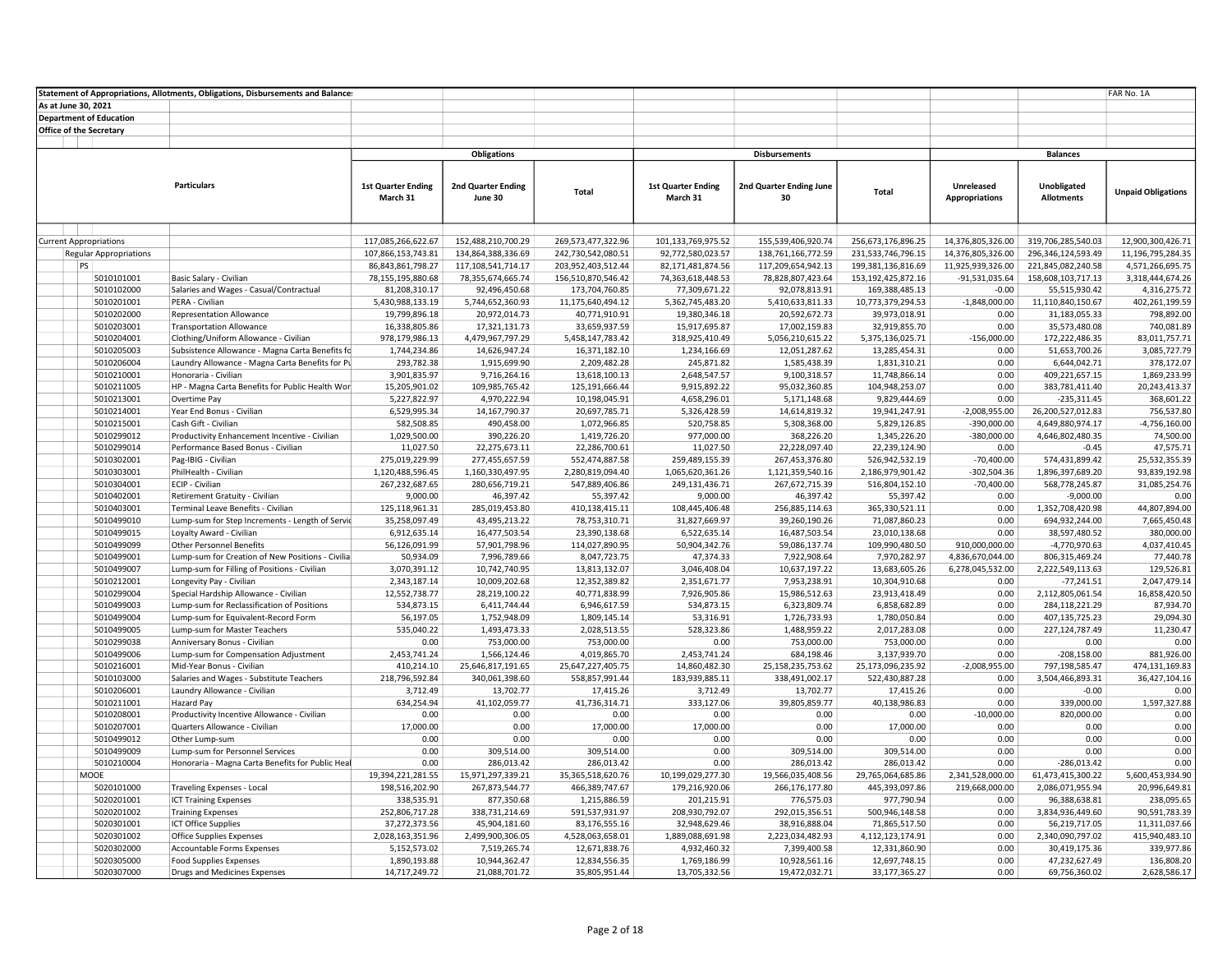| As at June 30, 2021<br><b>Department of Education</b><br>Office of the Secretary<br><b>Appropriations</b><br><b>Allotments</b><br><b>Adjustments</b><br>Adjustments<br><b>Particulars</b><br>Authorized<br>Adjusted<br>(Reductions,<br>(Transfer To/From,<br><b>Adjusted Allotments</b><br><b>Allotment Received</b><br><b>Transfer To</b><br><b>Transfer From</b><br><b>Appropriations</b><br>Modifications/<br><b>Appropriations</b><br>Modifications/<br><b>Augmentations</b> )<br><b>Augmentations)</b><br>133,245,000.00<br>5020308000<br>Medical, Dental and Laboratory Supplies Expense<br>133,245,000.00<br>32,200,046.65<br>165,445,046.65<br>30,700,046.65<br>0.00<br>1,500,000.00<br>165,445,046.65<br>5020309000<br>3,153,714.48<br>0.00<br>141,964,714.48<br>Fuel, Oil and Lubricants Expenses<br>138,811,000.00<br>141,964,714.48<br>138,811,000.00<br>3,153,714.48<br>0.00<br>17,493,734,000.00<br>0.00<br>103,202,364.44<br>9,308,207,518.83<br>5020311001<br>Textbooks and Instructional Materials Expenses<br>-6,992,128,481.17<br>10,501,605,518.83<br>16,300,336,000.00<br>-7,095,330,845.61<br>5020311002<br>4,434,148,000.00<br>5,231,359.75<br>4,439,379,359.75<br>4,365,407,000.00<br>5,231,359.75<br>0.00<br>0.00<br>4,370,638,359.75<br><b>Chalk Allowance</b><br>0.00<br>1,000,000.00<br>5020321001<br>Machinery - Semi-Expendable Machinery and Eq<br>20,839,000.00<br>21,313,428.38<br>42,152,428.38<br>20,839,000.00<br>20,313,428.38<br>42,152,428.38<br>5020321002<br>Office Equipment - Semi-Expendable Machinery<br>125,387,800.00<br>185, 192, 647. 64<br>125,387,800.00<br>0.00<br>559,450.00<br>185, 192, 647. 64<br>59,804,847.64<br>59,245,397.64<br>5020321003<br>ICT Equipment - Semi-Expendable Machinery and<br>102,831,000.00<br>205,887,677.84<br>102,831,000.00<br>0.00<br>5,854,192.39<br>308,718,677.84<br>308,718,677.84<br>200,033,485.45<br>5020321007<br>Communications Equipment - Semi-Expendable<br>7,580,000.00<br>5,123,425.16<br>12,703,425.16<br>7,580,000.00<br>5,123,425.16<br>0.00<br>0.00<br>12,703,425.16<br>5020321011<br>Printing Equipment - Semi-Expendable Machiner<br>19,544,000.00<br>6,586,994.01<br>26,130,994.01<br>19,544,000.00<br>5,533,223.61<br>0.00<br>1,053,770.40<br>26,130,994.01<br>5020321012<br>Sports Equipment - Semi-Expendable Machinery<br>31,511,000.00<br>136,468.00<br>31,647,468.00<br>31,511,000.00<br>136,468.00<br>0.00<br>0.00<br>31,647,468.00<br>5020321013<br>Technical and Scientific Equipment - Semi-Expen<br>2,288,199,000.00<br>5,107,047.27<br>2,293,306,047.27<br>2,288,199,000.00<br>5,107,047.27<br>0.00<br>0.00<br>2,293,306,047.27<br>5020321099<br>24,779,685.00<br>13,436,767.98<br>38,216,452.98<br>24,779,685.00<br>13,386,767.98<br>0.00<br>50,000.00<br>38,216,452.98<br>Other Machinery and Equipment - Semi-Expenda<br>1,898,474,000.00<br>50,000.00<br>5020322001<br>Furniture and Fixtures - Semi-Expendable Furniti<br>21,284,215.77<br>1,919,758,215.77<br>1,898,474,000.00<br>21,234,215.77<br>0.00<br>1,919,758,215.77<br>4,514,000.00<br>91,277.00<br>4,514,000.00<br>91,277.00<br>0.00<br>4,605,277.00<br>5020322002<br>Books - Semi-Expendable Furniture, Fixtures and<br>4,605,277.00<br>0.00<br>5020399000<br>Other Supplies and Materials Expenses<br>9,315,831,388.00<br>-390,263,434.87<br>8,925,567,953.13<br>9,315,905,888.00<br>-505,663,251.15<br>3,728,517,000.00<br>3,843,842,316.28<br>8,925,567,953.13<br>5020401000<br><b>Water Expenses</b><br>902,705,000.00<br>$-4,266,822.88$<br>898,438,177.12<br>902,705,000.00<br>$-4,266,822.88$<br>0.00<br>0.00<br>898,438,177.12<br>-208,609,549.24<br>-208,609,549.24<br>0.00<br>0.00<br>3,241,738,450.77<br>5020402000<br><b>Electricity Expenses</b><br>3,450,348,000.00<br>3,241,738,450.77<br>3,450,348,000.00<br>5020501000<br>36,412,000.00<br>707,908.55<br>37,119,908.55<br>36,412,000.00<br>707,908.55<br>0.00<br>0.00<br>37,119,908.55<br>Postage and Courier Services<br>22,040,116.49<br>3,994.00<br>5020502001<br>Mobile<br>260,395,200.00<br>282,435,316.49<br>260,395,200.00<br>22,036,122.49<br>0.00<br>282,435,316.49<br>198,398.36<br>0.00<br>0.00<br>5020502002<br>Landline<br>224,956,000.00<br>225, 154, 398. 36<br>224,956,000.00<br>198,398.36<br>225,154,398.36<br>12,900.00<br>5020503000<br><b>Internet Subscription Expenses</b><br>1,680,058,800.00<br>-53,272,666.29<br>1,626,786,133.71<br>1,680,058,800.00<br>-53,285,566.29<br>0.00<br>1,626,786,133.71<br>5020504000<br>Cable, Satellite, Telegraph and Radio Expenses<br>7,327,000.00<br>774,166.26<br>8,101,166.26<br>7,327,000.00<br>774,166.26<br>0.00<br>0.00<br>8,101,166.26<br>5020601001<br>Awards/Rewards Expenses<br>23,323,000.00<br>$-21,379.60$<br>23,301,620.40<br>23,323,000.00<br>$-21,379.60$<br>0.00<br>0.00<br>23,301,620.40<br>0.00<br>11,224,015.25<br>5021003000<br><b>Extraordinary and Miscellaneous Expenses</b><br>9,849,000.00<br>1,375,015.25<br>11,224,015.25<br>9,849,000.00<br>1,375,015.25<br>0.00<br>5021101000<br><b>Legal Services</b><br>5,224,900.00<br>1,104,183.76<br>6,329,083.76<br>5,224,900.00<br>1,104,183.76<br>0.00<br>0.00<br>6,329,083.76<br>5021102000<br>13,615,000.00<br>138,880.08<br>138,880.08<br>0.00<br>0.00<br>13,753,880.08<br><b>Auditing Services</b><br>13,753,880.08<br>13,615,000.00<br>5021199000<br><b>Other Professional Services</b><br>352,009,000.00<br>65,173,057.27<br>417,182,057.27<br>352,450,844.36<br>64,731,212.91<br>0.00<br>0.00<br>417,182,057.27<br>0.00<br>0.00<br>594,558,840.76<br>5021202000<br>Janitorial Services<br>506,322,000.00<br>88,236,840.76<br>594,558,840.76<br>506,322,000.00<br>88,236,840.76<br>5021203000<br>584,638,000.00<br>82,587,124.68<br>667,225,124.68<br>82,587,124.68<br>7,304,937.00<br>7,304,937.00<br>667,225,124.68<br><b>Security Services</b><br>584,638,000.00<br>5021299001<br>Other General Services - ICT Services<br>5,624,000.00<br>966,820.59<br>6,590,820.59<br>5,624,000.00<br>966,820.59<br>0.00<br>0.00<br>6,590,820.59<br>0.00<br>20,000.00<br>5021299099<br><b>Other General Services</b><br>463,097,000.00<br>57,087,646.00<br>520,184,646.00<br>463,097,000.00<br>57,067,646.00<br>520,184,646.00<br>5021302099<br>R & M - Other Land Improvements<br>11,566,000.00<br>949,889.73<br>12,515,889.73<br>11,566,000.00<br>949,889.73<br>0.00<br>0.00<br>12,515,889.73<br>5021303004<br>R & M - Water Supply Systems<br>15,599,000.00<br>1,298,526.63<br>16,897,526.63<br>15,599,000.00<br>1,298,526.63<br>0.00<br>0.00<br>16,897,526.63<br>5021303005<br>R & M - Power Supply Systems<br>15,394,000.00<br>314,540.33<br>15,708,540.33<br>15,394,000.00<br>314,540.33<br>0.00<br>0.00<br>15,708,540.33<br>0.00<br>230,760,000.00<br>6,853,652.43<br>237,613,652.43<br>230,760,000.00<br>0.00<br>237,613,652.43<br>5021304001<br>R & M - Buildings<br>6,853,652.43<br>5021304002<br>R & M - School Buildings<br>2,126,962,000.00<br>$-167,213.73$<br>2,126,794,786.27<br>2,126,962,000.00<br>$-167,213.73$<br>0.00<br>0.00<br>2,126,794,786.27<br>5021304099<br>R & M - Other Structures<br>230,882,000.00<br>76,597,982.03<br>307,479,982.03<br>230,882,000.00<br>76,565,293.61<br>0.00<br>32,688.42<br>307,479,982.03<br>5021305001<br>R & M - Machinery<br>3,703,000.00<br>9,934,060.73<br>3,703,000.00<br>9,934,060.73<br>0.00<br>0.00<br>13,637,060.73<br>13,637,060.73<br>43,501,291.17<br>117,594,791.17<br>43,501,291.17<br>0.00<br>117,594,791.17<br>5021305002<br>R & M - Office Equipment<br>74,093,500.00<br>74,093,500.00<br>0.00<br>38,721,000.00<br>40,791,074.24<br>0.00<br>186,800.00<br>79,512,074.24<br>5021305003<br>R & M - ICT Equipment<br>79,512,074.24<br>38,721,000.00<br>40,604,274.24<br>5021305011<br>R & M - Medical Equipment<br>750,000.00<br>20,100.00<br>770,100.00<br>750,000.00<br>20,100.00<br>0.00<br>0.00<br>770,100.00<br>44,526.46<br>0.00<br>0.00<br>1,240,526.46<br>5021305013<br>R & M - Sports Equipment<br>1,196,000.00<br>1,240,526.46<br>1,196,000.00<br>44,526.46<br>22,077,000.00<br>0.00<br>0.00<br>28,568,983.20<br>5021305099<br>R & M - Other Machinery and Equipment<br>6,491,983.20<br>28,568,983.20<br>22,077,000.00<br>6,491,983.20<br>5021306001<br>R & M - Motor Vehicles<br>69,944,000.00<br>1,421,725.25<br>71,365,725.25<br>69,944,000.00<br>1,421,725.25<br>0.00<br>0.00<br>71,365,725.25<br>0.00<br>0.00<br>5021306099<br>R & M - Other Transportation Equipment<br>1,775,000.00<br>58,830.87<br>1,833,830.87<br>1,775,000.00<br>58,830.87<br>1,833,830.87<br>5021307000<br>R & M - Furniture and Fixtures<br>84,067,000.00<br>9,374,866.05<br>93,441,866.05<br>84,067,000.00<br>9,374,866.05<br>0.00<br>0.00<br>93,441,866.05<br>5021308001<br>R & M - Leased Assets - Buildings and Other Stru-<br>11,625,000.00<br>$-261,977.01$<br>11,363,022.99<br>11,625,000.00<br>$-261,977.01$<br>0.00<br>0.00<br>11,363,022.99<br>5021308004<br>R & M - ICT Machinery and Equipment<br>1,985,000.00<br>8,700.00<br>1,993,700.00<br>1,985,000.00<br>8,700.00<br>0.00<br>0.00<br>1,993,700.00<br>5021321001<br>R & M - Machinery - Semi-Expendable Machiner<br>2,912,000.00<br>760,669.00<br>3,672,669.00<br>2,912,000.00<br>760,669.00<br>0.00<br>0.00<br>3,672,669.00<br>5021321002<br>R & M - Office Equipment - Semi-Expendable Ma<br>14,399,000.00<br>2,942,604.96<br>17,341,604.96<br>14,399,000.00<br>2,942,604.96<br>0.00<br>0.00<br>17,341,604.96<br>5021321003<br>R & M - ICT Equipment - Semi-Expendable Machi<br>11,084,000.00<br>6,209,977.06<br>17,293,977.06<br>11,084,000.00<br>6,159,978.06<br>0.00<br>49,999.00<br>17,293,977.06<br>5021321012<br>R & M - Sports Equipment - Semi-Expendable Ma<br>539,000.00<br>$-7,914.00$<br>531,086.00<br>539,000.00<br>$-7,914.00$<br>0.00<br>0.00<br>531,086.00<br>5021321099<br>1,635,000.00<br>502,255.50<br>2,137,255.50<br>1,635,000.00<br>502,255.50<br>0.00<br>0.00<br>2,137,255.50<br>R & M - Other Machinery and Equipment - Semi- | Statement of Appropriations, Allotments, Obligations, Disbursements and Balances by Object of Expenditures |  |  |  | FAR No. 1A |
|-----------------------------------------------------------------------------------------------------------------------------------------------------------------------------------------------------------------------------------------------------------------------------------------------------------------------------------------------------------------------------------------------------------------------------------------------------------------------------------------------------------------------------------------------------------------------------------------------------------------------------------------------------------------------------------------------------------------------------------------------------------------------------------------------------------------------------------------------------------------------------------------------------------------------------------------------------------------------------------------------------------------------------------------------------------------------------------------------------------------------------------------------------------------------------------------------------------------------------------------------------------------------------------------------------------------------------------------------------------------------------------------------------------------------------------------------------------------------------------------------------------------------------------------------------------------------------------------------------------------------------------------------------------------------------------------------------------------------------------------------------------------------------------------------------------------------------------------------------------------------------------------------------------------------------------------------------------------------------------------------------------------------------------------------------------------------------------------------------------------------------------------------------------------------------------------------------------------------------------------------------------------------------------------------------------------------------------------------------------------------------------------------------------------------------------------------------------------------------------------------------------------------------------------------------------------------------------------------------------------------------------------------------------------------------------------------------------------------------------------------------------------------------------------------------------------------------------------------------------------------------------------------------------------------------------------------------------------------------------------------------------------------------------------------------------------------------------------------------------------------------------------------------------------------------------------------------------------------------------------------------------------------------------------------------------------------------------------------------------------------------------------------------------------------------------------------------------------------------------------------------------------------------------------------------------------------------------------------------------------------------------------------------------------------------------------------------------------------------------------------------------------------------------------------------------------------------------------------------------------------------------------------------------------------------------------------------------------------------------------------------------------------------------------------------------------------------------------------------------------------------------------------------------------------------------------------------------------------------------------------------------------------------------------------------------------------------------------------------------------------------------------------------------------------------------------------------------------------------------------------------------------------------------------------------------------------------------------------------------------------------------------------------------------------------------------------------------------------------------------------------------------------------------------------------------------------------------------------------------------------------------------------------------------------------------------------------------------------------------------------------------------------------------------------------------------------------------------------------------------------------------------------------------------------------------------------------------------------------------------------------------------------------------------------------------------------------------------------------------------------------------------------------------------------------------------------------------------------------------------------------------------------------------------------------------------------------------------------------------------------------------------------------------------------------------------------------------------------------------------------------------------------------------------------------------------------------------------------------------------------------------------------------------------------------------------------------------------------------------------------------------------------------------------------------------------------------------------------------------------------------------------------------------------------------------------------------------------------------------------------------------------------------------------------------------------------------------------------------------------------------------------------------------------------------------------------------------------------------------------------------------------------------------------------------------------------------------------------------------------------------------------------------------------------------------------------------------------------------------------------------------------------------------------------------------------------------------------------------------------------------------------------------------------------------------------------------------------------------------------------------------------------------------------------------------------------------------------------------------------------------------------------------------------------------------------------------------------------------------------------------------------------------------------------------------------------------------------------------------------------------------------------------------------------------------------------------------------------------------------------------------------------------------------------------------------------------------------------------------------------------------------------------------------------------------------------------------------------------------------------------------------------------------------------------------------------------------------------------------------------------------------------------------------------------------------------------------------------------------------------------------------------------------------------------------------------------------------------------------------------------------------------------------------------------------------------------------------------------------------------------------------------------------------------------------------------------------------------------------------------------------------------------------------------------------------------------------------------------------------------------------------------------------------------------------------------------------------------------------------------------------------------------------------------------------------------------------------------------------------------------------------------------------------------------------------------------------------------------------------------------------------------------------------------------------------------------------------------------------------------------------------------------------------------------------------------------------------------------------------------------------------------------------------------------------------------------------------------------------------------------------------------------------------------------------------------------------------------------------------------------------------------------------------------------------------------------------------------------------------------------------------------------------------------------------------------------------------------------------------------------------------------------------------------------------------------------------------------------------------------------------------------------------------------------------------------------------------------------------------------------------------------------------------------------------------------------------------------|------------------------------------------------------------------------------------------------------------|--|--|--|------------|
|                                                                                                                                                                                                                                                                                                                                                                                                                                                                                                                                                                                                                                                                                                                                                                                                                                                                                                                                                                                                                                                                                                                                                                                                                                                                                                                                                                                                                                                                                                                                                                                                                                                                                                                                                                                                                                                                                                                                                                                                                                                                                                                                                                                                                                                                                                                                                                                                                                                                                                                                                                                                                                                                                                                                                                                                                                                                                                                                                                                                                                                                                                                                                                                                                                                                                                                                                                                                                                                                                                                                                                                                                                                                                                                                                                                                                                                                                                                                                                                                                                                                                                                                                                                                                                                                                                                                                                                                                                                                                                                                                                                                                                                                                                                                                                                                                                                                                                                                                                                                                                                                                                                                                                                                                                                                                                                                                                                                                                                                                                                                                                                                                                                                                                                                                                                                                                                                                                                                                                                                                                                                                                                                                                                                                                                                                                                                                                                                                                                                                                                                                                                                                                                                                                                                                                                                                                                                                                                                                                                                                                                                                                                                                                                                                                                                                                                                                                                                                                                                                                                                                                                                                                                                                                                                                                                                                                                                                                                                                                                                                                                                                                                                                                                                                                                                                                                                                                                                                                                                                                                                                                                                                                                                                                                                                                                                                                                                                                                                                                                                                                                                                                                                                                                                                                                                                                                                                                                                                                                                                                                                                                                                                                                                                                                                                                                                                                                                                                                                                                       |                                                                                                            |  |  |  |            |
|                                                                                                                                                                                                                                                                                                                                                                                                                                                                                                                                                                                                                                                                                                                                                                                                                                                                                                                                                                                                                                                                                                                                                                                                                                                                                                                                                                                                                                                                                                                                                                                                                                                                                                                                                                                                                                                                                                                                                                                                                                                                                                                                                                                                                                                                                                                                                                                                                                                                                                                                                                                                                                                                                                                                                                                                                                                                                                                                                                                                                                                                                                                                                                                                                                                                                                                                                                                                                                                                                                                                                                                                                                                                                                                                                                                                                                                                                                                                                                                                                                                                                                                                                                                                                                                                                                                                                                                                                                                                                                                                                                                                                                                                                                                                                                                                                                                                                                                                                                                                                                                                                                                                                                                                                                                                                                                                                                                                                                                                                                                                                                                                                                                                                                                                                                                                                                                                                                                                                                                                                                                                                                                                                                                                                                                                                                                                                                                                                                                                                                                                                                                                                                                                                                                                                                                                                                                                                                                                                                                                                                                                                                                                                                                                                                                                                                                                                                                                                                                                                                                                                                                                                                                                                                                                                                                                                                                                                                                                                                                                                                                                                                                                                                                                                                                                                                                                                                                                                                                                                                                                                                                                                                                                                                                                                                                                                                                                                                                                                                                                                                                                                                                                                                                                                                                                                                                                                                                                                                                                                                                                                                                                                                                                                                                                                                                                                                                                                                                                                                       |                                                                                                            |  |  |  |            |
|                                                                                                                                                                                                                                                                                                                                                                                                                                                                                                                                                                                                                                                                                                                                                                                                                                                                                                                                                                                                                                                                                                                                                                                                                                                                                                                                                                                                                                                                                                                                                                                                                                                                                                                                                                                                                                                                                                                                                                                                                                                                                                                                                                                                                                                                                                                                                                                                                                                                                                                                                                                                                                                                                                                                                                                                                                                                                                                                                                                                                                                                                                                                                                                                                                                                                                                                                                                                                                                                                                                                                                                                                                                                                                                                                                                                                                                                                                                                                                                                                                                                                                                                                                                                                                                                                                                                                                                                                                                                                                                                                                                                                                                                                                                                                                                                                                                                                                                                                                                                                                                                                                                                                                                                                                                                                                                                                                                                                                                                                                                                                                                                                                                                                                                                                                                                                                                                                                                                                                                                                                                                                                                                                                                                                                                                                                                                                                                                                                                                                                                                                                                                                                                                                                                                                                                                                                                                                                                                                                                                                                                                                                                                                                                                                                                                                                                                                                                                                                                                                                                                                                                                                                                                                                                                                                                                                                                                                                                                                                                                                                                                                                                                                                                                                                                                                                                                                                                                                                                                                                                                                                                                                                                                                                                                                                                                                                                                                                                                                                                                                                                                                                                                                                                                                                                                                                                                                                                                                                                                                                                                                                                                                                                                                                                                                                                                                                                                                                                                                                       |                                                                                                            |  |  |  |            |
|                                                                                                                                                                                                                                                                                                                                                                                                                                                                                                                                                                                                                                                                                                                                                                                                                                                                                                                                                                                                                                                                                                                                                                                                                                                                                                                                                                                                                                                                                                                                                                                                                                                                                                                                                                                                                                                                                                                                                                                                                                                                                                                                                                                                                                                                                                                                                                                                                                                                                                                                                                                                                                                                                                                                                                                                                                                                                                                                                                                                                                                                                                                                                                                                                                                                                                                                                                                                                                                                                                                                                                                                                                                                                                                                                                                                                                                                                                                                                                                                                                                                                                                                                                                                                                                                                                                                                                                                                                                                                                                                                                                                                                                                                                                                                                                                                                                                                                                                                                                                                                                                                                                                                                                                                                                                                                                                                                                                                                                                                                                                                                                                                                                                                                                                                                                                                                                                                                                                                                                                                                                                                                                                                                                                                                                                                                                                                                                                                                                                                                                                                                                                                                                                                                                                                                                                                                                                                                                                                                                                                                                                                                                                                                                                                                                                                                                                                                                                                                                                                                                                                                                                                                                                                                                                                                                                                                                                                                                                                                                                                                                                                                                                                                                                                                                                                                                                                                                                                                                                                                                                                                                                                                                                                                                                                                                                                                                                                                                                                                                                                                                                                                                                                                                                                                                                                                                                                                                                                                                                                                                                                                                                                                                                                                                                                                                                                                                                                                                                                                       |                                                                                                            |  |  |  |            |
|                                                                                                                                                                                                                                                                                                                                                                                                                                                                                                                                                                                                                                                                                                                                                                                                                                                                                                                                                                                                                                                                                                                                                                                                                                                                                                                                                                                                                                                                                                                                                                                                                                                                                                                                                                                                                                                                                                                                                                                                                                                                                                                                                                                                                                                                                                                                                                                                                                                                                                                                                                                                                                                                                                                                                                                                                                                                                                                                                                                                                                                                                                                                                                                                                                                                                                                                                                                                                                                                                                                                                                                                                                                                                                                                                                                                                                                                                                                                                                                                                                                                                                                                                                                                                                                                                                                                                                                                                                                                                                                                                                                                                                                                                                                                                                                                                                                                                                                                                                                                                                                                                                                                                                                                                                                                                                                                                                                                                                                                                                                                                                                                                                                                                                                                                                                                                                                                                                                                                                                                                                                                                                                                                                                                                                                                                                                                                                                                                                                                                                                                                                                                                                                                                                                                                                                                                                                                                                                                                                                                                                                                                                                                                                                                                                                                                                                                                                                                                                                                                                                                                                                                                                                                                                                                                                                                                                                                                                                                                                                                                                                                                                                                                                                                                                                                                                                                                                                                                                                                                                                                                                                                                                                                                                                                                                                                                                                                                                                                                                                                                                                                                                                                                                                                                                                                                                                                                                                                                                                                                                                                                                                                                                                                                                                                                                                                                                                                                                                                                                       |                                                                                                            |  |  |  |            |
|                                                                                                                                                                                                                                                                                                                                                                                                                                                                                                                                                                                                                                                                                                                                                                                                                                                                                                                                                                                                                                                                                                                                                                                                                                                                                                                                                                                                                                                                                                                                                                                                                                                                                                                                                                                                                                                                                                                                                                                                                                                                                                                                                                                                                                                                                                                                                                                                                                                                                                                                                                                                                                                                                                                                                                                                                                                                                                                                                                                                                                                                                                                                                                                                                                                                                                                                                                                                                                                                                                                                                                                                                                                                                                                                                                                                                                                                                                                                                                                                                                                                                                                                                                                                                                                                                                                                                                                                                                                                                                                                                                                                                                                                                                                                                                                                                                                                                                                                                                                                                                                                                                                                                                                                                                                                                                                                                                                                                                                                                                                                                                                                                                                                                                                                                                                                                                                                                                                                                                                                                                                                                                                                                                                                                                                                                                                                                                                                                                                                                                                                                                                                                                                                                                                                                                                                                                                                                                                                                                                                                                                                                                                                                                                                                                                                                                                                                                                                                                                                                                                                                                                                                                                                                                                                                                                                                                                                                                                                                                                                                                                                                                                                                                                                                                                                                                                                                                                                                                                                                                                                                                                                                                                                                                                                                                                                                                                                                                                                                                                                                                                                                                                                                                                                                                                                                                                                                                                                                                                                                                                                                                                                                                                                                                                                                                                                                                                                                                                                                                       |                                                                                                            |  |  |  |            |
|                                                                                                                                                                                                                                                                                                                                                                                                                                                                                                                                                                                                                                                                                                                                                                                                                                                                                                                                                                                                                                                                                                                                                                                                                                                                                                                                                                                                                                                                                                                                                                                                                                                                                                                                                                                                                                                                                                                                                                                                                                                                                                                                                                                                                                                                                                                                                                                                                                                                                                                                                                                                                                                                                                                                                                                                                                                                                                                                                                                                                                                                                                                                                                                                                                                                                                                                                                                                                                                                                                                                                                                                                                                                                                                                                                                                                                                                                                                                                                                                                                                                                                                                                                                                                                                                                                                                                                                                                                                                                                                                                                                                                                                                                                                                                                                                                                                                                                                                                                                                                                                                                                                                                                                                                                                                                                                                                                                                                                                                                                                                                                                                                                                                                                                                                                                                                                                                                                                                                                                                                                                                                                                                                                                                                                                                                                                                                                                                                                                                                                                                                                                                                                                                                                                                                                                                                                                                                                                                                                                                                                                                                                                                                                                                                                                                                                                                                                                                                                                                                                                                                                                                                                                                                                                                                                                                                                                                                                                                                                                                                                                                                                                                                                                                                                                                                                                                                                                                                                                                                                                                                                                                                                                                                                                                                                                                                                                                                                                                                                                                                                                                                                                                                                                                                                                                                                                                                                                                                                                                                                                                                                                                                                                                                                                                                                                                                                                                                                                                                                       |                                                                                                            |  |  |  |            |
|                                                                                                                                                                                                                                                                                                                                                                                                                                                                                                                                                                                                                                                                                                                                                                                                                                                                                                                                                                                                                                                                                                                                                                                                                                                                                                                                                                                                                                                                                                                                                                                                                                                                                                                                                                                                                                                                                                                                                                                                                                                                                                                                                                                                                                                                                                                                                                                                                                                                                                                                                                                                                                                                                                                                                                                                                                                                                                                                                                                                                                                                                                                                                                                                                                                                                                                                                                                                                                                                                                                                                                                                                                                                                                                                                                                                                                                                                                                                                                                                                                                                                                                                                                                                                                                                                                                                                                                                                                                                                                                                                                                                                                                                                                                                                                                                                                                                                                                                                                                                                                                                                                                                                                                                                                                                                                                                                                                                                                                                                                                                                                                                                                                                                                                                                                                                                                                                                                                                                                                                                                                                                                                                                                                                                                                                                                                                                                                                                                                                                                                                                                                                                                                                                                                                                                                                                                                                                                                                                                                                                                                                                                                                                                                                                                                                                                                                                                                                                                                                                                                                                                                                                                                                                                                                                                                                                                                                                                                                                                                                                                                                                                                                                                                                                                                                                                                                                                                                                                                                                                                                                                                                                                                                                                                                                                                                                                                                                                                                                                                                                                                                                                                                                                                                                                                                                                                                                                                                                                                                                                                                                                                                                                                                                                                                                                                                                                                                                                                                                                       |                                                                                                            |  |  |  |            |
|                                                                                                                                                                                                                                                                                                                                                                                                                                                                                                                                                                                                                                                                                                                                                                                                                                                                                                                                                                                                                                                                                                                                                                                                                                                                                                                                                                                                                                                                                                                                                                                                                                                                                                                                                                                                                                                                                                                                                                                                                                                                                                                                                                                                                                                                                                                                                                                                                                                                                                                                                                                                                                                                                                                                                                                                                                                                                                                                                                                                                                                                                                                                                                                                                                                                                                                                                                                                                                                                                                                                                                                                                                                                                                                                                                                                                                                                                                                                                                                                                                                                                                                                                                                                                                                                                                                                                                                                                                                                                                                                                                                                                                                                                                                                                                                                                                                                                                                                                                                                                                                                                                                                                                                                                                                                                                                                                                                                                                                                                                                                                                                                                                                                                                                                                                                                                                                                                                                                                                                                                                                                                                                                                                                                                                                                                                                                                                                                                                                                                                                                                                                                                                                                                                                                                                                                                                                                                                                                                                                                                                                                                                                                                                                                                                                                                                                                                                                                                                                                                                                                                                                                                                                                                                                                                                                                                                                                                                                                                                                                                                                                                                                                                                                                                                                                                                                                                                                                                                                                                                                                                                                                                                                                                                                                                                                                                                                                                                                                                                                                                                                                                                                                                                                                                                                                                                                                                                                                                                                                                                                                                                                                                                                                                                                                                                                                                                                                                                                                                                       |                                                                                                            |  |  |  |            |
|                                                                                                                                                                                                                                                                                                                                                                                                                                                                                                                                                                                                                                                                                                                                                                                                                                                                                                                                                                                                                                                                                                                                                                                                                                                                                                                                                                                                                                                                                                                                                                                                                                                                                                                                                                                                                                                                                                                                                                                                                                                                                                                                                                                                                                                                                                                                                                                                                                                                                                                                                                                                                                                                                                                                                                                                                                                                                                                                                                                                                                                                                                                                                                                                                                                                                                                                                                                                                                                                                                                                                                                                                                                                                                                                                                                                                                                                                                                                                                                                                                                                                                                                                                                                                                                                                                                                                                                                                                                                                                                                                                                                                                                                                                                                                                                                                                                                                                                                                                                                                                                                                                                                                                                                                                                                                                                                                                                                                                                                                                                                                                                                                                                                                                                                                                                                                                                                                                                                                                                                                                                                                                                                                                                                                                                                                                                                                                                                                                                                                                                                                                                                                                                                                                                                                                                                                                                                                                                                                                                                                                                                                                                                                                                                                                                                                                                                                                                                                                                                                                                                                                                                                                                                                                                                                                                                                                                                                                                                                                                                                                                                                                                                                                                                                                                                                                                                                                                                                                                                                                                                                                                                                                                                                                                                                                                                                                                                                                                                                                                                                                                                                                                                                                                                                                                                                                                                                                                                                                                                                                                                                                                                                                                                                                                                                                                                                                                                                                                                                                       |                                                                                                            |  |  |  |            |
|                                                                                                                                                                                                                                                                                                                                                                                                                                                                                                                                                                                                                                                                                                                                                                                                                                                                                                                                                                                                                                                                                                                                                                                                                                                                                                                                                                                                                                                                                                                                                                                                                                                                                                                                                                                                                                                                                                                                                                                                                                                                                                                                                                                                                                                                                                                                                                                                                                                                                                                                                                                                                                                                                                                                                                                                                                                                                                                                                                                                                                                                                                                                                                                                                                                                                                                                                                                                                                                                                                                                                                                                                                                                                                                                                                                                                                                                                                                                                                                                                                                                                                                                                                                                                                                                                                                                                                                                                                                                                                                                                                                                                                                                                                                                                                                                                                                                                                                                                                                                                                                                                                                                                                                                                                                                                                                                                                                                                                                                                                                                                                                                                                                                                                                                                                                                                                                                                                                                                                                                                                                                                                                                                                                                                                                                                                                                                                                                                                                                                                                                                                                                                                                                                                                                                                                                                                                                                                                                                                                                                                                                                                                                                                                                                                                                                                                                                                                                                                                                                                                                                                                                                                                                                                                                                                                                                                                                                                                                                                                                                                                                                                                                                                                                                                                                                                                                                                                                                                                                                                                                                                                                                                                                                                                                                                                                                                                                                                                                                                                                                                                                                                                                                                                                                                                                                                                                                                                                                                                                                                                                                                                                                                                                                                                                                                                                                                                                                                                                                                       |                                                                                                            |  |  |  |            |
|                                                                                                                                                                                                                                                                                                                                                                                                                                                                                                                                                                                                                                                                                                                                                                                                                                                                                                                                                                                                                                                                                                                                                                                                                                                                                                                                                                                                                                                                                                                                                                                                                                                                                                                                                                                                                                                                                                                                                                                                                                                                                                                                                                                                                                                                                                                                                                                                                                                                                                                                                                                                                                                                                                                                                                                                                                                                                                                                                                                                                                                                                                                                                                                                                                                                                                                                                                                                                                                                                                                                                                                                                                                                                                                                                                                                                                                                                                                                                                                                                                                                                                                                                                                                                                                                                                                                                                                                                                                                                                                                                                                                                                                                                                                                                                                                                                                                                                                                                                                                                                                                                                                                                                                                                                                                                                                                                                                                                                                                                                                                                                                                                                                                                                                                                                                                                                                                                                                                                                                                                                                                                                                                                                                                                                                                                                                                                                                                                                                                                                                                                                                                                                                                                                                                                                                                                                                                                                                                                                                                                                                                                                                                                                                                                                                                                                                                                                                                                                                                                                                                                                                                                                                                                                                                                                                                                                                                                                                                                                                                                                                                                                                                                                                                                                                                                                                                                                                                                                                                                                                                                                                                                                                                                                                                                                                                                                                                                                                                                                                                                                                                                                                                                                                                                                                                                                                                                                                                                                                                                                                                                                                                                                                                                                                                                                                                                                                                                                                                                                       |                                                                                                            |  |  |  |            |
|                                                                                                                                                                                                                                                                                                                                                                                                                                                                                                                                                                                                                                                                                                                                                                                                                                                                                                                                                                                                                                                                                                                                                                                                                                                                                                                                                                                                                                                                                                                                                                                                                                                                                                                                                                                                                                                                                                                                                                                                                                                                                                                                                                                                                                                                                                                                                                                                                                                                                                                                                                                                                                                                                                                                                                                                                                                                                                                                                                                                                                                                                                                                                                                                                                                                                                                                                                                                                                                                                                                                                                                                                                                                                                                                                                                                                                                                                                                                                                                                                                                                                                                                                                                                                                                                                                                                                                                                                                                                                                                                                                                                                                                                                                                                                                                                                                                                                                                                                                                                                                                                                                                                                                                                                                                                                                                                                                                                                                                                                                                                                                                                                                                                                                                                                                                                                                                                                                                                                                                                                                                                                                                                                                                                                                                                                                                                                                                                                                                                                                                                                                                                                                                                                                                                                                                                                                                                                                                                                                                                                                                                                                                                                                                                                                                                                                                                                                                                                                                                                                                                                                                                                                                                                                                                                                                                                                                                                                                                                                                                                                                                                                                                                                                                                                                                                                                                                                                                                                                                                                                                                                                                                                                                                                                                                                                                                                                                                                                                                                                                                                                                                                                                                                                                                                                                                                                                                                                                                                                                                                                                                                                                                                                                                                                                                                                                                                                                                                                                                                       |                                                                                                            |  |  |  |            |
|                                                                                                                                                                                                                                                                                                                                                                                                                                                                                                                                                                                                                                                                                                                                                                                                                                                                                                                                                                                                                                                                                                                                                                                                                                                                                                                                                                                                                                                                                                                                                                                                                                                                                                                                                                                                                                                                                                                                                                                                                                                                                                                                                                                                                                                                                                                                                                                                                                                                                                                                                                                                                                                                                                                                                                                                                                                                                                                                                                                                                                                                                                                                                                                                                                                                                                                                                                                                                                                                                                                                                                                                                                                                                                                                                                                                                                                                                                                                                                                                                                                                                                                                                                                                                                                                                                                                                                                                                                                                                                                                                                                                                                                                                                                                                                                                                                                                                                                                                                                                                                                                                                                                                                                                                                                                                                                                                                                                                                                                                                                                                                                                                                                                                                                                                                                                                                                                                                                                                                                                                                                                                                                                                                                                                                                                                                                                                                                                                                                                                                                                                                                                                                                                                                                                                                                                                                                                                                                                                                                                                                                                                                                                                                                                                                                                                                                                                                                                                                                                                                                                                                                                                                                                                                                                                                                                                                                                                                                                                                                                                                                                                                                                                                                                                                                                                                                                                                                                                                                                                                                                                                                                                                                                                                                                                                                                                                                                                                                                                                                                                                                                                                                                                                                                                                                                                                                                                                                                                                                                                                                                                                                                                                                                                                                                                                                                                                                                                                                                                                       |                                                                                                            |  |  |  |            |
|                                                                                                                                                                                                                                                                                                                                                                                                                                                                                                                                                                                                                                                                                                                                                                                                                                                                                                                                                                                                                                                                                                                                                                                                                                                                                                                                                                                                                                                                                                                                                                                                                                                                                                                                                                                                                                                                                                                                                                                                                                                                                                                                                                                                                                                                                                                                                                                                                                                                                                                                                                                                                                                                                                                                                                                                                                                                                                                                                                                                                                                                                                                                                                                                                                                                                                                                                                                                                                                                                                                                                                                                                                                                                                                                                                                                                                                                                                                                                                                                                                                                                                                                                                                                                                                                                                                                                                                                                                                                                                                                                                                                                                                                                                                                                                                                                                                                                                                                                                                                                                                                                                                                                                                                                                                                                                                                                                                                                                                                                                                                                                                                                                                                                                                                                                                                                                                                                                                                                                                                                                                                                                                                                                                                                                                                                                                                                                                                                                                                                                                                                                                                                                                                                                                                                                                                                                                                                                                                                                                                                                                                                                                                                                                                                                                                                                                                                                                                                                                                                                                                                                                                                                                                                                                                                                                                                                                                                                                                                                                                                                                                                                                                                                                                                                                                                                                                                                                                                                                                                                                                                                                                                                                                                                                                                                                                                                                                                                                                                                                                                                                                                                                                                                                                                                                                                                                                                                                                                                                                                                                                                                                                                                                                                                                                                                                                                                                                                                                                                                       |                                                                                                            |  |  |  |            |
|                                                                                                                                                                                                                                                                                                                                                                                                                                                                                                                                                                                                                                                                                                                                                                                                                                                                                                                                                                                                                                                                                                                                                                                                                                                                                                                                                                                                                                                                                                                                                                                                                                                                                                                                                                                                                                                                                                                                                                                                                                                                                                                                                                                                                                                                                                                                                                                                                                                                                                                                                                                                                                                                                                                                                                                                                                                                                                                                                                                                                                                                                                                                                                                                                                                                                                                                                                                                                                                                                                                                                                                                                                                                                                                                                                                                                                                                                                                                                                                                                                                                                                                                                                                                                                                                                                                                                                                                                                                                                                                                                                                                                                                                                                                                                                                                                                                                                                                                                                                                                                                                                                                                                                                                                                                                                                                                                                                                                                                                                                                                                                                                                                                                                                                                                                                                                                                                                                                                                                                                                                                                                                                                                                                                                                                                                                                                                                                                                                                                                                                                                                                                                                                                                                                                                                                                                                                                                                                                                                                                                                                                                                                                                                                                                                                                                                                                                                                                                                                                                                                                                                                                                                                                                                                                                                                                                                                                                                                                                                                                                                                                                                                                                                                                                                                                                                                                                                                                                                                                                                                                                                                                                                                                                                                                                                                                                                                                                                                                                                                                                                                                                                                                                                                                                                                                                                                                                                                                                                                                                                                                                                                                                                                                                                                                                                                                                                                                                                                                                                       |                                                                                                            |  |  |  |            |
|                                                                                                                                                                                                                                                                                                                                                                                                                                                                                                                                                                                                                                                                                                                                                                                                                                                                                                                                                                                                                                                                                                                                                                                                                                                                                                                                                                                                                                                                                                                                                                                                                                                                                                                                                                                                                                                                                                                                                                                                                                                                                                                                                                                                                                                                                                                                                                                                                                                                                                                                                                                                                                                                                                                                                                                                                                                                                                                                                                                                                                                                                                                                                                                                                                                                                                                                                                                                                                                                                                                                                                                                                                                                                                                                                                                                                                                                                                                                                                                                                                                                                                                                                                                                                                                                                                                                                                                                                                                                                                                                                                                                                                                                                                                                                                                                                                                                                                                                                                                                                                                                                                                                                                                                                                                                                                                                                                                                                                                                                                                                                                                                                                                                                                                                                                                                                                                                                                                                                                                                                                                                                                                                                                                                                                                                                                                                                                                                                                                                                                                                                                                                                                                                                                                                                                                                                                                                                                                                                                                                                                                                                                                                                                                                                                                                                                                                                                                                                                                                                                                                                                                                                                                                                                                                                                                                                                                                                                                                                                                                                                                                                                                                                                                                                                                                                                                                                                                                                                                                                                                                                                                                                                                                                                                                                                                                                                                                                                                                                                                                                                                                                                                                                                                                                                                                                                                                                                                                                                                                                                                                                                                                                                                                                                                                                                                                                                                                                                                                                                       |                                                                                                            |  |  |  |            |
|                                                                                                                                                                                                                                                                                                                                                                                                                                                                                                                                                                                                                                                                                                                                                                                                                                                                                                                                                                                                                                                                                                                                                                                                                                                                                                                                                                                                                                                                                                                                                                                                                                                                                                                                                                                                                                                                                                                                                                                                                                                                                                                                                                                                                                                                                                                                                                                                                                                                                                                                                                                                                                                                                                                                                                                                                                                                                                                                                                                                                                                                                                                                                                                                                                                                                                                                                                                                                                                                                                                                                                                                                                                                                                                                                                                                                                                                                                                                                                                                                                                                                                                                                                                                                                                                                                                                                                                                                                                                                                                                                                                                                                                                                                                                                                                                                                                                                                                                                                                                                                                                                                                                                                                                                                                                                                                                                                                                                                                                                                                                                                                                                                                                                                                                                                                                                                                                                                                                                                                                                                                                                                                                                                                                                                                                                                                                                                                                                                                                                                                                                                                                                                                                                                                                                                                                                                                                                                                                                                                                                                                                                                                                                                                                                                                                                                                                                                                                                                                                                                                                                                                                                                                                                                                                                                                                                                                                                                                                                                                                                                                                                                                                                                                                                                                                                                                                                                                                                                                                                                                                                                                                                                                                                                                                                                                                                                                                                                                                                                                                                                                                                                                                                                                                                                                                                                                                                                                                                                                                                                                                                                                                                                                                                                                                                                                                                                                                                                                                                                       |                                                                                                            |  |  |  |            |
|                                                                                                                                                                                                                                                                                                                                                                                                                                                                                                                                                                                                                                                                                                                                                                                                                                                                                                                                                                                                                                                                                                                                                                                                                                                                                                                                                                                                                                                                                                                                                                                                                                                                                                                                                                                                                                                                                                                                                                                                                                                                                                                                                                                                                                                                                                                                                                                                                                                                                                                                                                                                                                                                                                                                                                                                                                                                                                                                                                                                                                                                                                                                                                                                                                                                                                                                                                                                                                                                                                                                                                                                                                                                                                                                                                                                                                                                                                                                                                                                                                                                                                                                                                                                                                                                                                                                                                                                                                                                                                                                                                                                                                                                                                                                                                                                                                                                                                                                                                                                                                                                                                                                                                                                                                                                                                                                                                                                                                                                                                                                                                                                                                                                                                                                                                                                                                                                                                                                                                                                                                                                                                                                                                                                                                                                                                                                                                                                                                                                                                                                                                                                                                                                                                                                                                                                                                                                                                                                                                                                                                                                                                                                                                                                                                                                                                                                                                                                                                                                                                                                                                                                                                                                                                                                                                                                                                                                                                                                                                                                                                                                                                                                                                                                                                                                                                                                                                                                                                                                                                                                                                                                                                                                                                                                                                                                                                                                                                                                                                                                                                                                                                                                                                                                                                                                                                                                                                                                                                                                                                                                                                                                                                                                                                                                                                                                                                                                                                                                                                       |                                                                                                            |  |  |  |            |
|                                                                                                                                                                                                                                                                                                                                                                                                                                                                                                                                                                                                                                                                                                                                                                                                                                                                                                                                                                                                                                                                                                                                                                                                                                                                                                                                                                                                                                                                                                                                                                                                                                                                                                                                                                                                                                                                                                                                                                                                                                                                                                                                                                                                                                                                                                                                                                                                                                                                                                                                                                                                                                                                                                                                                                                                                                                                                                                                                                                                                                                                                                                                                                                                                                                                                                                                                                                                                                                                                                                                                                                                                                                                                                                                                                                                                                                                                                                                                                                                                                                                                                                                                                                                                                                                                                                                                                                                                                                                                                                                                                                                                                                                                                                                                                                                                                                                                                                                                                                                                                                                                                                                                                                                                                                                                                                                                                                                                                                                                                                                                                                                                                                                                                                                                                                                                                                                                                                                                                                                                                                                                                                                                                                                                                                                                                                                                                                                                                                                                                                                                                                                                                                                                                                                                                                                                                                                                                                                                                                                                                                                                                                                                                                                                                                                                                                                                                                                                                                                                                                                                                                                                                                                                                                                                                                                                                                                                                                                                                                                                                                                                                                                                                                                                                                                                                                                                                                                                                                                                                                                                                                                                                                                                                                                                                                                                                                                                                                                                                                                                                                                                                                                                                                                                                                                                                                                                                                                                                                                                                                                                                                                                                                                                                                                                                                                                                                                                                                                                                       |                                                                                                            |  |  |  |            |
|                                                                                                                                                                                                                                                                                                                                                                                                                                                                                                                                                                                                                                                                                                                                                                                                                                                                                                                                                                                                                                                                                                                                                                                                                                                                                                                                                                                                                                                                                                                                                                                                                                                                                                                                                                                                                                                                                                                                                                                                                                                                                                                                                                                                                                                                                                                                                                                                                                                                                                                                                                                                                                                                                                                                                                                                                                                                                                                                                                                                                                                                                                                                                                                                                                                                                                                                                                                                                                                                                                                                                                                                                                                                                                                                                                                                                                                                                                                                                                                                                                                                                                                                                                                                                                                                                                                                                                                                                                                                                                                                                                                                                                                                                                                                                                                                                                                                                                                                                                                                                                                                                                                                                                                                                                                                                                                                                                                                                                                                                                                                                                                                                                                                                                                                                                                                                                                                                                                                                                                                                                                                                                                                                                                                                                                                                                                                                                                                                                                                                                                                                                                                                                                                                                                                                                                                                                                                                                                                                                                                                                                                                                                                                                                                                                                                                                                                                                                                                                                                                                                                                                                                                                                                                                                                                                                                                                                                                                                                                                                                                                                                                                                                                                                                                                                                                                                                                                                                                                                                                                                                                                                                                                                                                                                                                                                                                                                                                                                                                                                                                                                                                                                                                                                                                                                                                                                                                                                                                                                                                                                                                                                                                                                                                                                                                                                                                                                                                                                                                                       |                                                                                                            |  |  |  |            |
|                                                                                                                                                                                                                                                                                                                                                                                                                                                                                                                                                                                                                                                                                                                                                                                                                                                                                                                                                                                                                                                                                                                                                                                                                                                                                                                                                                                                                                                                                                                                                                                                                                                                                                                                                                                                                                                                                                                                                                                                                                                                                                                                                                                                                                                                                                                                                                                                                                                                                                                                                                                                                                                                                                                                                                                                                                                                                                                                                                                                                                                                                                                                                                                                                                                                                                                                                                                                                                                                                                                                                                                                                                                                                                                                                                                                                                                                                                                                                                                                                                                                                                                                                                                                                                                                                                                                                                                                                                                                                                                                                                                                                                                                                                                                                                                                                                                                                                                                                                                                                                                                                                                                                                                                                                                                                                                                                                                                                                                                                                                                                                                                                                                                                                                                                                                                                                                                                                                                                                                                                                                                                                                                                                                                                                                                                                                                                                                                                                                                                                                                                                                                                                                                                                                                                                                                                                                                                                                                                                                                                                                                                                                                                                                                                                                                                                                                                                                                                                                                                                                                                                                                                                                                                                                                                                                                                                                                                                                                                                                                                                                                                                                                                                                                                                                                                                                                                                                                                                                                                                                                                                                                                                                                                                                                                                                                                                                                                                                                                                                                                                                                                                                                                                                                                                                                                                                                                                                                                                                                                                                                                                                                                                                                                                                                                                                                                                                                                                                                                                       |                                                                                                            |  |  |  |            |
|                                                                                                                                                                                                                                                                                                                                                                                                                                                                                                                                                                                                                                                                                                                                                                                                                                                                                                                                                                                                                                                                                                                                                                                                                                                                                                                                                                                                                                                                                                                                                                                                                                                                                                                                                                                                                                                                                                                                                                                                                                                                                                                                                                                                                                                                                                                                                                                                                                                                                                                                                                                                                                                                                                                                                                                                                                                                                                                                                                                                                                                                                                                                                                                                                                                                                                                                                                                                                                                                                                                                                                                                                                                                                                                                                                                                                                                                                                                                                                                                                                                                                                                                                                                                                                                                                                                                                                                                                                                                                                                                                                                                                                                                                                                                                                                                                                                                                                                                                                                                                                                                                                                                                                                                                                                                                                                                                                                                                                                                                                                                                                                                                                                                                                                                                                                                                                                                                                                                                                                                                                                                                                                                                                                                                                                                                                                                                                                                                                                                                                                                                                                                                                                                                                                                                                                                                                                                                                                                                                                                                                                                                                                                                                                                                                                                                                                                                                                                                                                                                                                                                                                                                                                                                                                                                                                                                                                                                                                                                                                                                                                                                                                                                                                                                                                                                                                                                                                                                                                                                                                                                                                                                                                                                                                                                                                                                                                                                                                                                                                                                                                                                                                                                                                                                                                                                                                                                                                                                                                                                                                                                                                                                                                                                                                                                                                                                                                                                                                                                                       |                                                                                                            |  |  |  |            |
|                                                                                                                                                                                                                                                                                                                                                                                                                                                                                                                                                                                                                                                                                                                                                                                                                                                                                                                                                                                                                                                                                                                                                                                                                                                                                                                                                                                                                                                                                                                                                                                                                                                                                                                                                                                                                                                                                                                                                                                                                                                                                                                                                                                                                                                                                                                                                                                                                                                                                                                                                                                                                                                                                                                                                                                                                                                                                                                                                                                                                                                                                                                                                                                                                                                                                                                                                                                                                                                                                                                                                                                                                                                                                                                                                                                                                                                                                                                                                                                                                                                                                                                                                                                                                                                                                                                                                                                                                                                                                                                                                                                                                                                                                                                                                                                                                                                                                                                                                                                                                                                                                                                                                                                                                                                                                                                                                                                                                                                                                                                                                                                                                                                                                                                                                                                                                                                                                                                                                                                                                                                                                                                                                                                                                                                                                                                                                                                                                                                                                                                                                                                                                                                                                                                                                                                                                                                                                                                                                                                                                                                                                                                                                                                                                                                                                                                                                                                                                                                                                                                                                                                                                                                                                                                                                                                                                                                                                                                                                                                                                                                                                                                                                                                                                                                                                                                                                                                                                                                                                                                                                                                                                                                                                                                                                                                                                                                                                                                                                                                                                                                                                                                                                                                                                                                                                                                                                                                                                                                                                                                                                                                                                                                                                                                                                                                                                                                                                                                                                                       |                                                                                                            |  |  |  |            |
|                                                                                                                                                                                                                                                                                                                                                                                                                                                                                                                                                                                                                                                                                                                                                                                                                                                                                                                                                                                                                                                                                                                                                                                                                                                                                                                                                                                                                                                                                                                                                                                                                                                                                                                                                                                                                                                                                                                                                                                                                                                                                                                                                                                                                                                                                                                                                                                                                                                                                                                                                                                                                                                                                                                                                                                                                                                                                                                                                                                                                                                                                                                                                                                                                                                                                                                                                                                                                                                                                                                                                                                                                                                                                                                                                                                                                                                                                                                                                                                                                                                                                                                                                                                                                                                                                                                                                                                                                                                                                                                                                                                                                                                                                                                                                                                                                                                                                                                                                                                                                                                                                                                                                                                                                                                                                                                                                                                                                                                                                                                                                                                                                                                                                                                                                                                                                                                                                                                                                                                                                                                                                                                                                                                                                                                                                                                                                                                                                                                                                                                                                                                                                                                                                                                                                                                                                                                                                                                                                                                                                                                                                                                                                                                                                                                                                                                                                                                                                                                                                                                                                                                                                                                                                                                                                                                                                                                                                                                                                                                                                                                                                                                                                                                                                                                                                                                                                                                                                                                                                                                                                                                                                                                                                                                                                                                                                                                                                                                                                                                                                                                                                                                                                                                                                                                                                                                                                                                                                                                                                                                                                                                                                                                                                                                                                                                                                                                                                                                                                                       |                                                                                                            |  |  |  |            |
|                                                                                                                                                                                                                                                                                                                                                                                                                                                                                                                                                                                                                                                                                                                                                                                                                                                                                                                                                                                                                                                                                                                                                                                                                                                                                                                                                                                                                                                                                                                                                                                                                                                                                                                                                                                                                                                                                                                                                                                                                                                                                                                                                                                                                                                                                                                                                                                                                                                                                                                                                                                                                                                                                                                                                                                                                                                                                                                                                                                                                                                                                                                                                                                                                                                                                                                                                                                                                                                                                                                                                                                                                                                                                                                                                                                                                                                                                                                                                                                                                                                                                                                                                                                                                                                                                                                                                                                                                                                                                                                                                                                                                                                                                                                                                                                                                                                                                                                                                                                                                                                                                                                                                                                                                                                                                                                                                                                                                                                                                                                                                                                                                                                                                                                                                                                                                                                                                                                                                                                                                                                                                                                                                                                                                                                                                                                                                                                                                                                                                                                                                                                                                                                                                                                                                                                                                                                                                                                                                                                                                                                                                                                                                                                                                                                                                                                                                                                                                                                                                                                                                                                                                                                                                                                                                                                                                                                                                                                                                                                                                                                                                                                                                                                                                                                                                                                                                                                                                                                                                                                                                                                                                                                                                                                                                                                                                                                                                                                                                                                                                                                                                                                                                                                                                                                                                                                                                                                                                                                                                                                                                                                                                                                                                                                                                                                                                                                                                                                                                                       |                                                                                                            |  |  |  |            |
|                                                                                                                                                                                                                                                                                                                                                                                                                                                                                                                                                                                                                                                                                                                                                                                                                                                                                                                                                                                                                                                                                                                                                                                                                                                                                                                                                                                                                                                                                                                                                                                                                                                                                                                                                                                                                                                                                                                                                                                                                                                                                                                                                                                                                                                                                                                                                                                                                                                                                                                                                                                                                                                                                                                                                                                                                                                                                                                                                                                                                                                                                                                                                                                                                                                                                                                                                                                                                                                                                                                                                                                                                                                                                                                                                                                                                                                                                                                                                                                                                                                                                                                                                                                                                                                                                                                                                                                                                                                                                                                                                                                                                                                                                                                                                                                                                                                                                                                                                                                                                                                                                                                                                                                                                                                                                                                                                                                                                                                                                                                                                                                                                                                                                                                                                                                                                                                                                                                                                                                                                                                                                                                                                                                                                                                                                                                                                                                                                                                                                                                                                                                                                                                                                                                                                                                                                                                                                                                                                                                                                                                                                                                                                                                                                                                                                                                                                                                                                                                                                                                                                                                                                                                                                                                                                                                                                                                                                                                                                                                                                                                                                                                                                                                                                                                                                                                                                                                                                                                                                                                                                                                                                                                                                                                                                                                                                                                                                                                                                                                                                                                                                                                                                                                                                                                                                                                                                                                                                                                                                                                                                                                                                                                                                                                                                                                                                                                                                                                                                                       |                                                                                                            |  |  |  |            |
|                                                                                                                                                                                                                                                                                                                                                                                                                                                                                                                                                                                                                                                                                                                                                                                                                                                                                                                                                                                                                                                                                                                                                                                                                                                                                                                                                                                                                                                                                                                                                                                                                                                                                                                                                                                                                                                                                                                                                                                                                                                                                                                                                                                                                                                                                                                                                                                                                                                                                                                                                                                                                                                                                                                                                                                                                                                                                                                                                                                                                                                                                                                                                                                                                                                                                                                                                                                                                                                                                                                                                                                                                                                                                                                                                                                                                                                                                                                                                                                                                                                                                                                                                                                                                                                                                                                                                                                                                                                                                                                                                                                                                                                                                                                                                                                                                                                                                                                                                                                                                                                                                                                                                                                                                                                                                                                                                                                                                                                                                                                                                                                                                                                                                                                                                                                                                                                                                                                                                                                                                                                                                                                                                                                                                                                                                                                                                                                                                                                                                                                                                                                                                                                                                                                                                                                                                                                                                                                                                                                                                                                                                                                                                                                                                                                                                                                                                                                                                                                                                                                                                                                                                                                                                                                                                                                                                                                                                                                                                                                                                                                                                                                                                                                                                                                                                                                                                                                                                                                                                                                                                                                                                                                                                                                                                                                                                                                                                                                                                                                                                                                                                                                                                                                                                                                                                                                                                                                                                                                                                                                                                                                                                                                                                                                                                                                                                                                                                                                                                                       |                                                                                                            |  |  |  |            |
|                                                                                                                                                                                                                                                                                                                                                                                                                                                                                                                                                                                                                                                                                                                                                                                                                                                                                                                                                                                                                                                                                                                                                                                                                                                                                                                                                                                                                                                                                                                                                                                                                                                                                                                                                                                                                                                                                                                                                                                                                                                                                                                                                                                                                                                                                                                                                                                                                                                                                                                                                                                                                                                                                                                                                                                                                                                                                                                                                                                                                                                                                                                                                                                                                                                                                                                                                                                                                                                                                                                                                                                                                                                                                                                                                                                                                                                                                                                                                                                                                                                                                                                                                                                                                                                                                                                                                                                                                                                                                                                                                                                                                                                                                                                                                                                                                                                                                                                                                                                                                                                                                                                                                                                                                                                                                                                                                                                                                                                                                                                                                                                                                                                                                                                                                                                                                                                                                                                                                                                                                                                                                                                                                                                                                                                                                                                                                                                                                                                                                                                                                                                                                                                                                                                                                                                                                                                                                                                                                                                                                                                                                                                                                                                                                                                                                                                                                                                                                                                                                                                                                                                                                                                                                                                                                                                                                                                                                                                                                                                                                                                                                                                                                                                                                                                                                                                                                                                                                                                                                                                                                                                                                                                                                                                                                                                                                                                                                                                                                                                                                                                                                                                                                                                                                                                                                                                                                                                                                                                                                                                                                                                                                                                                                                                                                                                                                                                                                                                                                                       |                                                                                                            |  |  |  |            |
|                                                                                                                                                                                                                                                                                                                                                                                                                                                                                                                                                                                                                                                                                                                                                                                                                                                                                                                                                                                                                                                                                                                                                                                                                                                                                                                                                                                                                                                                                                                                                                                                                                                                                                                                                                                                                                                                                                                                                                                                                                                                                                                                                                                                                                                                                                                                                                                                                                                                                                                                                                                                                                                                                                                                                                                                                                                                                                                                                                                                                                                                                                                                                                                                                                                                                                                                                                                                                                                                                                                                                                                                                                                                                                                                                                                                                                                                                                                                                                                                                                                                                                                                                                                                                                                                                                                                                                                                                                                                                                                                                                                                                                                                                                                                                                                                                                                                                                                                                                                                                                                                                                                                                                                                                                                                                                                                                                                                                                                                                                                                                                                                                                                                                                                                                                                                                                                                                                                                                                                                                                                                                                                                                                                                                                                                                                                                                                                                                                                                                                                                                                                                                                                                                                                                                                                                                                                                                                                                                                                                                                                                                                                                                                                                                                                                                                                                                                                                                                                                                                                                                                                                                                                                                                                                                                                                                                                                                                                                                                                                                                                                                                                                                                                                                                                                                                                                                                                                                                                                                                                                                                                                                                                                                                                                                                                                                                                                                                                                                                                                                                                                                                                                                                                                                                                                                                                                                                                                                                                                                                                                                                                                                                                                                                                                                                                                                                                                                                                                                                       |                                                                                                            |  |  |  |            |
|                                                                                                                                                                                                                                                                                                                                                                                                                                                                                                                                                                                                                                                                                                                                                                                                                                                                                                                                                                                                                                                                                                                                                                                                                                                                                                                                                                                                                                                                                                                                                                                                                                                                                                                                                                                                                                                                                                                                                                                                                                                                                                                                                                                                                                                                                                                                                                                                                                                                                                                                                                                                                                                                                                                                                                                                                                                                                                                                                                                                                                                                                                                                                                                                                                                                                                                                                                                                                                                                                                                                                                                                                                                                                                                                                                                                                                                                                                                                                                                                                                                                                                                                                                                                                                                                                                                                                                                                                                                                                                                                                                                                                                                                                                                                                                                                                                                                                                                                                                                                                                                                                                                                                                                                                                                                                                                                                                                                                                                                                                                                                                                                                                                                                                                                                                                                                                                                                                                                                                                                                                                                                                                                                                                                                                                                                                                                                                                                                                                                                                                                                                                                                                                                                                                                                                                                                                                                                                                                                                                                                                                                                                                                                                                                                                                                                                                                                                                                                                                                                                                                                                                                                                                                                                                                                                                                                                                                                                                                                                                                                                                                                                                                                                                                                                                                                                                                                                                                                                                                                                                                                                                                                                                                                                                                                                                                                                                                                                                                                                                                                                                                                                                                                                                                                                                                                                                                                                                                                                                                                                                                                                                                                                                                                                                                                                                                                                                                                                                                                                       |                                                                                                            |  |  |  |            |
|                                                                                                                                                                                                                                                                                                                                                                                                                                                                                                                                                                                                                                                                                                                                                                                                                                                                                                                                                                                                                                                                                                                                                                                                                                                                                                                                                                                                                                                                                                                                                                                                                                                                                                                                                                                                                                                                                                                                                                                                                                                                                                                                                                                                                                                                                                                                                                                                                                                                                                                                                                                                                                                                                                                                                                                                                                                                                                                                                                                                                                                                                                                                                                                                                                                                                                                                                                                                                                                                                                                                                                                                                                                                                                                                                                                                                                                                                                                                                                                                                                                                                                                                                                                                                                                                                                                                                                                                                                                                                                                                                                                                                                                                                                                                                                                                                                                                                                                                                                                                                                                                                                                                                                                                                                                                                                                                                                                                                                                                                                                                                                                                                                                                                                                                                                                                                                                                                                                                                                                                                                                                                                                                                                                                                                                                                                                                                                                                                                                                                                                                                                                                                                                                                                                                                                                                                                                                                                                                                                                                                                                                                                                                                                                                                                                                                                                                                                                                                                                                                                                                                                                                                                                                                                                                                                                                                                                                                                                                                                                                                                                                                                                                                                                                                                                                                                                                                                                                                                                                                                                                                                                                                                                                                                                                                                                                                                                                                                                                                                                                                                                                                                                                                                                                                                                                                                                                                                                                                                                                                                                                                                                                                                                                                                                                                                                                                                                                                                                                                                       |                                                                                                            |  |  |  |            |
|                                                                                                                                                                                                                                                                                                                                                                                                                                                                                                                                                                                                                                                                                                                                                                                                                                                                                                                                                                                                                                                                                                                                                                                                                                                                                                                                                                                                                                                                                                                                                                                                                                                                                                                                                                                                                                                                                                                                                                                                                                                                                                                                                                                                                                                                                                                                                                                                                                                                                                                                                                                                                                                                                                                                                                                                                                                                                                                                                                                                                                                                                                                                                                                                                                                                                                                                                                                                                                                                                                                                                                                                                                                                                                                                                                                                                                                                                                                                                                                                                                                                                                                                                                                                                                                                                                                                                                                                                                                                                                                                                                                                                                                                                                                                                                                                                                                                                                                                                                                                                                                                                                                                                                                                                                                                                                                                                                                                                                                                                                                                                                                                                                                                                                                                                                                                                                                                                                                                                                                                                                                                                                                                                                                                                                                                                                                                                                                                                                                                                                                                                                                                                                                                                                                                                                                                                                                                                                                                                                                                                                                                                                                                                                                                                                                                                                                                                                                                                                                                                                                                                                                                                                                                                                                                                                                                                                                                                                                                                                                                                                                                                                                                                                                                                                                                                                                                                                                                                                                                                                                                                                                                                                                                                                                                                                                                                                                                                                                                                                                                                                                                                                                                                                                                                                                                                                                                                                                                                                                                                                                                                                                                                                                                                                                                                                                                                                                                                                                                                                       |                                                                                                            |  |  |  |            |
|                                                                                                                                                                                                                                                                                                                                                                                                                                                                                                                                                                                                                                                                                                                                                                                                                                                                                                                                                                                                                                                                                                                                                                                                                                                                                                                                                                                                                                                                                                                                                                                                                                                                                                                                                                                                                                                                                                                                                                                                                                                                                                                                                                                                                                                                                                                                                                                                                                                                                                                                                                                                                                                                                                                                                                                                                                                                                                                                                                                                                                                                                                                                                                                                                                                                                                                                                                                                                                                                                                                                                                                                                                                                                                                                                                                                                                                                                                                                                                                                                                                                                                                                                                                                                                                                                                                                                                                                                                                                                                                                                                                                                                                                                                                                                                                                                                                                                                                                                                                                                                                                                                                                                                                                                                                                                                                                                                                                                                                                                                                                                                                                                                                                                                                                                                                                                                                                                                                                                                                                                                                                                                                                                                                                                                                                                                                                                                                                                                                                                                                                                                                                                                                                                                                                                                                                                                                                                                                                                                                                                                                                                                                                                                                                                                                                                                                                                                                                                                                                                                                                                                                                                                                                                                                                                                                                                                                                                                                                                                                                                                                                                                                                                                                                                                                                                                                                                                                                                                                                                                                                                                                                                                                                                                                                                                                                                                                                                                                                                                                                                                                                                                                                                                                                                                                                                                                                                                                                                                                                                                                                                                                                                                                                                                                                                                                                                                                                                                                                                                       |                                                                                                            |  |  |  |            |
|                                                                                                                                                                                                                                                                                                                                                                                                                                                                                                                                                                                                                                                                                                                                                                                                                                                                                                                                                                                                                                                                                                                                                                                                                                                                                                                                                                                                                                                                                                                                                                                                                                                                                                                                                                                                                                                                                                                                                                                                                                                                                                                                                                                                                                                                                                                                                                                                                                                                                                                                                                                                                                                                                                                                                                                                                                                                                                                                                                                                                                                                                                                                                                                                                                                                                                                                                                                                                                                                                                                                                                                                                                                                                                                                                                                                                                                                                                                                                                                                                                                                                                                                                                                                                                                                                                                                                                                                                                                                                                                                                                                                                                                                                                                                                                                                                                                                                                                                                                                                                                                                                                                                                                                                                                                                                                                                                                                                                                                                                                                                                                                                                                                                                                                                                                                                                                                                                                                                                                                                                                                                                                                                                                                                                                                                                                                                                                                                                                                                                                                                                                                                                                                                                                                                                                                                                                                                                                                                                                                                                                                                                                                                                                                                                                                                                                                                                                                                                                                                                                                                                                                                                                                                                                                                                                                                                                                                                                                                                                                                                                                                                                                                                                                                                                                                                                                                                                                                                                                                                                                                                                                                                                                                                                                                                                                                                                                                                                                                                                                                                                                                                                                                                                                                                                                                                                                                                                                                                                                                                                                                                                                                                                                                                                                                                                                                                                                                                                                                                                       |                                                                                                            |  |  |  |            |
|                                                                                                                                                                                                                                                                                                                                                                                                                                                                                                                                                                                                                                                                                                                                                                                                                                                                                                                                                                                                                                                                                                                                                                                                                                                                                                                                                                                                                                                                                                                                                                                                                                                                                                                                                                                                                                                                                                                                                                                                                                                                                                                                                                                                                                                                                                                                                                                                                                                                                                                                                                                                                                                                                                                                                                                                                                                                                                                                                                                                                                                                                                                                                                                                                                                                                                                                                                                                                                                                                                                                                                                                                                                                                                                                                                                                                                                                                                                                                                                                                                                                                                                                                                                                                                                                                                                                                                                                                                                                                                                                                                                                                                                                                                                                                                                                                                                                                                                                                                                                                                                                                                                                                                                                                                                                                                                                                                                                                                                                                                                                                                                                                                                                                                                                                                                                                                                                                                                                                                                                                                                                                                                                                                                                                                                                                                                                                                                                                                                                                                                                                                                                                                                                                                                                                                                                                                                                                                                                                                                                                                                                                                                                                                                                                                                                                                                                                                                                                                                                                                                                                                                                                                                                                                                                                                                                                                                                                                                                                                                                                                                                                                                                                                                                                                                                                                                                                                                                                                                                                                                                                                                                                                                                                                                                                                                                                                                                                                                                                                                                                                                                                                                                                                                                                                                                                                                                                                                                                                                                                                                                                                                                                                                                                                                                                                                                                                                                                                                                                                       |                                                                                                            |  |  |  |            |
|                                                                                                                                                                                                                                                                                                                                                                                                                                                                                                                                                                                                                                                                                                                                                                                                                                                                                                                                                                                                                                                                                                                                                                                                                                                                                                                                                                                                                                                                                                                                                                                                                                                                                                                                                                                                                                                                                                                                                                                                                                                                                                                                                                                                                                                                                                                                                                                                                                                                                                                                                                                                                                                                                                                                                                                                                                                                                                                                                                                                                                                                                                                                                                                                                                                                                                                                                                                                                                                                                                                                                                                                                                                                                                                                                                                                                                                                                                                                                                                                                                                                                                                                                                                                                                                                                                                                                                                                                                                                                                                                                                                                                                                                                                                                                                                                                                                                                                                                                                                                                                                                                                                                                                                                                                                                                                                                                                                                                                                                                                                                                                                                                                                                                                                                                                                                                                                                                                                                                                                                                                                                                                                                                                                                                                                                                                                                                                                                                                                                                                                                                                                                                                                                                                                                                                                                                                                                                                                                                                                                                                                                                                                                                                                                                                                                                                                                                                                                                                                                                                                                                                                                                                                                                                                                                                                                                                                                                                                                                                                                                                                                                                                                                                                                                                                                                                                                                                                                                                                                                                                                                                                                                                                                                                                                                                                                                                                                                                                                                                                                                                                                                                                                                                                                                                                                                                                                                                                                                                                                                                                                                                                                                                                                                                                                                                                                                                                                                                                                                                       |                                                                                                            |  |  |  |            |
|                                                                                                                                                                                                                                                                                                                                                                                                                                                                                                                                                                                                                                                                                                                                                                                                                                                                                                                                                                                                                                                                                                                                                                                                                                                                                                                                                                                                                                                                                                                                                                                                                                                                                                                                                                                                                                                                                                                                                                                                                                                                                                                                                                                                                                                                                                                                                                                                                                                                                                                                                                                                                                                                                                                                                                                                                                                                                                                                                                                                                                                                                                                                                                                                                                                                                                                                                                                                                                                                                                                                                                                                                                                                                                                                                                                                                                                                                                                                                                                                                                                                                                                                                                                                                                                                                                                                                                                                                                                                                                                                                                                                                                                                                                                                                                                                                                                                                                                                                                                                                                                                                                                                                                                                                                                                                                                                                                                                                                                                                                                                                                                                                                                                                                                                                                                                                                                                                                                                                                                                                                                                                                                                                                                                                                                                                                                                                                                                                                                                                                                                                                                                                                                                                                                                                                                                                                                                                                                                                                                                                                                                                                                                                                                                                                                                                                                                                                                                                                                                                                                                                                                                                                                                                                                                                                                                                                                                                                                                                                                                                                                                                                                                                                                                                                                                                                                                                                                                                                                                                                                                                                                                                                                                                                                                                                                                                                                                                                                                                                                                                                                                                                                                                                                                                                                                                                                                                                                                                                                                                                                                                                                                                                                                                                                                                                                                                                                                                                                                                                       |                                                                                                            |  |  |  |            |
|                                                                                                                                                                                                                                                                                                                                                                                                                                                                                                                                                                                                                                                                                                                                                                                                                                                                                                                                                                                                                                                                                                                                                                                                                                                                                                                                                                                                                                                                                                                                                                                                                                                                                                                                                                                                                                                                                                                                                                                                                                                                                                                                                                                                                                                                                                                                                                                                                                                                                                                                                                                                                                                                                                                                                                                                                                                                                                                                                                                                                                                                                                                                                                                                                                                                                                                                                                                                                                                                                                                                                                                                                                                                                                                                                                                                                                                                                                                                                                                                                                                                                                                                                                                                                                                                                                                                                                                                                                                                                                                                                                                                                                                                                                                                                                                                                                                                                                                                                                                                                                                                                                                                                                                                                                                                                                                                                                                                                                                                                                                                                                                                                                                                                                                                                                                                                                                                                                                                                                                                                                                                                                                                                                                                                                                                                                                                                                                                                                                                                                                                                                                                                                                                                                                                                                                                                                                                                                                                                                                                                                                                                                                                                                                                                                                                                                                                                                                                                                                                                                                                                                                                                                                                                                                                                                                                                                                                                                                                                                                                                                                                                                                                                                                                                                                                                                                                                                                                                                                                                                                                                                                                                                                                                                                                                                                                                                                                                                                                                                                                                                                                                                                                                                                                                                                                                                                                                                                                                                                                                                                                                                                                                                                                                                                                                                                                                                                                                                                                                                       |                                                                                                            |  |  |  |            |
|                                                                                                                                                                                                                                                                                                                                                                                                                                                                                                                                                                                                                                                                                                                                                                                                                                                                                                                                                                                                                                                                                                                                                                                                                                                                                                                                                                                                                                                                                                                                                                                                                                                                                                                                                                                                                                                                                                                                                                                                                                                                                                                                                                                                                                                                                                                                                                                                                                                                                                                                                                                                                                                                                                                                                                                                                                                                                                                                                                                                                                                                                                                                                                                                                                                                                                                                                                                                                                                                                                                                                                                                                                                                                                                                                                                                                                                                                                                                                                                                                                                                                                                                                                                                                                                                                                                                                                                                                                                                                                                                                                                                                                                                                                                                                                                                                                                                                                                                                                                                                                                                                                                                                                                                                                                                                                                                                                                                                                                                                                                                                                                                                                                                                                                                                                                                                                                                                                                                                                                                                                                                                                                                                                                                                                                                                                                                                                                                                                                                                                                                                                                                                                                                                                                                                                                                                                                                                                                                                                                                                                                                                                                                                                                                                                                                                                                                                                                                                                                                                                                                                                                                                                                                                                                                                                                                                                                                                                                                                                                                                                                                                                                                                                                                                                                                                                                                                                                                                                                                                                                                                                                                                                                                                                                                                                                                                                                                                                                                                                                                                                                                                                                                                                                                                                                                                                                                                                                                                                                                                                                                                                                                                                                                                                                                                                                                                                                                                                                                                                       |                                                                                                            |  |  |  |            |
|                                                                                                                                                                                                                                                                                                                                                                                                                                                                                                                                                                                                                                                                                                                                                                                                                                                                                                                                                                                                                                                                                                                                                                                                                                                                                                                                                                                                                                                                                                                                                                                                                                                                                                                                                                                                                                                                                                                                                                                                                                                                                                                                                                                                                                                                                                                                                                                                                                                                                                                                                                                                                                                                                                                                                                                                                                                                                                                                                                                                                                                                                                                                                                                                                                                                                                                                                                                                                                                                                                                                                                                                                                                                                                                                                                                                                                                                                                                                                                                                                                                                                                                                                                                                                                                                                                                                                                                                                                                                                                                                                                                                                                                                                                                                                                                                                                                                                                                                                                                                                                                                                                                                                                                                                                                                                                                                                                                                                                                                                                                                                                                                                                                                                                                                                                                                                                                                                                                                                                                                                                                                                                                                                                                                                                                                                                                                                                                                                                                                                                                                                                                                                                                                                                                                                                                                                                                                                                                                                                                                                                                                                                                                                                                                                                                                                                                                                                                                                                                                                                                                                                                                                                                                                                                                                                                                                                                                                                                                                                                                                                                                                                                                                                                                                                                                                                                                                                                                                                                                                                                                                                                                                                                                                                                                                                                                                                                                                                                                                                                                                                                                                                                                                                                                                                                                                                                                                                                                                                                                                                                                                                                                                                                                                                                                                                                                                                                                                                                                                                       |                                                                                                            |  |  |  |            |
|                                                                                                                                                                                                                                                                                                                                                                                                                                                                                                                                                                                                                                                                                                                                                                                                                                                                                                                                                                                                                                                                                                                                                                                                                                                                                                                                                                                                                                                                                                                                                                                                                                                                                                                                                                                                                                                                                                                                                                                                                                                                                                                                                                                                                                                                                                                                                                                                                                                                                                                                                                                                                                                                                                                                                                                                                                                                                                                                                                                                                                                                                                                                                                                                                                                                                                                                                                                                                                                                                                                                                                                                                                                                                                                                                                                                                                                                                                                                                                                                                                                                                                                                                                                                                                                                                                                                                                                                                                                                                                                                                                                                                                                                                                                                                                                                                                                                                                                                                                                                                                                                                                                                                                                                                                                                                                                                                                                                                                                                                                                                                                                                                                                                                                                                                                                                                                                                                                                                                                                                                                                                                                                                                                                                                                                                                                                                                                                                                                                                                                                                                                                                                                                                                                                                                                                                                                                                                                                                                                                                                                                                                                                                                                                                                                                                                                                                                                                                                                                                                                                                                                                                                                                                                                                                                                                                                                                                                                                                                                                                                                                                                                                                                                                                                                                                                                                                                                                                                                                                                                                                                                                                                                                                                                                                                                                                                                                                                                                                                                                                                                                                                                                                                                                                                                                                                                                                                                                                                                                                                                                                                                                                                                                                                                                                                                                                                                                                                                                                                                       |                                                                                                            |  |  |  |            |
|                                                                                                                                                                                                                                                                                                                                                                                                                                                                                                                                                                                                                                                                                                                                                                                                                                                                                                                                                                                                                                                                                                                                                                                                                                                                                                                                                                                                                                                                                                                                                                                                                                                                                                                                                                                                                                                                                                                                                                                                                                                                                                                                                                                                                                                                                                                                                                                                                                                                                                                                                                                                                                                                                                                                                                                                                                                                                                                                                                                                                                                                                                                                                                                                                                                                                                                                                                                                                                                                                                                                                                                                                                                                                                                                                                                                                                                                                                                                                                                                                                                                                                                                                                                                                                                                                                                                                                                                                                                                                                                                                                                                                                                                                                                                                                                                                                                                                                                                                                                                                                                                                                                                                                                                                                                                                                                                                                                                                                                                                                                                                                                                                                                                                                                                                                                                                                                                                                                                                                                                                                                                                                                                                                                                                                                                                                                                                                                                                                                                                                                                                                                                                                                                                                                                                                                                                                                                                                                                                                                                                                                                                                                                                                                                                                                                                                                                                                                                                                                                                                                                                                                                                                                                                                                                                                                                                                                                                                                                                                                                                                                                                                                                                                                                                                                                                                                                                                                                                                                                                                                                                                                                                                                                                                                                                                                                                                                                                                                                                                                                                                                                                                                                                                                                                                                                                                                                                                                                                                                                                                                                                                                                                                                                                                                                                                                                                                                                                                                                                                       |                                                                                                            |  |  |  |            |
|                                                                                                                                                                                                                                                                                                                                                                                                                                                                                                                                                                                                                                                                                                                                                                                                                                                                                                                                                                                                                                                                                                                                                                                                                                                                                                                                                                                                                                                                                                                                                                                                                                                                                                                                                                                                                                                                                                                                                                                                                                                                                                                                                                                                                                                                                                                                                                                                                                                                                                                                                                                                                                                                                                                                                                                                                                                                                                                                                                                                                                                                                                                                                                                                                                                                                                                                                                                                                                                                                                                                                                                                                                                                                                                                                                                                                                                                                                                                                                                                                                                                                                                                                                                                                                                                                                                                                                                                                                                                                                                                                                                                                                                                                                                                                                                                                                                                                                                                                                                                                                                                                                                                                                                                                                                                                                                                                                                                                                                                                                                                                                                                                                                                                                                                                                                                                                                                                                                                                                                                                                                                                                                                                                                                                                                                                                                                                                                                                                                                                                                                                                                                                                                                                                                                                                                                                                                                                                                                                                                                                                                                                                                                                                                                                                                                                                                                                                                                                                                                                                                                                                                                                                                                                                                                                                                                                                                                                                                                                                                                                                                                                                                                                                                                                                                                                                                                                                                                                                                                                                                                                                                                                                                                                                                                                                                                                                                                                                                                                                                                                                                                                                                                                                                                                                                                                                                                                                                                                                                                                                                                                                                                                                                                                                                                                                                                                                                                                                                                                                       |                                                                                                            |  |  |  |            |
|                                                                                                                                                                                                                                                                                                                                                                                                                                                                                                                                                                                                                                                                                                                                                                                                                                                                                                                                                                                                                                                                                                                                                                                                                                                                                                                                                                                                                                                                                                                                                                                                                                                                                                                                                                                                                                                                                                                                                                                                                                                                                                                                                                                                                                                                                                                                                                                                                                                                                                                                                                                                                                                                                                                                                                                                                                                                                                                                                                                                                                                                                                                                                                                                                                                                                                                                                                                                                                                                                                                                                                                                                                                                                                                                                                                                                                                                                                                                                                                                                                                                                                                                                                                                                                                                                                                                                                                                                                                                                                                                                                                                                                                                                                                                                                                                                                                                                                                                                                                                                                                                                                                                                                                                                                                                                                                                                                                                                                                                                                                                                                                                                                                                                                                                                                                                                                                                                                                                                                                                                                                                                                                                                                                                                                                                                                                                                                                                                                                                                                                                                                                                                                                                                                                                                                                                                                                                                                                                                                                                                                                                                                                                                                                                                                                                                                                                                                                                                                                                                                                                                                                                                                                                                                                                                                                                                                                                                                                                                                                                                                                                                                                                                                                                                                                                                                                                                                                                                                                                                                                                                                                                                                                                                                                                                                                                                                                                                                                                                                                                                                                                                                                                                                                                                                                                                                                                                                                                                                                                                                                                                                                                                                                                                                                                                                                                                                                                                                                                                                       |                                                                                                            |  |  |  |            |
|                                                                                                                                                                                                                                                                                                                                                                                                                                                                                                                                                                                                                                                                                                                                                                                                                                                                                                                                                                                                                                                                                                                                                                                                                                                                                                                                                                                                                                                                                                                                                                                                                                                                                                                                                                                                                                                                                                                                                                                                                                                                                                                                                                                                                                                                                                                                                                                                                                                                                                                                                                                                                                                                                                                                                                                                                                                                                                                                                                                                                                                                                                                                                                                                                                                                                                                                                                                                                                                                                                                                                                                                                                                                                                                                                                                                                                                                                                                                                                                                                                                                                                                                                                                                                                                                                                                                                                                                                                                                                                                                                                                                                                                                                                                                                                                                                                                                                                                                                                                                                                                                                                                                                                                                                                                                                                                                                                                                                                                                                                                                                                                                                                                                                                                                                                                                                                                                                                                                                                                                                                                                                                                                                                                                                                                                                                                                                                                                                                                                                                                                                                                                                                                                                                                                                                                                                                                                                                                                                                                                                                                                                                                                                                                                                                                                                                                                                                                                                                                                                                                                                                                                                                                                                                                                                                                                                                                                                                                                                                                                                                                                                                                                                                                                                                                                                                                                                                                                                                                                                                                                                                                                                                                                                                                                                                                                                                                                                                                                                                                                                                                                                                                                                                                                                                                                                                                                                                                                                                                                                                                                                                                                                                                                                                                                                                                                                                                                                                                                                                       |                                                                                                            |  |  |  |            |
|                                                                                                                                                                                                                                                                                                                                                                                                                                                                                                                                                                                                                                                                                                                                                                                                                                                                                                                                                                                                                                                                                                                                                                                                                                                                                                                                                                                                                                                                                                                                                                                                                                                                                                                                                                                                                                                                                                                                                                                                                                                                                                                                                                                                                                                                                                                                                                                                                                                                                                                                                                                                                                                                                                                                                                                                                                                                                                                                                                                                                                                                                                                                                                                                                                                                                                                                                                                                                                                                                                                                                                                                                                                                                                                                                                                                                                                                                                                                                                                                                                                                                                                                                                                                                                                                                                                                                                                                                                                                                                                                                                                                                                                                                                                                                                                                                                                                                                                                                                                                                                                                                                                                                                                                                                                                                                                                                                                                                                                                                                                                                                                                                                                                                                                                                                                                                                                                                                                                                                                                                                                                                                                                                                                                                                                                                                                                                                                                                                                                                                                                                                                                                                                                                                                                                                                                                                                                                                                                                                                                                                                                                                                                                                                                                                                                                                                                                                                                                                                                                                                                                                                                                                                                                                                                                                                                                                                                                                                                                                                                                                                                                                                                                                                                                                                                                                                                                                                                                                                                                                                                                                                                                                                                                                                                                                                                                                                                                                                                                                                                                                                                                                                                                                                                                                                                                                                                                                                                                                                                                                                                                                                                                                                                                                                                                                                                                                                                                                                                                                       |                                                                                                            |  |  |  |            |
|                                                                                                                                                                                                                                                                                                                                                                                                                                                                                                                                                                                                                                                                                                                                                                                                                                                                                                                                                                                                                                                                                                                                                                                                                                                                                                                                                                                                                                                                                                                                                                                                                                                                                                                                                                                                                                                                                                                                                                                                                                                                                                                                                                                                                                                                                                                                                                                                                                                                                                                                                                                                                                                                                                                                                                                                                                                                                                                                                                                                                                                                                                                                                                                                                                                                                                                                                                                                                                                                                                                                                                                                                                                                                                                                                                                                                                                                                                                                                                                                                                                                                                                                                                                                                                                                                                                                                                                                                                                                                                                                                                                                                                                                                                                                                                                                                                                                                                                                                                                                                                                                                                                                                                                                                                                                                                                                                                                                                                                                                                                                                                                                                                                                                                                                                                                                                                                                                                                                                                                                                                                                                                                                                                                                                                                                                                                                                                                                                                                                                                                                                                                                                                                                                                                                                                                                                                                                                                                                                                                                                                                                                                                                                                                                                                                                                                                                                                                                                                                                                                                                                                                                                                                                                                                                                                                                                                                                                                                                                                                                                                                                                                                                                                                                                                                                                                                                                                                                                                                                                                                                                                                                                                                                                                                                                                                                                                                                                                                                                                                                                                                                                                                                                                                                                                                                                                                                                                                                                                                                                                                                                                                                                                                                                                                                                                                                                                                                                                                                                                       |                                                                                                            |  |  |  |            |
|                                                                                                                                                                                                                                                                                                                                                                                                                                                                                                                                                                                                                                                                                                                                                                                                                                                                                                                                                                                                                                                                                                                                                                                                                                                                                                                                                                                                                                                                                                                                                                                                                                                                                                                                                                                                                                                                                                                                                                                                                                                                                                                                                                                                                                                                                                                                                                                                                                                                                                                                                                                                                                                                                                                                                                                                                                                                                                                                                                                                                                                                                                                                                                                                                                                                                                                                                                                                                                                                                                                                                                                                                                                                                                                                                                                                                                                                                                                                                                                                                                                                                                                                                                                                                                                                                                                                                                                                                                                                                                                                                                                                                                                                                                                                                                                                                                                                                                                                                                                                                                                                                                                                                                                                                                                                                                                                                                                                                                                                                                                                                                                                                                                                                                                                                                                                                                                                                                                                                                                                                                                                                                                                                                                                                                                                                                                                                                                                                                                                                                                                                                                                                                                                                                                                                                                                                                                                                                                                                                                                                                                                                                                                                                                                                                                                                                                                                                                                                                                                                                                                                                                                                                                                                                                                                                                                                                                                                                                                                                                                                                                                                                                                                                                                                                                                                                                                                                                                                                                                                                                                                                                                                                                                                                                                                                                                                                                                                                                                                                                                                                                                                                                                                                                                                                                                                                                                                                                                                                                                                                                                                                                                                                                                                                                                                                                                                                                                                                                                                                       |                                                                                                            |  |  |  |            |
|                                                                                                                                                                                                                                                                                                                                                                                                                                                                                                                                                                                                                                                                                                                                                                                                                                                                                                                                                                                                                                                                                                                                                                                                                                                                                                                                                                                                                                                                                                                                                                                                                                                                                                                                                                                                                                                                                                                                                                                                                                                                                                                                                                                                                                                                                                                                                                                                                                                                                                                                                                                                                                                                                                                                                                                                                                                                                                                                                                                                                                                                                                                                                                                                                                                                                                                                                                                                                                                                                                                                                                                                                                                                                                                                                                                                                                                                                                                                                                                                                                                                                                                                                                                                                                                                                                                                                                                                                                                                                                                                                                                                                                                                                                                                                                                                                                                                                                                                                                                                                                                                                                                                                                                                                                                                                                                                                                                                                                                                                                                                                                                                                                                                                                                                                                                                                                                                                                                                                                                                                                                                                                                                                                                                                                                                                                                                                                                                                                                                                                                                                                                                                                                                                                                                                                                                                                                                                                                                                                                                                                                                                                                                                                                                                                                                                                                                                                                                                                                                                                                                                                                                                                                                                                                                                                                                                                                                                                                                                                                                                                                                                                                                                                                                                                                                                                                                                                                                                                                                                                                                                                                                                                                                                                                                                                                                                                                                                                                                                                                                                                                                                                                                                                                                                                                                                                                                                                                                                                                                                                                                                                                                                                                                                                                                                                                                                                                                                                                                                                       |                                                                                                            |  |  |  |            |
|                                                                                                                                                                                                                                                                                                                                                                                                                                                                                                                                                                                                                                                                                                                                                                                                                                                                                                                                                                                                                                                                                                                                                                                                                                                                                                                                                                                                                                                                                                                                                                                                                                                                                                                                                                                                                                                                                                                                                                                                                                                                                                                                                                                                                                                                                                                                                                                                                                                                                                                                                                                                                                                                                                                                                                                                                                                                                                                                                                                                                                                                                                                                                                                                                                                                                                                                                                                                                                                                                                                                                                                                                                                                                                                                                                                                                                                                                                                                                                                                                                                                                                                                                                                                                                                                                                                                                                                                                                                                                                                                                                                                                                                                                                                                                                                                                                                                                                                                                                                                                                                                                                                                                                                                                                                                                                                                                                                                                                                                                                                                                                                                                                                                                                                                                                                                                                                                                                                                                                                                                                                                                                                                                                                                                                                                                                                                                                                                                                                                                                                                                                                                                                                                                                                                                                                                                                                                                                                                                                                                                                                                                                                                                                                                                                                                                                                                                                                                                                                                                                                                                                                                                                                                                                                                                                                                                                                                                                                                                                                                                                                                                                                                                                                                                                                                                                                                                                                                                                                                                                                                                                                                                                                                                                                                                                                                                                                                                                                                                                                                                                                                                                                                                                                                                                                                                                                                                                                                                                                                                                                                                                                                                                                                                                                                                                                                                                                                                                                                                                       |                                                                                                            |  |  |  |            |
|                                                                                                                                                                                                                                                                                                                                                                                                                                                                                                                                                                                                                                                                                                                                                                                                                                                                                                                                                                                                                                                                                                                                                                                                                                                                                                                                                                                                                                                                                                                                                                                                                                                                                                                                                                                                                                                                                                                                                                                                                                                                                                                                                                                                                                                                                                                                                                                                                                                                                                                                                                                                                                                                                                                                                                                                                                                                                                                                                                                                                                                                                                                                                                                                                                                                                                                                                                                                                                                                                                                                                                                                                                                                                                                                                                                                                                                                                                                                                                                                                                                                                                                                                                                                                                                                                                                                                                                                                                                                                                                                                                                                                                                                                                                                                                                                                                                                                                                                                                                                                                                                                                                                                                                                                                                                                                                                                                                                                                                                                                                                                                                                                                                                                                                                                                                                                                                                                                                                                                                                                                                                                                                                                                                                                                                                                                                                                                                                                                                                                                                                                                                                                                                                                                                                                                                                                                                                                                                                                                                                                                                                                                                                                                                                                                                                                                                                                                                                                                                                                                                                                                                                                                                                                                                                                                                                                                                                                                                                                                                                                                                                                                                                                                                                                                                                                                                                                                                                                                                                                                                                                                                                                                                                                                                                                                                                                                                                                                                                                                                                                                                                                                                                                                                                                                                                                                                                                                                                                                                                                                                                                                                                                                                                                                                                                                                                                                                                                                                                                                       |                                                                                                            |  |  |  |            |
|                                                                                                                                                                                                                                                                                                                                                                                                                                                                                                                                                                                                                                                                                                                                                                                                                                                                                                                                                                                                                                                                                                                                                                                                                                                                                                                                                                                                                                                                                                                                                                                                                                                                                                                                                                                                                                                                                                                                                                                                                                                                                                                                                                                                                                                                                                                                                                                                                                                                                                                                                                                                                                                                                                                                                                                                                                                                                                                                                                                                                                                                                                                                                                                                                                                                                                                                                                                                                                                                                                                                                                                                                                                                                                                                                                                                                                                                                                                                                                                                                                                                                                                                                                                                                                                                                                                                                                                                                                                                                                                                                                                                                                                                                                                                                                                                                                                                                                                                                                                                                                                                                                                                                                                                                                                                                                                                                                                                                                                                                                                                                                                                                                                                                                                                                                                                                                                                                                                                                                                                                                                                                                                                                                                                                                                                                                                                                                                                                                                                                                                                                                                                                                                                                                                                                                                                                                                                                                                                                                                                                                                                                                                                                                                                                                                                                                                                                                                                                                                                                                                                                                                                                                                                                                                                                                                                                                                                                                                                                                                                                                                                                                                                                                                                                                                                                                                                                                                                                                                                                                                                                                                                                                                                                                                                                                                                                                                                                                                                                                                                                                                                                                                                                                                                                                                                                                                                                                                                                                                                                                                                                                                                                                                                                                                                                                                                                                                                                                                                                                       |                                                                                                            |  |  |  |            |
|                                                                                                                                                                                                                                                                                                                                                                                                                                                                                                                                                                                                                                                                                                                                                                                                                                                                                                                                                                                                                                                                                                                                                                                                                                                                                                                                                                                                                                                                                                                                                                                                                                                                                                                                                                                                                                                                                                                                                                                                                                                                                                                                                                                                                                                                                                                                                                                                                                                                                                                                                                                                                                                                                                                                                                                                                                                                                                                                                                                                                                                                                                                                                                                                                                                                                                                                                                                                                                                                                                                                                                                                                                                                                                                                                                                                                                                                                                                                                                                                                                                                                                                                                                                                                                                                                                                                                                                                                                                                                                                                                                                                                                                                                                                                                                                                                                                                                                                                                                                                                                                                                                                                                                                                                                                                                                                                                                                                                                                                                                                                                                                                                                                                                                                                                                                                                                                                                                                                                                                                                                                                                                                                                                                                                                                                                                                                                                                                                                                                                                                                                                                                                                                                                                                                                                                                                                                                                                                                                                                                                                                                                                                                                                                                                                                                                                                                                                                                                                                                                                                                                                                                                                                                                                                                                                                                                                                                                                                                                                                                                                                                                                                                                                                                                                                                                                                                                                                                                                                                                                                                                                                                                                                                                                                                                                                                                                                                                                                                                                                                                                                                                                                                                                                                                                                                                                                                                                                                                                                                                                                                                                                                                                                                                                                                                                                                                                                                                                                                                                       |                                                                                                            |  |  |  |            |
|                                                                                                                                                                                                                                                                                                                                                                                                                                                                                                                                                                                                                                                                                                                                                                                                                                                                                                                                                                                                                                                                                                                                                                                                                                                                                                                                                                                                                                                                                                                                                                                                                                                                                                                                                                                                                                                                                                                                                                                                                                                                                                                                                                                                                                                                                                                                                                                                                                                                                                                                                                                                                                                                                                                                                                                                                                                                                                                                                                                                                                                                                                                                                                                                                                                                                                                                                                                                                                                                                                                                                                                                                                                                                                                                                                                                                                                                                                                                                                                                                                                                                                                                                                                                                                                                                                                                                                                                                                                                                                                                                                                                                                                                                                                                                                                                                                                                                                                                                                                                                                                                                                                                                                                                                                                                                                                                                                                                                                                                                                                                                                                                                                                                                                                                                                                                                                                                                                                                                                                                                                                                                                                                                                                                                                                                                                                                                                                                                                                                                                                                                                                                                                                                                                                                                                                                                                                                                                                                                                                                                                                                                                                                                                                                                                                                                                                                                                                                                                                                                                                                                                                                                                                                                                                                                                                                                                                                                                                                                                                                                                                                                                                                                                                                                                                                                                                                                                                                                                                                                                                                                                                                                                                                                                                                                                                                                                                                                                                                                                                                                                                                                                                                                                                                                                                                                                                                                                                                                                                                                                                                                                                                                                                                                                                                                                                                                                                                                                                                                                       |                                                                                                            |  |  |  |            |
|                                                                                                                                                                                                                                                                                                                                                                                                                                                                                                                                                                                                                                                                                                                                                                                                                                                                                                                                                                                                                                                                                                                                                                                                                                                                                                                                                                                                                                                                                                                                                                                                                                                                                                                                                                                                                                                                                                                                                                                                                                                                                                                                                                                                                                                                                                                                                                                                                                                                                                                                                                                                                                                                                                                                                                                                                                                                                                                                                                                                                                                                                                                                                                                                                                                                                                                                                                                                                                                                                                                                                                                                                                                                                                                                                                                                                                                                                                                                                                                                                                                                                                                                                                                                                                                                                                                                                                                                                                                                                                                                                                                                                                                                                                                                                                                                                                                                                                                                                                                                                                                                                                                                                                                                                                                                                                                                                                                                                                                                                                                                                                                                                                                                                                                                                                                                                                                                                                                                                                                                                                                                                                                                                                                                                                                                                                                                                                                                                                                                                                                                                                                                                                                                                                                                                                                                                                                                                                                                                                                                                                                                                                                                                                                                                                                                                                                                                                                                                                                                                                                                                                                                                                                                                                                                                                                                                                                                                                                                                                                                                                                                                                                                                                                                                                                                                                                                                                                                                                                                                                                                                                                                                                                                                                                                                                                                                                                                                                                                                                                                                                                                                                                                                                                                                                                                                                                                                                                                                                                                                                                                                                                                                                                                                                                                                                                                                                                                                                                                                                       |                                                                                                            |  |  |  |            |
|                                                                                                                                                                                                                                                                                                                                                                                                                                                                                                                                                                                                                                                                                                                                                                                                                                                                                                                                                                                                                                                                                                                                                                                                                                                                                                                                                                                                                                                                                                                                                                                                                                                                                                                                                                                                                                                                                                                                                                                                                                                                                                                                                                                                                                                                                                                                                                                                                                                                                                                                                                                                                                                                                                                                                                                                                                                                                                                                                                                                                                                                                                                                                                                                                                                                                                                                                                                                                                                                                                                                                                                                                                                                                                                                                                                                                                                                                                                                                                                                                                                                                                                                                                                                                                                                                                                                                                                                                                                                                                                                                                                                                                                                                                                                                                                                                                                                                                                                                                                                                                                                                                                                                                                                                                                                                                                                                                                                                                                                                                                                                                                                                                                                                                                                                                                                                                                                                                                                                                                                                                                                                                                                                                                                                                                                                                                                                                                                                                                                                                                                                                                                                                                                                                                                                                                                                                                                                                                                                                                                                                                                                                                                                                                                                                                                                                                                                                                                                                                                                                                                                                                                                                                                                                                                                                                                                                                                                                                                                                                                                                                                                                                                                                                                                                                                                                                                                                                                                                                                                                                                                                                                                                                                                                                                                                                                                                                                                                                                                                                                                                                                                                                                                                                                                                                                                                                                                                                                                                                                                                                                                                                                                                                                                                                                                                                                                                                                                                                                                                       |                                                                                                            |  |  |  |            |
|                                                                                                                                                                                                                                                                                                                                                                                                                                                                                                                                                                                                                                                                                                                                                                                                                                                                                                                                                                                                                                                                                                                                                                                                                                                                                                                                                                                                                                                                                                                                                                                                                                                                                                                                                                                                                                                                                                                                                                                                                                                                                                                                                                                                                                                                                                                                                                                                                                                                                                                                                                                                                                                                                                                                                                                                                                                                                                                                                                                                                                                                                                                                                                                                                                                                                                                                                                                                                                                                                                                                                                                                                                                                                                                                                                                                                                                                                                                                                                                                                                                                                                                                                                                                                                                                                                                                                                                                                                                                                                                                                                                                                                                                                                                                                                                                                                                                                                                                                                                                                                                                                                                                                                                                                                                                                                                                                                                                                                                                                                                                                                                                                                                                                                                                                                                                                                                                                                                                                                                                                                                                                                                                                                                                                                                                                                                                                                                                                                                                                                                                                                                                                                                                                                                                                                                                                                                                                                                                                                                                                                                                                                                                                                                                                                                                                                                                                                                                                                                                                                                                                                                                                                                                                                                                                                                                                                                                                                                                                                                                                                                                                                                                                                                                                                                                                                                                                                                                                                                                                                                                                                                                                                                                                                                                                                                                                                                                                                                                                                                                                                                                                                                                                                                                                                                                                                                                                                                                                                                                                                                                                                                                                                                                                                                                                                                                                                                                                                                                                                       |                                                                                                            |  |  |  |            |
|                                                                                                                                                                                                                                                                                                                                                                                                                                                                                                                                                                                                                                                                                                                                                                                                                                                                                                                                                                                                                                                                                                                                                                                                                                                                                                                                                                                                                                                                                                                                                                                                                                                                                                                                                                                                                                                                                                                                                                                                                                                                                                                                                                                                                                                                                                                                                                                                                                                                                                                                                                                                                                                                                                                                                                                                                                                                                                                                                                                                                                                                                                                                                                                                                                                                                                                                                                                                                                                                                                                                                                                                                                                                                                                                                                                                                                                                                                                                                                                                                                                                                                                                                                                                                                                                                                                                                                                                                                                                                                                                                                                                                                                                                                                                                                                                                                                                                                                                                                                                                                                                                                                                                                                                                                                                                                                                                                                                                                                                                                                                                                                                                                                                                                                                                                                                                                                                                                                                                                                                                                                                                                                                                                                                                                                                                                                                                                                                                                                                                                                                                                                                                                                                                                                                                                                                                                                                                                                                                                                                                                                                                                                                                                                                                                                                                                                                                                                                                                                                                                                                                                                                                                                                                                                                                                                                                                                                                                                                                                                                                                                                                                                                                                                                                                                                                                                                                                                                                                                                                                                                                                                                                                                                                                                                                                                                                                                                                                                                                                                                                                                                                                                                                                                                                                                                                                                                                                                                                                                                                                                                                                                                                                                                                                                                                                                                                                                                                                                                                                       |                                                                                                            |  |  |  |            |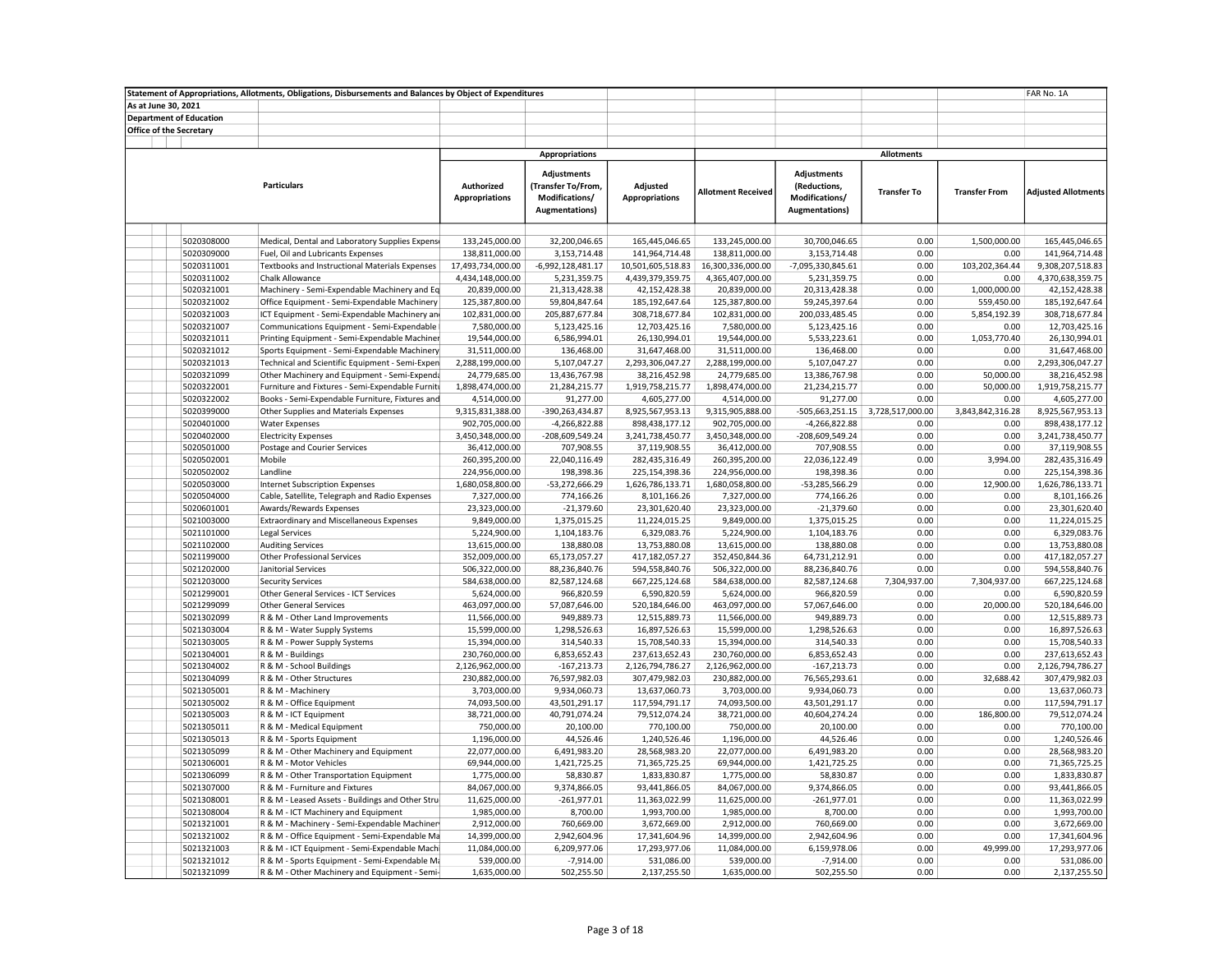|                         |                                | Statement of Appropriations, Allotments, Obligations, Disbursements and Balance: |                               |                                     |                                   |                             |                                   |                                   |                       |                                   | FAR No. 1A                       |
|-------------------------|--------------------------------|----------------------------------------------------------------------------------|-------------------------------|-------------------------------------|-----------------------------------|-----------------------------|-----------------------------------|-----------------------------------|-----------------------|-----------------------------------|----------------------------------|
| As at June 30, 2021     |                                |                                                                                  |                               |                                     |                                   |                             |                                   |                                   |                       |                                   |                                  |
|                         | <b>Department of Education</b> |                                                                                  |                               |                                     |                                   |                             |                                   |                                   |                       |                                   |                                  |
| Office of the Secretary |                                |                                                                                  |                               |                                     |                                   |                             |                                   |                                   |                       |                                   |                                  |
|                         |                                |                                                                                  |                               |                                     |                                   |                             |                                   |                                   |                       |                                   |                                  |
|                         |                                |                                                                                  |                               | <b>Obligations</b>                  |                                   |                             | <b>Disbursements</b>              |                                   |                       | <b>Balances</b>                   |                                  |
|                         |                                |                                                                                  |                               |                                     |                                   |                             |                                   |                                   |                       |                                   |                                  |
|                         |                                | <b>Particulars</b>                                                               | <b>1st Quarter Ending</b>     | 2nd Quarter Ending                  |                                   | <b>1st Quarter Ending</b>   | 2nd Quarter Ending June           |                                   | Unreleased            | Unobligated                       |                                  |
|                         |                                |                                                                                  | March 31                      | June 30                             | Total                             | March 31                    | 30                                | <b>Total</b>                      | <b>Appropriations</b> | <b>Allotments</b>                 | <b>Unpaid Obligations</b>        |
|                         |                                |                                                                                  |                               |                                     |                                   |                             |                                   |                                   |                       |                                   |                                  |
|                         |                                |                                                                                  |                               |                                     |                                   |                             |                                   |                                   |                       |                                   |                                  |
|                         |                                |                                                                                  |                               |                                     |                                   |                             |                                   |                                   |                       |                                   |                                  |
|                         | 5020308000                     | Medical, Dental and Laboratory Supplies Expensi                                  | 29,933,522.10                 | 68,428,118.93                       | 98,361,641.03                     | 27,087,967.98               | 46,743,982.94                     | 73,831,950.92                     | 0.00                  | 67,083,405.62                     | 24,529,690.11                    |
|                         | 5020309000                     | Fuel, Oil and Lubricants Expenses                                                | 24,170,632.35                 | 29,980,457.50                       | 54,151,089.85                     | 20,044,535.93               | 27,066,761.45                     | 47,111,297.38                     | 0.00                  | 87,813,624.63                     | 7,039,792.47                     |
|                         | 5020311001                     | Textbooks and Instructional Materials Expenses                                   | 368,779,219.37                | 443,406,250.85                      | 812,185,470.22                    | 160,664,111.15              | 277,377,790.00                    | 438,041,901.15                    | 1,193,398,000.00      | 8,496,022,048.61                  | 374,143,569.07                   |
|                         | 5020311002<br>5020321001       | Chalk Allowance<br>Machinery - Semi-Expendable Machinery and Eq                  | 7,085,275.00<br>10,491,817.45 | 2,624,642,465.22<br>18, 177, 111.82 | 2,631,727,740.22<br>28,668,929.27 | 7,000.00<br>9,861,915.22    | 1,556,542,012.50<br>15,970,500.64 | 1,556,549,012.50<br>25,832,415.86 | 68,741,000.00<br>0.00 | 1,738,910,619.53<br>13,483,499.11 | 1,075,178,727.72<br>2,836,513.41 |
|                         | 5020321002                     | Office Equipment - Semi-Expendable Machinery                                     | 51,489,027.29                 | 57,348,322.22                       | 108,837,349.51                    | 46,954,183.32               | 55,629,798.69                     | 102,583,982.01                    | 0.00                  | 76,355,298.13                     | 6,253,367.50                     |
|                         | 5020321003                     | ICT Equipment - Semi-Expendable Machinery and                                    | 54,610,635.59                 | 205,118,474.62                      | 259,729,110.21                    | 49,695,942.02               | 123,477,357.39                    | 173,173,299.41                    | 0.00                  | 48,989,567.63                     | 86,555,810.80                    |
|                         | 5020321007                     | Communications Equipment - Semi-Expendable                                       | 1,130,145.33                  | 2,873,476.69                        | 4,003,622.02                      | 1,086,055.20                | 1,787,828.62                      | 2,873,883.82                      | 0.00                  | 8,699,803.14                      | 1,129,738.20                     |
|                         | 5020321011                     | Printing Equipment - Semi-Expendable Machiner                                    | 5,535,003.15                  | 13,754,326.74                       | 19,289,329.89                     | 5,109,018.62                | 9,732,002.62                      | 14,841,021.24                     | 0.00                  | 6,841,664.12                      | 4,448,308.65                     |
|                         | 5020321012                     | Sports Equipment - Semi-Expendable Machinery                                     | 313,241.02                    | 427,070.67                          | 740,311.69                        | 283,881.02                  | 453,323.52                        | 737,204.54                        | 0.00                  | 30,907,156.31                     | 3,107.15                         |
|                         | 5020321013                     | Technical and Scientific Equipment - Semi-Expen                                  | 5,584,536.57                  | 966,291.38                          | 6,550,827.95                      | 5,465,751.57                | 915,265.90                        | 6,381,017.47                      | 0.00                  | 2,286,755,219.32                  | 169,810.48                       |
|                         | 5020321099                     | Other Machinery and Equipment - Semi-Expenda                                     | 9,921,030.36                  | 13,612,339.75                       | 23,533,370.11                     | 9,448,234.62                | 13,506,940.20                     | 22,955,174.82                     | 0.00                  | 14,683,082.87                     | 578,195.29                       |
|                         | 5020322001                     | Furniture and Fixtures - Semi-Expendable Furniti                                 | 19,659,299.47                 | 29,104,195.23                       | 48,763,494.70                     | 17,610,859.31               | 27,281,272.77                     | 44,892,132.08                     | 0.00                  | 1,870,994,721.07                  | 3,871,362.62                     |
|                         | 5020322002                     | Books - Semi-Expendable Furniture, Fixtures and                                  | 221,108.89                    | 2,762.00                            | 223,870.89                        | 221,108.89                  | 2,762.00                          | 223,870.89                        | 0.00                  | 4,381,406.11                      | 0.00                             |
|                         | 5020399000                     | Other Supplies and Materials Expenses                                            | 1,232,480,054.47              | 1,876,475,765.78                    | 3,108,955,820.25                  | 1,114,423,988.76            | 1,270,146,929.32                  | 2,384,570,918.08                  | 0.00                  | 5,816,612,132.88                  | 724,384,902.17                   |
|                         | 5020401000                     | <b>Water Expenses</b>                                                            | 100,751,034.55                | 113,163,119.93                      | 213,914,154.48                    | 97,166,444.35               | 111,670,844.51                    | 208,837,288.86                    | 0.00                  | 684,524,022.64                    | 5,076,865.63                     |
|                         | 5020402000                     | <b>Electricity Expenses</b>                                                      | 398,890,636.64                | 498,502,376.85                      | 897,393,013.49                    | 383,518,059.81              | 491,040,410.91                    | 874,558,470.72                    | 0.00                  | 2,344,345,437.27                  | 22,834,542.77                    |
|                         | 5020501000                     | Postage and Courier Services                                                     | 5,543,388.43                  | 4,664,035.22                        | 10,207,423.65                     | 5,235,752.52                | 4,538,213.94                      | 9,773,966.46                      | 0.00                  | 26,912,484.90                     | 433,457.19                       |
|                         | 5020502001                     | Mobile                                                                           | 62,345,315.31                 | 77,442,992.50                       | 139,788,307.81                    | 58,186,853.63               | 74,090,219.00                     | 132,277,072.63                    | 0.00                  | 142,647,008.68                    | 7,511,235.18                     |
|                         | 5020502002                     | Landline                                                                         | 23,807,335.94                 | 26,459,086.62                       | 50,266,422.56                     | 22,587,923.21               | 24,295,710.44                     | 46,883,633.65                     | 0.00                  | 174,887,975.80                    | 3,382,788.91                     |
|                         | 5020503000                     | <b>Internet Subscription Expenses</b>                                            | 230,413,191.92                | 254,890,771.15                      | 485,303,963.07                    | 218,993,740.85              | 249,317,576.48                    | 468, 311, 317. 33                 | 0.00                  | 1,141,482,170.65                  | 16,992,645.73                    |
|                         | 5020504000                     | Cable, Satellite, Telegraph and Radio Expenses                                   | 1,269,596.07                  | 1,126,534.93                        | 2,396,131.00                      | 1,206,405.10                | 1,100,371.47                      | 2,306,776.57                      | 0.00                  | 5,705,035.26                      | 89,354.43                        |
|                         | 5020601001                     | Awards/Rewards Expenses                                                          | 724,302.60                    | 1,498,240.90                        | 2,222,543.50                      | 660,570.60                  | 1,287,137.55                      | 1,947,708.15                      | 0.00                  | 21,079,076.90                     | 274,835.35                       |
|                         | 5021003000                     | Extraordinary and Miscellaneous Expenses                                         | 940,416.95                    | 1,913,455.58                        | 2,853,872.53                      | 808,916.03                  | 1,873,429.55                      | 2,682,345.58                      | 0.00                  | 8,370,142.72                      | 171,526.95                       |
|                         | 5021101000                     | <b>Legal Services</b>                                                            | 429,916.80                    | 659,332.94                          | 1,089,249.74                      | 413,006.80                  | 651,904.25                        | 1,064,911.05                      | 0.00                  | 5,239,834.02                      | 24,338.69                        |
|                         | 5021102000                     | <b>Auditing Services</b>                                                         | 1,109,170.38                  | 1,651,651.55                        | 2,760,821.93                      | 879,804.18                  | 1,491,488.35                      | 2,371,292.53                      | 0.00                  | 10,993,058.15                     | 389,529.40                       |
|                         | 5021199000                     | Other Professional Services                                                      | 200,366,808.57                | 81,163,936.58                       | 281,530,745.15                    | 58,822,567.94               | 108,602,031.21                    | 167,424,599.15                    | 0.00                  | 135,651,312.12                    | 114,106,146.00                   |
|                         | 5021202000                     | Janitorial Services                                                              | 180,908,188.15                | 222,223,645.64                      | 403,131,833.79                    | 159,637,975.33              | 221,758,341.16                    | 381,396,316.49                    | 0.00                  | 191,427,006.97                    | 21,735,517.30                    |
|                         | 5021203000                     | <b>Security Services</b>                                                         | 200,908,089.22                | 249,235,194.96                      | 450,143,284.18                    | 174,100,573.93              | 240,290,535.32                    | 414,391,109.25                    | 0.00                  | 217,081,840.50                    | 35,752,174.93                    |
|                         | 5021299001                     | Other General Services - ICT Services                                            | 678,741.53                    | 1,408,522.99                        | 2,087,264.52                      | 678,641.53                  | 842,460.94                        | 1,521,102.47                      | 0.00                  | 4,503,556.07                      | 566,162.05                       |
|                         | 5021299099                     | <b>Other General Services</b>                                                    | 166,831,036.68                | 190,961,355.50                      | 357,792,392.18                    | 149,947,695.87              | 196,167,668.82                    | 346,115,364.69                    | 0.00                  | 162,392,253.82                    | 11,677,027.49                    |
|                         | 5021302099                     | R & M - Other Land Improvements                                                  | 1,160,067.44                  | 2,262,937.51                        | 3,423,004.95                      | 1,093,911.44                | 2,105,654.00                      | 3,199,565.44                      | 0.00                  | 9,092,884.78                      | 223,439.51                       |
|                         | 5021303004                     | R & M - Water Supply Systems                                                     | 1,270,326.13                  | 1,811,186.89                        | 3,081,513.02                      | 1,174,760.63                | 1,879,456.00                      | 3,054,216.63                      | 0.00<br>0.00          | 13,816,013.61                     | 27,296.39                        |
|                         | 5021303005<br>5021304001       | R & M - Power Supply Systems<br>R & M - Buildings                                | 520,462.95<br>21,182,169.16   | 723,773.74<br>57,768,789.68         | 1,244,236.69<br>78,950,958.84     | 485,729.82<br>15,434,987.59 | 743,511.87<br>42,676,250.37       | 1,229,241.69<br>58,111,237.96     | 0.00                  | 14,464,303.64<br>158,662,693.59   | 14,995.00<br>20,839,720.88       |
|                         | 5021304002                     | R & M - School Buildings                                                         | 344,883,005.86                | 500,286,782.18                      | 845,169,788.04                    | 314,203,533.09              | 503,826,718.06                    | 818,030,251.15                    | 0.00                  | 1,281,624,998.23                  | 27,139,536.89                    |
|                         | 5021304099                     | R & M - Other Structures                                                         | 63,239,978.37                 | 115,542,349.95                      | 178,782,328.32                    | 58,418,427.34               | 105,380,991.70                    | 163,799,419.04                    | 0.00                  | 128,697,653.71                    | 14,982,909.28                    |
|                         | 5021305001                     | R & M - Machinery                                                                | 3,300,453.41                  | 8,212,854.95                        | 11,513,308.36                     | 3,117,958.50                | 8,236,194.03                      | 11,354,152.53                     | 0.00                  | 2,123,752.37                      | 159,155.83                       |
|                         | 5021305002                     | R & M - Office Equipment                                                         | 27,713,774.75                 | 37,723,814.96                       | 65,437,589.71                     | 25,919,259.75               | 36,007,979.92                     | 61,927,239.67                     | 0.00                  | 52,157,201.46                     | 3,510,350.04                     |
|                         | 5021305003                     | R & M - ICT Equipment                                                            | 22,476,342.59                 | 28,403,461.86                       | 50,879,804.45                     | 20,104,121.04               | 28,037,608.76                     | 48,141,729.80                     | 0.00                  | 28,632,269.79                     | 2,738,074.65                     |
|                         | 5021305011                     | R & M - Medical Equipment                                                        | 17,500.00                     | 50,700.00                           | 68,200.00                         | 10,000.00                   | 58,200.00                         | 68,200.00                         | 0.00                  | 701,900.00                        | 0.00                             |
|                         | 5021305013                     | R & M - Sports Equipment                                                         | 28,724.23                     | 125,238.75                          | 153,962.98                        | 11,624.23                   | 138,838.75                        | 150,462.98                        | 0.00                  | 1,086,563.48                      | 3,500.00                         |
|                         | 5021305099                     | R & M - Other Machinery and Equipment                                            | 5,905,653.67                  | 4,887,696.36                        | 10,793,350.03                     | 5,175,780.60                | 5,220,100.28                      | 10,395,880.88                     | 0.00                  | 17,775,633.17                     | 397,469.15                       |
|                         | 5021306001                     | R & M - Motor Vehicles                                                           | 11,021,676.12                 | 15,661,480.05                       | 26,683,156.17                     | 9,428,844.40                | 14,237,840.20                     | 23,666,684.60                     | 0.00                  | 44,682,569.08                     | 3,016,471.57                     |
|                         | 5021306099                     | R & M - Other Transportation Equipment                                           | 184,586.08                    | 173,541.49                          | 358,127.57                        | 184,586.08                  | 162,341.49                        | 346,927.57                        | 0.00                  | 1,475,703.30                      | 11,200.00                        |
|                         | 5021307000                     | R & M - Furniture and Fixtures                                                   | 8,069,984.21                  | 15,273,175.97                       | 23,343,160.18                     | 6,583,591.71                | 15,494,126.06                     | 22,077,717.77                     | 0.00                  | 70,098,705.87                     | 1,265,442.41                     |
|                         | 5021308001                     | R & M - Leased Assets - Buildings and Other Stru-                                | 161,035.05                    | 751,983.88                          | 913,018.93                        | 170,040.85                  | 744,818.64                        | 914,859.49                        | 0.00                  | 10,450,004.06                     | $-1,840.56$                      |
|                         | 5021308004                     | R & M - ICT Machinery and Equipment                                              | 33,560.00                     | 6,850.00                            | 40,410.00                         | 33,560.00                   | 6,850.00                          | 40,410.00                         | 0.00                  | 1,953,290.00                      | 0.00                             |
|                         | 5021321001                     | R & M - Machinery - Semi-Expendable Machiner                                     | 405,746.75                    | 414,854.54                          | 820,601.29                        | 74,334.25                   | 742,317.04                        | 816,651.29                        | 0.00                  | 2,852,067.71                      | 3,950.00                         |
|                         | 5021321002                     | R & M - Office Equipment - Semi-Expendable Ma                                    | 1,259,561.93                  | 3,358,967.21                        | 4,618,529.14                      | 1,153,762.47                | 3,263,535.67                      | 4,417,298.14                      | 0.00                  | 12,723,075.82                     | 201,231.00                       |
|                         | 5021321003                     | R & M - ICT Equipment - Semi-Expendable Machi                                    | 1,535,916.35                  | 5,498,627.36                        | 7,034,543.71                      | 1,456,932.21                | 5,166,673.33                      | 6,623,605.54                      | 0.00                  | 10,259,433.35                     | 410,938.17                       |
|                         | 5021321012                     | R & M - Sports Equipment - Semi-Expendable Ma                                    | 2,757.43                      | 12,190.00                           | 14,947.43                         | 2,757.43                    | 12,190.00                         | 14,947.43                         | 0.00                  | 516,138.57                        | 0.00                             |
|                         | 5021321099                     | R & M - Other Machinery and Equipment - Semi-                                    | 273,589.67                    | 645,446.28                          | 919,035.95                        | 273,589.67                  | 645,446.28                        | 919,035.95                        | 0.00                  | 1,218,219.55                      | 0.00                             |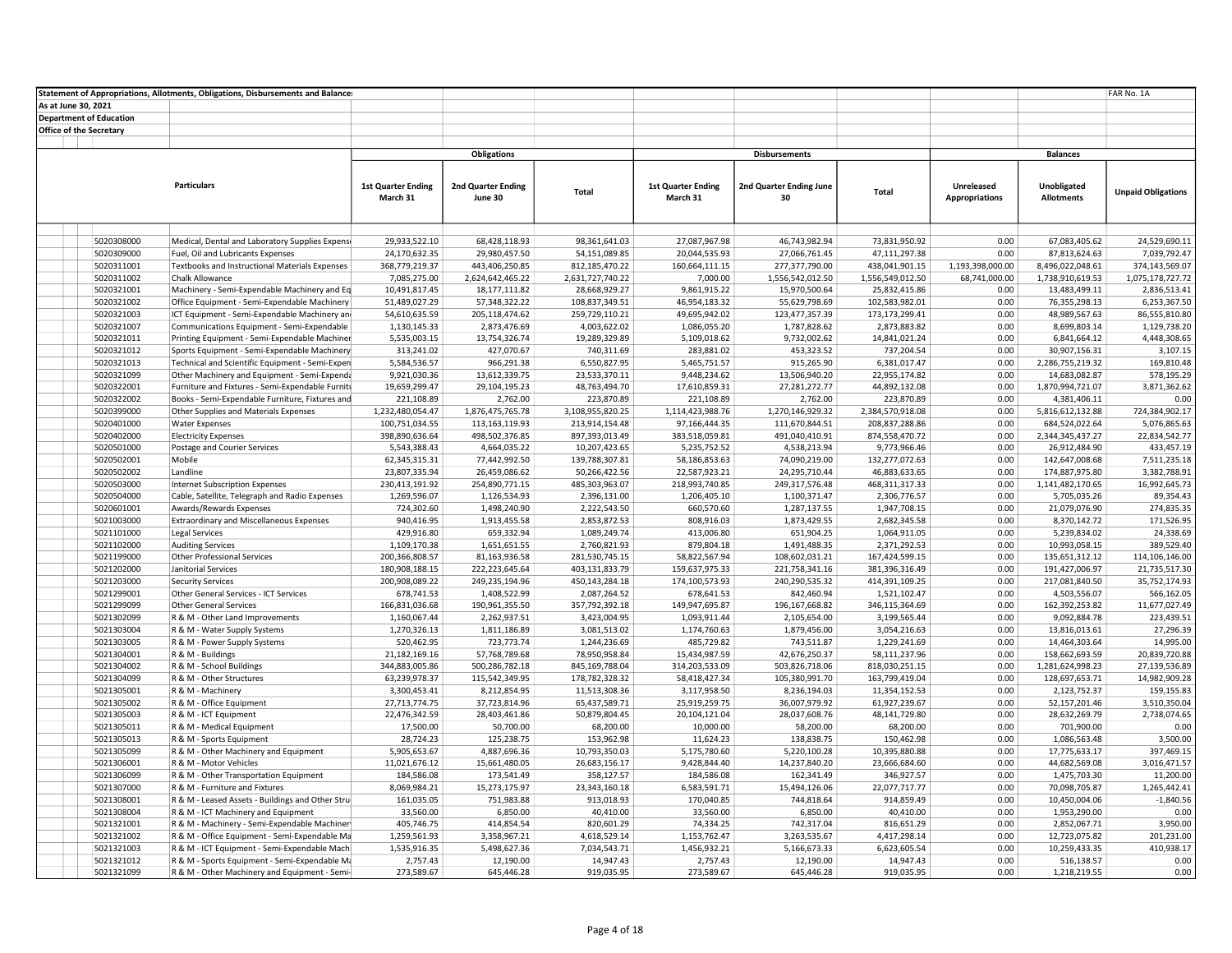|                                |                          | Statement of Appropriations, Allotments, Obligations, Disbursements and Balances by Object of Expenditures |                                            |                                                                                      |                                    |                           |                                                                         |                                                    |                                   | FAR No. 1A                         |
|--------------------------------|--------------------------|------------------------------------------------------------------------------------------------------------|--------------------------------------------|--------------------------------------------------------------------------------------|------------------------------------|---------------------------|-------------------------------------------------------------------------|----------------------------------------------------|-----------------------------------|------------------------------------|
| As at June 30, 2021            |                          |                                                                                                            |                                            |                                                                                      |                                    |                           |                                                                         |                                                    |                                   |                                    |
| <b>Department of Education</b> |                          |                                                                                                            |                                            |                                                                                      |                                    |                           |                                                                         |                                                    |                                   |                                    |
| Office of the Secretary        |                          |                                                                                                            |                                            |                                                                                      |                                    |                           |                                                                         |                                                    |                                   |                                    |
|                                |                          |                                                                                                            |                                            |                                                                                      |                                    |                           |                                                                         |                                                    |                                   |                                    |
|                                |                          |                                                                                                            |                                            | <b>Appropriations</b>                                                                |                                    |                           |                                                                         | <b>Allotments</b>                                  |                                   |                                    |
|                                |                          | <b>Particulars</b>                                                                                         | <b>Authorized</b><br><b>Appropriations</b> | <b>Adjustments</b><br>(Transfer To/From,<br>Modifications/<br><b>Augmentations</b> ) | Adjusted<br><b>Appropriations</b>  | <b>Allotment Received</b> | Adjustments<br>(Reductions,<br>Modifications/<br><b>Augmentations</b> ) | <b>Transfer To</b>                                 | <b>Transfer From</b>              | <b>Adjusted Allotments</b>         |
|                                |                          |                                                                                                            |                                            |                                                                                      |                                    |                           |                                                                         |                                                    |                                   |                                    |
|                                | 5021322001               | R & M - Furniture and Fixtures - Semi-Expendabl                                                            | 6,915,000.00                               | 2,275,958.57                                                                         | 9,190,958.57                       | 6,915,000.00              | 2,275,958.57                                                            | 0.00                                               | 0.00                              | 9,190,958.57                       |
|                                | 5021399099               | R & M - Other Property, Plant and Equipment                                                                | 14,858,000.00                              | $-2,400,364.87$                                                                      | 12,457,635.13                      | 14,858,000.00             | $-2,400,364.87$                                                         | 0.00                                               | 0.00                              | 12,457,635.13                      |
|                                | 5021401000               | Subsidy to NGAs                                                                                            | 0.00                                       | 12,631,028.63                                                                        | 12,631,028.63                      | 0.00                      | 12,631,028.63                                                           | 0.00                                               | 0.00                              | 12,631,028.63                      |
|                                | 5021402000               | Assistance to National Government Agencies                                                                 | 0.00                                       | 232,335,641.37                                                                       | 232,335,641.37                     | 0.00                      | 232,335,641.37                                                          | 0.00                                               | 0.00                              | 232,335,641.37                     |
|                                | 5021407000<br>5021408000 | Subsidy to Regional Offices/Staff Bureaus                                                                  | 0.00<br>8,224,512,000.00                   | 15,084,519.33<br>5,559,871,355.02                                                    | 15,084,519.33<br>13,784,383,355.02 | 0.00<br>7,981,699,680.00  | 11,458,599.33                                                           | 0.00                                               | 3,625,920.00                      | 15,084,519.33<br>13,487,180,355.02 |
|                                | 5021499000               | <b>Subsidy to Operating Units</b><br>Subsidies - Others                                                    | 26,830,695,000.00                          | 35,749,162.61                                                                        |                                    | 26,268,177,000.00         |                                                                         | 6,014,921,007.48 14,125,844,135.00<br>4,440,000.00 | 13,616,403,802.54<br>4,440,000.00 | 26,303,926,162.61                  |
|                                | 5021501001               | Taxes, Duties and Licenses                                                                                 | 8,190,000.00                               | 1,593,651.19                                                                         | 26,866,444,162.61<br>9,783,651.19  | 8,190,000.00              | 35,749,162.61<br>1,593,651.19                                           | 0.00                                               | 0.00                              | 9,783,651.19                       |
|                                | 5021502000               | <b>Fidelity Bond Premiums</b>                                                                              | 167,046,000.00                             | 4,791,519.74                                                                         | 171,837,519.74                     | 167,046,000.00            | 4,791,519.74                                                            | 0.00                                               | 0.00                              | 171,837,519.74                     |
|                                | 5021503000               | <b>Insurance Expenses</b>                                                                                  | 122,350,000.00                             | 5,199,637.77                                                                         | 127,549,637.77                     | 122,350,000.00            | 5,199,637.77                                                            | 0.00                                               | 0.00                              | 127,549,637.77                     |
|                                | 5021601000               | Labor and Wages                                                                                            | 111,002,000.00                             | 16,687,282.33                                                                        | 127,689,282.33                     | 111,002,000.00            | 16,687,282.33                                                           | 0.00                                               | 0.00                              | 127,689,282.33                     |
|                                | 5029901000               | Advertising, Promotional and Marketing Expense                                                             | 8,754,000.00                               | 465,534.50                                                                           | 9,219,534.50                       | 8,754,000.00              | 465,534.50                                                              | 0.00                                               | 0.00                              | 9,219,534.50                       |
|                                | 5029902000               | Printing and Publication Expenses                                                                          | 361,886,000.00                             | 723,015,945.46                                                                       | 1,084,901,945.46                   | 361,886,000.00            | 520,883,707.21                                                          | 0.00                                               | 202,132,238.25                    | 1,084,901,945.46                   |
|                                | 5029903000               | <b>Representation Expenses</b>                                                                             | 138,847,000.00                             | 3,627,160.86                                                                         | 142,474,160.86                     | 138,847,000.00            | 3,627,160.86                                                            | 0.00                                               | 0.00                              | 142,474,160.86                     |
|                                | 5029904000               | <b>Transportation and Delivery Expenses</b>                                                                | 77,534,100.00                              | 11,369,231.44                                                                        | 88,903,331.44                      | 77,534,100.00             | 11,369,231.44                                                           | 0.00                                               | 0.00                              | 88,903,331.44                      |
|                                | 5029905002               | Rents - Land                                                                                               | 3,520,000.00                               | 0.00                                                                                 | 3,520,000.00                       | 3,520,000.00              | 0.00                                                                    | 0.00                                               | 0.00                              | 3,520,000.00                       |
|                                | 5029905003               | Rents - Motor Vehicles                                                                                     | 3,787,000.00                               | 42,500.00                                                                            | 3,829,500.00                       | 3,787,000.00              | 42,500.00                                                               | 0.00                                               | 0.00                              | 3,829,500.00                       |
|                                | 5029905005               | <b>Rents - Living Quarters</b>                                                                             | 2,188,000.00                               | 488,600.00                                                                           | 2,676,600.00                       | 2,188,000.00              | 488,600.00                                                              | 0.00                                               | 0.00                              | 2,676,600.00                       |
|                                | 5029907000               | <b>Subscription Expenses</b>                                                                               | 0.00                                       | 16,000.00                                                                            | 16,000.00                          | 0.00                      | 16,000.00                                                               | 0.00                                               | 0.00                              | 16,000.00                          |
|                                | 5029907099               | Other Subscription Expenses                                                                                | 24,748,000.00                              | 459,329.71                                                                           | 25,207,329.71                      | 24,748,000.00             | 459,329.71                                                              | 0.00                                               | 0.00                              | 25,207,329.71                      |
|                                | 5020102000               | Traveling Expenses - Foreign                                                                               | 15,986,000.00                              | $-2,719,189.26$                                                                      | 13,266,810.74                      | 15,986,000.00             | $-2,719,189.26$                                                         | 0.00                                               | 0.00                              | 13,266,810.74                      |
|                                | 5020602000               | Prizes                                                                                                     | 3,696,000.00                               | 131,522.83                                                                           | 3,827,522.83                       | 3,696,000.00              | 131,522.83                                                              | 0.00                                               | 0.00                              | 3,827,522.83                       |
|                                | 5020702002               | Research, Exploration and Development Expense                                                              | 35,400,000.00                              | $-2,981,958.50$                                                                      | 32,418,041.50                      | 36,400,000.00             | $-3,981,958.50$                                                         | 0.00                                               | 0.00                              | 32,418,041.50                      |
|                                | 5029905004               | Rents - Equipment                                                                                          | 5,315,000.00                               | 5,648,851.84                                                                         | 10,963,851.84                      | 5,315,000.00              | 5,648,851.84                                                            | 0.00                                               | 0.00                              | 10,963,851.84                      |
|                                | 5029906000               | Membership Dues and Contributions to Organiza                                                              | 1,770,000.00                               | $-1,751.85$                                                                          | 1,768,248.15                       | 1,770,000.00              | $-1,751.85$                                                             | 0.00                                               | 0.00                              | 1,768,248.15                       |
|                                | 5020601002               | Rewards and Incentives                                                                                     | 12,073,000.00                              | $-39,645.08$                                                                         | 12,033,354.92                      | 12,073,000.00             | $-39,645.08$                                                            | 0.00                                               | 0.00                              | 12,033,354.92                      |
|                                | 5021305012               | R & M - Printing Equipment                                                                                 | 4,035,000.00                               | 2,896,901.10                                                                         | 6,931,901.10                       | 4,035,000.00              | 2,896,901.10                                                            | 0.00                                               | 0.00                              | 6,931,901.10                       |
|                                | 5029905001               | Rents - Buildings and Structures                                                                           | 343,096,000.00                             | 255,930.37                                                                           | 343,351,930.37                     | 343,096,000.00            | 255,930.37                                                              | 0.00                                               | 0.00                              | 343,351,930.37                     |
|                                | 5020303000               | Non-Accountable Forms Expenses                                                                             | 1,779,000.00                               | 3,103,251.67                                                                         | 4,882,251.67                       | 1,779,000.00              | 3,103,251.67                                                            | 0.00                                               | 0.00                              | 4,882,251.67                       |
|                                | 5020310000               | Agricultural and Marine Supplies Expenses                                                                  | 2,261,000.00                               | 677,072.97                                                                           | 2,938,072.97                       | 2,261,000.00              | 677,072.97                                                              | 0.00                                               | 0.00                              | 2,938,072.97                       |
|                                | 5020321010               | Medical Equipment - Semi-Expendable Machiner                                                               | 4,331,000.00                               | 3,398,582.44                                                                         | 7,729,582.44                       | 4,331,000.00              | 1,898,582.44                                                            | 0.00                                               | 1,500,000.00                      | 7,729,582.44                       |
|                                | 5020702001               | ICT Research, Exploration and Development Expe                                                             | 715,000.00                                 | 0.00                                                                                 | 715,000.00                         | 715,000.00                | 0.00                                                                    | 0.00                                               | 0.00                              | 715,000.00                         |
|                                | 5020801000               | Demolition and Relocation Expenses                                                                         | 303,000.00                                 | 99,000.00                                                                            | 402,000.00                         | 303,000.00                | 99,000.00                                                               | 0.00                                               | 0.00                              | 402,000.00                         |
|                                | 5021103001               | <b>ICT Consultancy Services</b>                                                                            | 3,205,000.00                               | 10,150.00                                                                            | 3,215,150.00                       | 3,205,000.00              | 10,150.00                                                               | 0.00                                               | 0.00                              | 3,215,150.00                       |
|                                | 5021103002               | <b>Consultancy Services</b>                                                                                | 24,754,000.00                              | 1,014,930.00                                                                         | 25,768,930.00                      | 24,754,000.00             | 1,014,930.00                                                            | 0.00                                               | 0.00                              | 25,768,930.00                      |
|                                | 5021201000               | <b>Environment/Sanitary Services</b>                                                                       | 467,000.00                                 | 1,766,241.03                                                                         | 2,233,241.03                       | 467,000.00                | 1,766,241.03                                                            | 0.00                                               | 0.00                              | 2,233,241.03                       |
|                                | 5021303099               | R & M - Other Infrastructures Assets                                                                       | 1,144,000.00                               | 459,216.41                                                                           | 1,603,216.41                       | 1,144,000.00              | 459,216.41                                                              | 0.00                                               | 0.00                              | 1,603,216.41                       |
|                                | 5021305007               | R & M - Communication Equipment                                                                            | 805,000.00                                 | 231,817.42                                                                           | 1,036,817.42                       | 805,000.00                | 231,817.42                                                              | 0.00                                               | 0.00                              | 1,036,817.42                       |
|                                | 5021305009               | R & M - Disaster Response and Rescue Equipmer                                                              | 2,487,000.00                               | 1,310,108.71                                                                         | 3,797,108.71                       | 2,487,000.00              | 1,310,108.71                                                            | 0.00                                               | 0.00                              | 3,797,108.71                       |
|                                | 5021305014               | R & M - Technical and Scientific Equipment                                                                 | 289,000.00                                 | 97,670.00                                                                            | 386,670.00                         | 289,000.00                | 97,670.00                                                               | 0.00                                               | 0.00                              | 386,670.00                         |
|                                | 5021322002               | R & M - Books - Semi-Expendable Furniture, Fixti                                                           | 0.00                                       | 900.00                                                                               | 900.00                             | 0.00                      | 900.00                                                                  | 0.00                                               | 0.00                              | 900.00                             |
|                                | 5021321011               | R & M - Printing Equipment - Semi-Expendable N                                                             | 621,000.00                                 | 294,138.59                                                                           | 915,138.59                         | 621,000.00                | 294,138.59                                                              | 0.00                                               | 0.00                              | 915,138.59                         |
|                                | 5029907004               | Library and Other Reading Materials Subscription                                                           | 1,295,000.00                               | $-28,000.00$                                                                         | 1,267,000.00                       | 1,295,000.00              | $-28,000.00$                                                            | 0.00                                               | 0.00                              | 1,267,000.00                       |
|                                | 5020321008               | Disaster Response and Rescue Equipment - Semi                                                              | 33,583,000.00                              | 1,862,145.31                                                                         | 35,445,145.31                      | 33,583,000.00             | 1,662,145.31                                                            | 0.00                                               | 200,000.00                        | 35,445,145.31                      |
|                                | 5021321007               | R & M - Communication Equipment - Semi-Exper                                                               | 73,000.00                                  | 56,350.00                                                                            | 129,350.00                         | 73,000.00                 | 56,350.00                                                               | 0.00                                               | 0.00                              | 129,350.00                         |
|                                | 5021321013               | R & M - Technical and Scientific Equipment - Sen                                                           | 0.00                                       | 91,585.00                                                                            | 91,585.00                          | 0.00                      | 91,585.00                                                               | 0.00                                               | 0.00                              | 91,585.00                          |
|                                | 5029908000               | Donations                                                                                                  | 10,000.00                                  | 0.00                                                                                 | 10,000.00                          | 10,000.00                 | 0.00                                                                    | 0.00                                               | 0.00                              | 10,000.00                          |
|                                | 5029909001               | Website Maintenance                                                                                        | 1,313,000.00                               | 304,567.00                                                                           | 1,617,567.00                       | 1,313,000.00              | 304,567.00                                                              | 0.00                                               | 0.00                              | 1,617,567.00                       |
|                                | 5020321004               | Agricultural and Forestry Equipment - Semi-Expe                                                            | 455,000.00                                 | 188,140.52                                                                           | 643,140.52                         | 455,000.00                | 168,140.52                                                              | 0.00                                               | 20,000.00                         | 643,140.52                         |
|                                | 5020403000               | Gas/Heating Expenses                                                                                       | 75,000.00                                  | 12,407.70                                                                            | 87,407.70                          | 75,000.00                 | 12,407.70                                                               | 0.00                                               | 0.00<br>0.00                      | 87,407.70                          |
|                                | 5021321008<br>5020202000 | R & M - Disaster Response and Rescue Equipmer<br>Scholarship Grants/Expenses                               | 1,846,000.00<br>0.00                       | 17,908.00<br>56,480.00                                                               | 1,863,908.00<br>56,480.00          | 1,846,000.00<br>0.00      | 17,908.00<br>56,480.00                                                  | 0.00<br>0.00                                       | 0.00                              | 1,863,908.00<br>56,480.00          |
|                                | 5021308002               | R & M - Leased Assets - Machinery and Equipme                                                              | 207,000.00                                 | 60,647.00                                                                            | 267,647.00                         | 207,000.00                | 60,647.00                                                               | 0.00                                               | 0.00                              | 267,647.00                         |
|                                |                          |                                                                                                            |                                            |                                                                                      |                                    |                           |                                                                         |                                                    |                                   |                                    |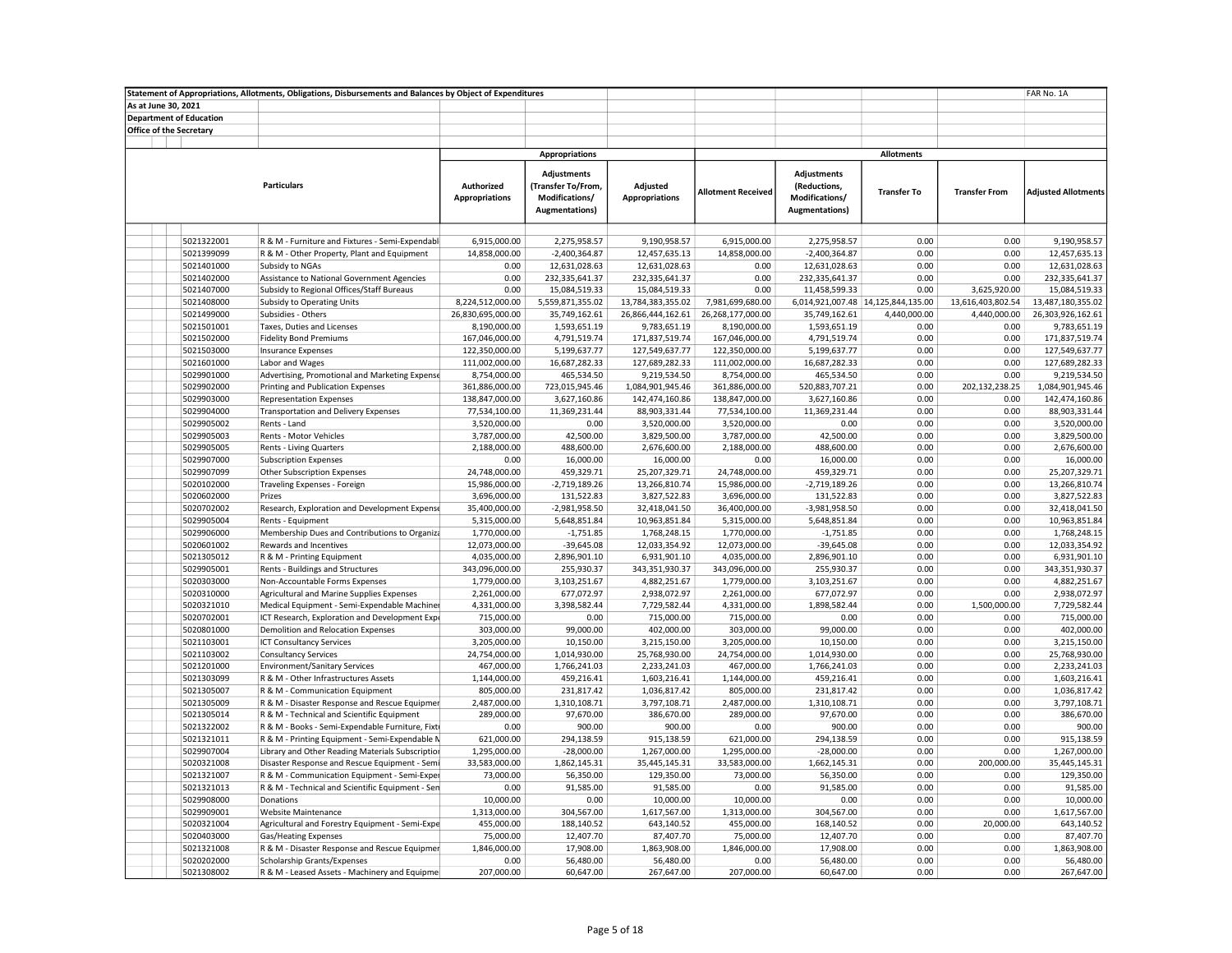|                         |                                | Statement of Appropriations, Allotments, Obligations, Disbursements and Balance: |                                     |                                      |                                       |                                    |                              |                                     |                        |                                    | FAR No. 1A                         |
|-------------------------|--------------------------------|----------------------------------------------------------------------------------|-------------------------------------|--------------------------------------|---------------------------------------|------------------------------------|------------------------------|-------------------------------------|------------------------|------------------------------------|------------------------------------|
| As at June 30, 2021     |                                |                                                                                  |                                     |                                      |                                       |                                    |                              |                                     |                        |                                    |                                    |
|                         | <b>Department of Education</b> |                                                                                  |                                     |                                      |                                       |                                    |                              |                                     |                        |                                    |                                    |
| Office of the Secretary |                                |                                                                                  |                                     |                                      |                                       |                                    |                              |                                     |                        |                                    |                                    |
|                         |                                |                                                                                  |                                     |                                      |                                       |                                    |                              |                                     |                        |                                    |                                    |
|                         |                                |                                                                                  |                                     | <b>Obligations</b>                   |                                       |                                    | <b>Disbursements</b>         |                                     |                        | <b>Balances</b>                    |                                    |
|                         |                                |                                                                                  |                                     |                                      |                                       |                                    |                              |                                     |                        |                                    |                                    |
|                         |                                | <b>Particulars</b>                                                               | <b>1st Quarter Ending</b>           | 2nd Quarter Ending                   |                                       | <b>1st Quarter Ending</b>          | 2nd Quarter Ending June      |                                     | Unreleased             | Unobligated                        |                                    |
|                         |                                |                                                                                  | March 31                            | June 30                              | Total                                 | March 31                           | 30                           | <b>Total</b>                        | <b>Appropriations</b>  | <b>Allotments</b>                  | <b>Unpaid Obligations</b>          |
|                         |                                |                                                                                  |                                     |                                      |                                       |                                    |                              |                                     |                        |                                    |                                    |
|                         |                                |                                                                                  |                                     |                                      |                                       |                                    |                              |                                     |                        |                                    |                                    |
|                         |                                |                                                                                  |                                     |                                      |                                       |                                    |                              |                                     |                        |                                    |                                    |
|                         | 5021322001                     | R & M - Furniture and Fixtures - Semi-Expendabl                                  | 832,011.94                          | 1,992,243.62                         | 2,824,255.56                          | 769,612.04                         | 1,748,706.76                 | 2,518,318.80                        | 0.00                   | 6,366,703.01                       | 305,936.76                         |
|                         | 5021399099                     | R & M - Other Property, Plant and Equipment                                      | 499,124.36                          | 1,627,872.71                         | 2,126,997.07                          | 406,034.36                         | 1,653,192.74                 | 2,059,227.10                        | 0.00                   | 10,330,638.06                      | 67,769.97                          |
|                         | 5021401000                     | Subsidy to NGAs                                                                  | 14,236,775.98                       | $-1,605,747.35$                      | 12,631,028.63                         | 14,236,775.98                      | $-8,636,913.97$              | 5,599,862.01                        | 0.00                   | 0.00                               | 7,031,166.62                       |
|                         | 5021402000                     | Assistance to National Government Agencies                                       | 84,789,855.27                       | 147,545,786.10                       | 232,335,641.37                        | 84,789,855.27                      | 144,120,786.10               | 228,910,641.37                      | 0.00                   | 0.00                               | 3,425,000.00                       |
|                         | 5021407000                     | Subsidy to Regional Offices/Staff Bureaus                                        | 30,000.00                           | 418,500.00                           | 448,500.00                            | 30,000.00                          | 274,500.00<br>578,225,380.84 | 304,500.00                          | 0.00<br>297,203,000.00 | 14,636,019.33<br>11,551,028,389.89 | 144,000.00                         |
|                         | 5021408000<br>5021499000       | Subsidy to Operating Units<br>Subsidies - Others                                 | 496,351,335.43<br>11,637,505,832.47 | 1,439,800,629.70<br>2,323,146,684.65 | 1,936,151,965.13<br>13,960,652,517.12 | 367,223,714.31<br>3,536,229,429.96 | 9,368,970,638.17             | 945,449,095.15<br>12,905,200,068.13 | 562,518,000.00         |                                    | 990,702,869.98<br>1,055,452,448.99 |
|                         | 5021501001                     | Taxes, Duties and Licenses                                                       | 709,619.88                          | 2,126,102.35                         | 2,835,722.23                          | 631,944.91                         | 2,136,168.35                 | 2,768,113.26                        | 0.00                   | 12,343,273,645.49<br>6,947,928.96  | 67,608.97                          |
|                         | 5021502000                     | <b>Fidelity Bond Premiums</b>                                                    | 35,794,158.92                       | 32,289,970.82                        | 68,084,129.74                         | 34,101,123.90                      | 32,119,956.37                | 66,221,080.27                       | 0.00                   | 103,753,390.00                     | 1,863,049.47                       |
|                         | 5021503000                     | <b>Insurance Expenses</b>                                                        | 9,486,251.67                        | 10,410,345.21                        | 19,896,596.88                         | 7,362,288.24                       | 10,830,532.99                | 18,192,821.23                       | 0.00                   | 107,653,040.89                     | 1,703,775.65                       |
|                         | 5021601000                     | Labor and Wages                                                                  | 29,874,118.59                       | 58,276,875.64                        | 88,150,994.23                         | 29,101,629.77                      | 57,988,459.79                | 87,090,089.56                       | 0.00                   | 39,538,288.10                      | 1,060,904.67                       |
|                         | 5029901000                     | Advertising, Promotional and Marketing Expense                                   | 546,119.10                          | 694,513.96                           | 1,240,633.06                          | 467,187.67                         | 457,050.10                   | 924,237.77                          | 0.00                   | 7,978,901.44                       | 316,395.29                         |
|                         | 5029902000                     | Printing and Publication Expenses                                                | 241,611,913.39                      | 600,107,511.17                       | 841,719,424.56                        | 162,208,078.92                     | 369,538,034.84               | 531,746,113.76                      | 0.00                   | 243,182,520.90                     | 309,973,310.80                     |
|                         | 5029903000                     | <b>Representation Expenses</b>                                                   | 18,801,684.34                       | 29,815,876.58                        | 48,617,560.92                         | 15,930,286.91                      | 26,724,351.40                | 42,654,638.31                       | 0.00                   | 93,856,599.94                      | 5,962,922.61                       |
|                         | 5029904000                     | <b>Transportation and Delivery Expenses</b>                                      | 14,019,944.86                       | 22,127,335.75                        | 36,147,280.61                         | 13,466,194.62                      | 20,263,624.75                | 33,729,819.37                       | 0.00                   | 52,756,050.83                      | 2,417,461.24                       |
|                         | 5029905002                     | Rents - Land                                                                     | 0.00                                | 941,833.56                           | 941,833.56                            | 0.00                               | 941,833.56                   | 941,833.56                          | 0.00                   | 2,578,166.44                       | 0.00                               |
|                         | 5029905003                     | Rents - Motor Vehicles                                                           | 260,950.00                          | 148,950.00                           | 409,900.00                            | 204,200.00                         | 205,700.00                   | 409,900.00                          | 0.00                   | 3,419,600.00                       | 0.00                               |
|                         | 5029905005                     | Rents - Living Quarters                                                          | 624,174.43                          | 683,893.64                           | 1,308,068.07                          | 524,955.68                         | 639,612.39                   | 1,164,568.07                        | 0.00                   | 1,368,531.93                       | 143,500.00                         |
|                         | 5029907000                     | <b>Subscription Expenses</b>                                                     | 1,512.00                            | 6,040.00                             | 7,552.00                              | 0.00                               | 7,552.00                     | 7,552.00                            | 0.00                   | 8,448.00                           | $-0.00$                            |
|                         | 5029907099                     | Other Subscription Expenses                                                      | 1,475,868.20                        | 1,582,560.96                         | 3,058,429.16                          | 1,007,190.59                       | 1,318,222.93                 | 2,325,413.52                        | 0.00                   | 22,148,900.55                      | 733,015.64                         |
|                         | 5020102000                     | Traveling Expenses - Foreign                                                     | 32,124.33                           | 169,253.90                           | 201,378.23                            | 32,124.33                          | 169,253.90                   | 201,378.23                          | 0.00                   | 13,065,432.51                      | 0.00                               |
|                         | 5020602000                     | Prizes                                                                           | 29,024.83                           | 471,498.00                           | 500,522.83                            | 29,024.83                          | 425,748.00                   | 454,772.83                          | 0.00                   | 3,327,000.00                       | 45,750.00                          |
|                         | 5020702002                     | Research, Exploration and Development Expense                                    | 50,453.87                           | 2,072,555.00                         | 2,123,008.87                          | 4,703.87                           | 899,690.00                   | 904,393.87                          | 0.00                   | 30,295,032.63                      | 1,218,615.00                       |
|                         | 5029905004                     | Rents - Equipment                                                                | 3,637,251.22                        | 2,851,899.76                         | 6,489,150.98                          | 3,190,959.79                       | 2,932,000.11                 | 6,122,959.90                        | 0.00                   | 4,474,700.86                       | 366,191.08                         |
|                         | 5029906000                     | Membership Dues and Contributions to Organiza                                    | 30,980.61                           | 80,338.00                            | 111,318.61                            | 30,980.61                          | 80,338.00                    | 111,318.61                          | 0.00                   | 1,656,929.54                       | 0.00                               |
|                         | 5020601002                     | Rewards and Incentives                                                           | 20,000.00                           | 46,500.00                            | 66,500.00                             | 13,000.00                          | 53,500.00                    | 66,500.00                           | 0.00                   | 11,966,854.92                      | 0.00                               |
|                         | 5021305012                     | R & M - Printing Equipment                                                       | 2,051,167.67                        | 1,656,692.88                         | 3,707,860.55                          | 2,034,211.67                       | 1,648,736.38                 | 3,682,948.05                        | 0.00                   | 3,224,040.55                       | 24,912.50                          |
|                         | 5029905001                     | Rents - Buildings and Structures                                                 | 100,052.38                          | 310,251.94                           | 410,304.32                            | 100,052.38                         | 246,841.58                   | 346,893.96                          | 0.00                   | 342,941,626.05                     | 63,410.36                          |
|                         | 5020303000                     | Non-Accountable Forms Expenses                                                   | 204,530.00                          | 3,357,813.80                         | 3,562,343.80                          | 202,491.00                         | 3,354,266.22                 | 3,556,757.22                        | 0.00                   | 1,319,907.87                       | 5,586.58                           |
|                         | 5020310000                     | Agricultural and Marine Supplies Expenses                                        | 156,842.58                          | 1,126,162.76                         | 1,283,005.34                          | 132,142.58                         | 977,519.71                   | 1,109,662.29                        | 0.00                   | 1,655,067.63                       | 173,343.05                         |
|                         | 5020321010                     | Medical Equipment - Semi-Expendable Machiner                                     | 1,387,876.34                        | 3,279,818.79                         | 4,667,695.13                          | 1,257,010.57                       | 3,074,085.56                 | 4,331,096.13                        | 0.00                   | 3,061,887.31                       | 336,599.00                         |
|                         | 5020702001                     | ICT Research, Exploration and Development Expr                                   | 0.00                                | 0.00                                 | 0.00                                  | 0.00                               | 0.00                         | 0.00                                | 0.00                   | 715,000.00                         | 0.00                               |
|                         | 5020801000                     | Demolition and Relocation Expenses                                               | 56,433.04                           | 47,739.00                            | 104,172.04                            | 56,433.04                          | 47,739.00                    | 104,172.04                          | 0.00<br>0.00           | 297,827.96                         | 0.00                               |
|                         | 5021103001                     | <b>ICT Consultancy Services</b>                                                  | 36,500.00                           | 695,150.00                           | 731,650.00                            | 34,000.00                          | 560,150.00                   | 594,150.00                          | 0.00                   | 2,483,500.00                       | 137,500.00<br>5,187,833.99         |
|                         | 5021103002<br>5021201000       | <b>Consultancy Services</b><br><b>Environment/Sanitary Services</b>              | 9,057,530.00<br>107,370.00          | 1,959,280.00<br>1,787,968.03         | 11,016,810.00<br>1,895,338.03         | 2,348,168.22<br>102,770.00         | 3,480,807.79<br>1,787,712.33 | 5,828,976.01<br>1,890,482.33        | 0.00                   | 14,752,120.00<br>337,903.00        | 4,855.70                           |
|                         | 5021303099                     | R & M - Other Infrastructures Assets                                             | 390,677.63                          | 422,566.22                           | 813,243.85                            | 338,807.63                         | 430,894.60                   | 769,702.23                          | 0.00                   | 789,972.56                         | 43,541.62                          |
|                         | 5021305007                     | R & M - Communication Equipment                                                  | 197,377.25                          | 57,543.00                            | 254,920.25                            | 193,377.25                         | 61,543.00                    | 254,920.25                          | 0.00                   | 781,897.17                         | 0.00                               |
|                         | 5021305009                     | R & M - Disaster Response and Rescue Equipmer                                    | 776,539.45                          | 913,930.26                           | 1,690,469.71                          | 656,884.75                         | 980,675.96                   | 1,637,560.71                        | 0.00                   | 2,106,639.00                       | 52,909.00                          |
|                         | 5021305014                     | R & M - Technical and Scientific Equipment                                       | 57,490.00                           | 54,580.00                            | 112,070.00                            | 57,490.00                          | 54,580.00                    | 112,070.00                          | 0.00                   | 274,600.00                         | 0.00                               |
|                         | 5021322002                     | R & M - Books - Semi-Expendable Furniture, Fixti                                 | 0.00                                | 900.00                               | 900.00                                | 0.00                               | 900.00                       | 900.00                              | 0.00                   | 0.00                               | 0.00                               |
|                         | 5021321011                     | R & M - Printing Equipment - Semi-Expendable N                                   | 203,803.80                          | 210,618.59                           | 414,422.39                            | 202,453.80                         | 211,124.84                   | 413,578.64                          | 0.00                   | 500,716.20                         | 843.75                             |
|                         | 5029907004                     | Library and Other Reading Materials Subscription                                 | 7,607.50                            | 7,277.00                             | 14,884.50                             | 7,607.50                           | 7,277.00                     | 14,884.50                           | 0.00                   | 1,252,115.50                       | 0.00                               |
|                         | 5020321008                     | Disaster Response and Rescue Equipment - Semi                                    | 1,951,173.42                        | 4,664,637.39                         | 6,615,810.81                          | 1,832,584.92                       | 3,496,974.90                 | 5,329,559.82                        | 0.00                   | 28,829,334.50                      | 1,286,250.99                       |
|                         | 5021321007                     | R & M - Communication Equipment - Semi-Exper                                     | 0.00                                | 55,878.22                            | 55,878.22                             | 0.00                               | 14,528.22                    | 14,528.22                           | 0.00                   | 73,471.78                          | 41,350.00                          |
|                         | 5021321013                     | R & M - Technical and Scientific Equipment - Sen                                 | 0.00                                | 91,585.00                            | 91,585.00                             | 0.00                               | 91,585.00                    | 91,585.00                           | 0.00                   | 0.00                               | 0.00                               |
|                         | 5029908000                     | Donations                                                                        | 0.00                                | 0.00                                 | 0.00                                  | 0.00                               | 0.00                         | 0.00                                | 0.00                   | 10,000.00                          | 0.00                               |
|                         | 5029909001                     | Website Maintenance                                                              | 179,025.96                          | 281,977.80                           | 461,003.76                            | 179,025.96                         | 279,067.80                   | 458,093.76                          | 0.00                   | 1,156,563.24                       | 2,910.00                           |
|                         | 5020321004                     | Agricultural and Forestry Equipment - Semi-Expe                                  | 97,001.77                           | 379,205.80                           | 476,207.57                            | 71,725.02                          | 384,103.05                   | 455,828.07                          | 0.00                   | 166,932.95                         | 20,379.50                          |
|                         | 5020403000                     | Gas/Heating Expenses                                                             | 9,865.00                            | 12,430.21                            | 22,295.21                             | 9,865.00                           | 12,430.21                    | 22,295.21                           | 0.00                   | 65,112.49                          | 0.00                               |
|                         | 5021321008                     | R & M - Disaster Response and Rescue Equipmer                                    | 6,784.23                            | 60,766.00                            | 67,550.23                             | 6,784.23                           | 60,766.00                    | 67,550.23                           | 0.00                   | 1,796,357.77                       | 0.00                               |
|                         | 5020202000                     | Scholarship Grants/Expenses                                                      | 19,250.00                           | 37,230.00                            | 56,480.00                             | 19,250.00                          | 7,230.00                     | 26,480.00                           | 0.00                   | 0.00                               | 30,000.00                          |
|                         | 5021308002                     | R & M - Leased Assets - Machinery and Equipme                                    | 26,037.00                           | 60,647.00                            | 86,684.00                             | 26,037.00                          | 60,647.00                    | 86,684.00                           | 0.00                   | 180,963.00                         | 0.00                               |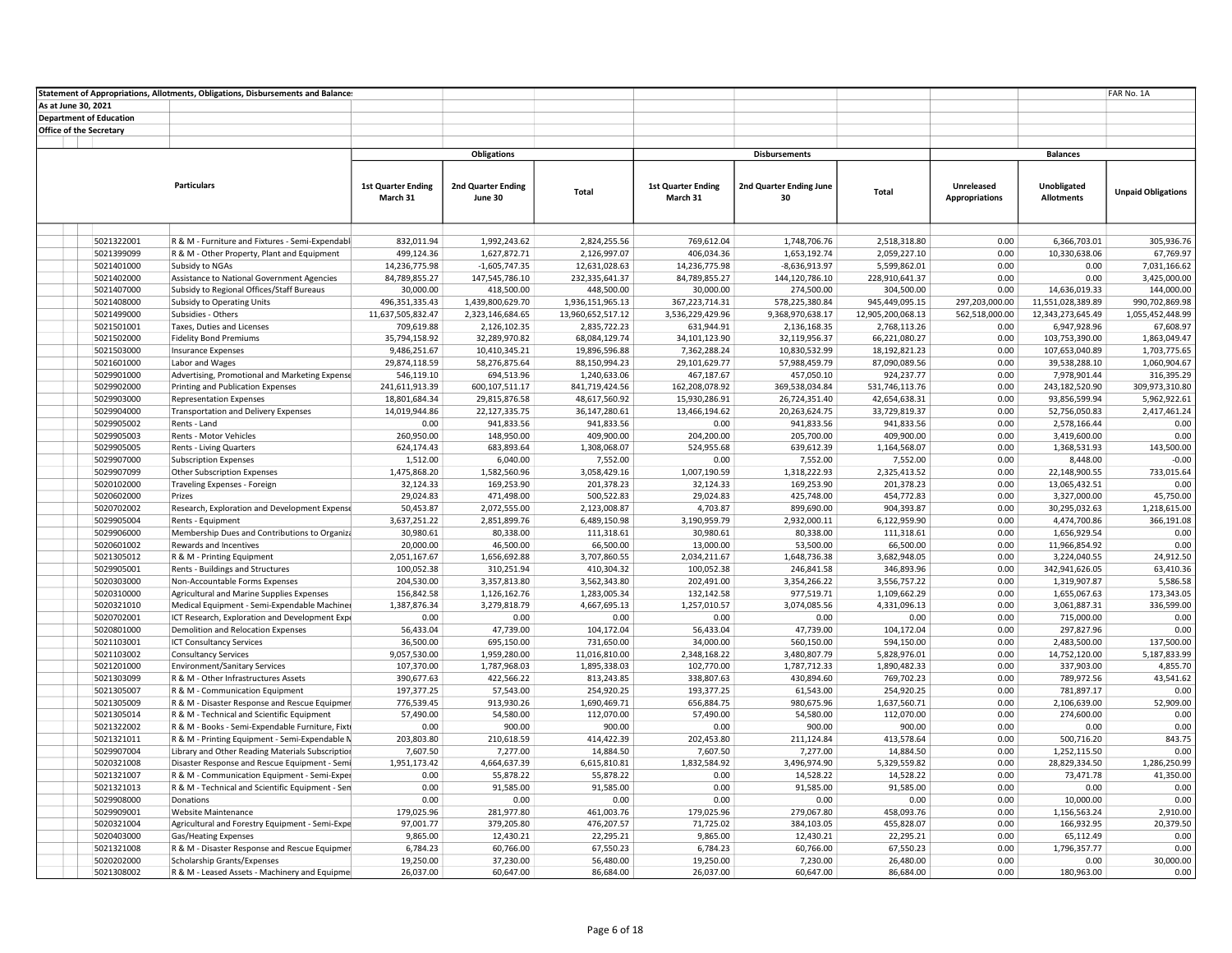|                                 | Statement of Appropriations, Allotments, Obligations, Disbursements and Balances by Object of Expenditures |                                     |                                                                              |                                   |                                     |                                                                        |                    |                      | FAR No. 1A                 |
|---------------------------------|------------------------------------------------------------------------------------------------------------|-------------------------------------|------------------------------------------------------------------------------|-----------------------------------|-------------------------------------|------------------------------------------------------------------------|--------------------|----------------------|----------------------------|
| As at June 30, 2021             |                                                                                                            |                                     |                                                                              |                                   |                                     |                                                                        |                    |                      |                            |
| <b>Department of Education</b>  |                                                                                                            |                                     |                                                                              |                                   |                                     |                                                                        |                    |                      |                            |
| Office of the Secretary         |                                                                                                            |                                     |                                                                              |                                   |                                     |                                                                        |                    |                      |                            |
|                                 |                                                                                                            |                                     |                                                                              |                                   |                                     |                                                                        |                    |                      |                            |
|                                 |                                                                                                            |                                     | <b>Appropriations</b>                                                        |                                   |                                     |                                                                        | <b>Allotments</b>  |                      |                            |
|                                 | <b>Particulars</b>                                                                                         | Authorized<br><b>Appropriations</b> | <b>Adjustments</b><br>(Transfer To/From,<br>Modifications/<br>Augmentations) | Adjusted<br><b>Appropriations</b> | <b>Allotment Received</b>           | Adjustments<br>(Reductions,<br>Modifications/<br><b>Augmentations)</b> | <b>Transfer To</b> | <b>Transfer From</b> | <b>Adjusted Allotments</b> |
|                                 |                                                                                                            |                                     |                                                                              |                                   |                                     |                                                                        |                    |                      |                            |
| 5021308003                      | R & M - Leased Assets - Transportation Equipmer                                                            | 133,000.00                          | 10,000.00                                                                    | 143,000.00                        | 133,000.00                          | 10.000.00                                                              | 0.00               | 0.00                 | 143.000.00                 |
| 5021321010                      | R & M - Medical Equipment - Semi-Expendable N                                                              | 74,000.00                           | 5,600.00                                                                     | 79,600.00                         | 74,000.00                           | 5,600.00                                                               | 0.00               | 0.00                 | 79,600.00                  |
| 5029999099                      | Other Maintenance and Operating Expenses                                                                   | 110,895,000.00                      | 420,014,524.43                                                               | 530,909,524.43                    | 110,895,000.00                      | 383,919,678.85                                                         | 0.00               | 36,094,845.58        | 530,909,524.43             |
| 5021303006                      | R & M - Communication Networks                                                                             | 0.00                                | 10,213.46                                                                    | 10,213.46                         | 0.00                                | 10,213.46                                                              | 0.00               | 0.00                 | 10,213.46                  |
| 5029907001                      | ICT Software Subscription                                                                                  | 0.00                                | 82,677.02                                                                    | 82,677.02                         | 0.00                                | 82,677.02                                                              | 0.00               | 0.00                 | 82,677.02                  |
| 5020499000                      | Other Utility Expenses                                                                                     | 0.00                                | 266,060.88                                                                   | 266,060.88                        | 0.00                                | 266,060.88                                                             | 0.00               | 0.00                 | 266,060.88                 |
| 5020701002                      | <b>Survey Expenses</b>                                                                                     | 84,067,000.00                       | -56,589.85                                                                   | 84,010,410.15                     | 84,067,000.00                       | $-56,589.85$                                                           | 0.00               | 0.00                 | 84,010,410.15              |
| 5021301000                      | R & M - Investment Property                                                                                | 427,000.00                          | 11,487.00                                                                    | 438,487.00                        | 427,000.00                          | 11,487.00                                                              | 0.00               | 0.00                 | 438,487.00                 |
| 5021501002                      | <b>Tax Refund</b>                                                                                          | 0.00                                | 41,724.69                                                                    | 41,724.69                         | 0.00                                | 41,724.69                                                              | 0.00               | 0.00                 | 41,724.69                  |
| 5021398000                      | R & M - Others                                                                                             | 30,000.00                           | 321,778.40                                                                   | 351,778.40                        | 30,000.00                           | 321,778.40                                                             | 0.00               | 0.00                 | 351,778.40                 |
| 5029905008                      | Rents - ICT Machinery and Equipment                                                                        | 0.00                                | 466,611.24                                                                   | 466,611.24                        | 0.00                                | 466,611.24                                                             | 0.00               | 0.00                 | 466,611.24                 |
| 5029922000                      | <b>Bank Transaction Fee</b>                                                                                | 0.00                                | 56,515.00                                                                    | 56,515.00                         | 0.00                                | 56,515.00                                                              | 0.00               | 0.00                 | 56,515.00                  |
| 5020304000                      | Animal/Zoological Supplies Expenses                                                                        | 0.00                                | 17,900.00                                                                    | 17,900.00                         | 0.00                                | 17,900.00                                                              | 0.00               | 0.00                 | 17,900.00                  |
| 5020321005                      | Marine and Fishery Equipment - Semi-Expendab                                                               | 0.00                                | 20,000.00                                                                    | 20,000.00                         | 0.00                                | 20,000.00                                                              | 0.00               | 0.00                 | 20,000.00                  |
| 5020313000                      | Chemical and Filtering Supplies Expenses                                                                   | 0.00                                | 2,000.00                                                                     | 2,000.00                          | 0.00                                | 2,000.00                                                               | 0.00               | 0.00                 | 2,000.00                   |
| 5020701001                      | <b>ICT Survey Expenses</b>                                                                                 | 0.00                                | 0.00                                                                         | 0.00                              | 0.00                                | 0.00                                                                   | 0.00               | 0.00                 | 0.00                       |
| 5021306004                      | R & M - Watercrafts                                                                                        | 0.00                                | 0.00                                                                         | 0.00                              | 0.00                                | 0.00                                                                   | 0.00               | 0.00                 | 0.00                       |
| 5021321004                      | R & M - Agricultural and Forestry Equipment - Se                                                           | 0.00                                | 0.00                                                                         | 0.00                              | 0.00                                | 0.00                                                                   | 0.00               | 0.00                 | 0.00                       |
| 5021399001                      | R & M - Work/Zoo Animals                                                                                   | 0.00                                | 11,875.00                                                                    | 11,875.00                         | 0.00                                | 11,875.00                                                              | 0.00               | 0.00                 | 11,875.00                  |
| 5021304006                      | R & M - Hostels and Dormitories                                                                            | 0.00                                | 121,811.76                                                                   | 121,811.76                        | 0.00                                | 121,811.76                                                             | 0.00               | 0.00                 | 121,811.76                 |
| 5021309002                      | R & M - Leased Assets Improvements - Buildings                                                             | 2,617,000.00                        | 0.00                                                                         | 2,617,000.00                      | 2,617,000.00                        | 0.00                                                                   | 0.00               | 0.00                 | 2,617,000.00               |
| 5021309099                      | R & M - Leased Assets Improvements - Other Lea                                                             | 616,000.00                          | 0.00                                                                         | 616,000.00                        | 616,000.00                          | 0.00                                                                   | 0.00               | 0.00                 | 616,000.00                 |
| 5021305004                      | R & M - Agricultural and Forestry Equipment                                                                | 0.00                                | 9,560.00                                                                     | 9,560.00                          | 0.00                                | 9,560.00                                                               | 0.00               | 0.00                 | 9,560.00                   |
| 5029921000                      | Legal Defense Expense                                                                                      | 0.00                                | 0.00                                                                         | 0.00                              | 0.00                                | 0.00                                                                   | 0.00               | 0.00                 | 0.00                       |
| 5020324000                      | Aquaculture Produce Expenses                                                                               | 0.00                                | 40,192.00                                                                    | 40,192.00                         | 0.00                                | 40,192.00                                                              | 0.00               | 0.00                 | 40,192.00                  |
| 5029905006                      | <b>Operating Lease</b>                                                                                     | 40,000.00                           | 0.00                                                                         | 40,000.00                         | 40,000.00                           | 0.00                                                                   | 0.00               | 0.00                 | 40,000.00                  |
| 5021303003                      | R & M - Sewer Systems                                                                                      | 0.00                                | 1,850.00                                                                     | 1,850.00                          | 0.00                                | 1,850.00                                                               | 0.00               | 0.00                 | 1,850.00                   |
| co                              |                                                                                                            | 19,477,247,000.00                   | -2,927,662,000.00                                                            | 16,549,585,000.00                 | 16,440,247,000.00                   | 0.00                                                                   | 7,309,564,999.99   | 7,309,564,999.99     | 16,440,247,000.00          |
| 5060404001                      | <b>Buildings</b>                                                                                           | 35,000,000.00                       | $-1,888,777.47$                                                              | 33,111,222.53                     | 35,000,000.00                       | $-1,888,777.47$                                                        | 30,000,000.00      | 30,000,000.00        | 33,111,222.53              |
| 5060404002                      | <b>School Buildings</b>                                                                                    | 13,236,981,000.00                   | -2,938,237,920.56                                                            | 10,298,743,079.44                 | 10,241,981,000.00                   | $-3,111,222.53$                                                        | 7,045,564,999.99   | 7,038,100,301.96     | 10,231,405,079.44          |
| 5060405003                      | Information and Communication Technology Equ                                                               | 5,662,340,000.00                    | $-1,419,688.88$                                                              | 5,660,920,311.12                  | 5,662,340,000.00                    | $-1,315,400.00$                                                        | 229,000,000.00     | 228,895,711.12       | 5,660,920,311.12           |
| 5060405014                      | <b>Technical and Scientific Equipment</b>                                                                  | 435,926,000.00                      | 0.00                                                                         | 435,926,000.00                    | 435,926,000.00                      | 0.00                                                                   | 0.00               | 0.00                 | 435,926,000.00             |
| 5060407001                      | <b>Furniture and Fixtures</b>                                                                              | 0.00                                | 1,000,000.00                                                                 | 1,000,000.00                      | 0.00                                | 1,000,000.00                                                           | 1,000,000.00       | 1,000,000.00         | 1,000,000.00               |
| 5060405002                      | Office Equipment                                                                                           | 0.00                                | 3,320,000.00                                                                 | 3,320,000.00                      | 0.00                                | 3,320,000.00                                                           | 3,000,000.00       | 3,000,000.00         | 3,320,000.00               |
| 5060404099                      | <b>Other Structures</b>                                                                                    | 32,000,000.00                       | 104,288.88                                                                   | 32,104,288.88                     | 0.00                                | 0.00                                                                   | 0.00               | 104,288.88           | 104,288.88                 |
| 5060402099                      | Other Land Improvements                                                                                    | 0.00                                | 1,000,000.00                                                                 | 1,000,000.00                      | 0.00                                | 1,000,000.00                                                           | 1,000,000.00       | 1,000,000.00         | 1,000,000.00               |
| 5060401001                      | Land                                                                                                       | 65,000,000.00                       | 7,464,698.03                                                                 | 72,464,698.03                     | 65,000,000.00                       | 0.00                                                                   | 0.00               | 7,464,698.03         | 72,464,698.03              |
| 5060406001                      | <b>Motor Vehicles</b>                                                                                      | 10,000,000.00                       | 0.00                                                                         | 10,000,000.00                     | 0.00                                | 0.00                                                                   | 0.00               | 0.00                 | 0.00                       |
| 5060403006                      | <b>Communication Networks</b>                                                                              | 0.00                                | 995,400.00                                                                   | 995,400.00                        | 0.00                                | 995,400.00                                                             | 0.00               | 0.00                 | 995,400.00                 |
| <b>Automatic Appropriations</b> |                                                                                                            | 37,729,018,000.00                   | 398,686,298.00                                                               | 38,127,704,298.00                 | 38,127,704,298.00                   | 0.00                                                                   | 0.00               | 0.00                 | 38,127,704,298.00          |
| RLIP                            |                                                                                                            | 37,729,018,000.00                   | 398,686,298.00                                                               | 38,127,704,298.00                 | 38,127,704,298.00                   | 0.00                                                                   | 0.00               | 0.00                 | 38,127,704,298.00          |
| 5010301000                      | Retirement and Life Insurance Premiums                                                                     | 37,729,018,000.00                   | 398,686,298.00                                                               | 38,127,704,298.00                 | 38,127,704,298.00                   | 0.00                                                                   | 0.00               | 0.00                 | 38,127,704,298.00          |
| Special Purpose Fund            |                                                                                                            | 0.00                                | 12,075,391,891.00                                                            | 12,075,391,891.00                 | 12,075,391,891.00                   | 0.00                                                                   | 0.00               | 0.00                 | 12,075,391,891.00          |
| PS                              |                                                                                                            | 0.00                                | 12,056,282,491.00                                                            | 12,056,282,491.00                 | 12,056,282,491.00                   | 0.00                                                                   | 0.00               | 0.00                 | 12,056,282,491.00          |
| 5010101001                      | Basic Salary - Civilian                                                                                    | 0.00                                | 343,702,030.00                                                               | 343,702,030.00                    | 344,222,026.00                      | $-519,996.00$                                                          | 0.00               | 0.00                 | 343,702,030.00             |
| 5010201001                      | PERA - Civilian                                                                                            | 0.00                                | 1,716,910.00                                                                 | 1,716,910.00                      | 1,716,910.00                        | 0.00                                                                   | 0.00               | 0.00                 | 1,716,910.00               |
| 5010202000                      | <b>Representation Allowance</b>                                                                            | 0.00                                | 76,500.00                                                                    | 76,500.00                         | 76,500.00                           | 0.00                                                                   | 0.00               | 0.00                 | 76,500.00                  |
| 5010203001                      | <b>Transportation Allowance</b>                                                                            | 0.00                                | 76,500.00                                                                    | 76,500.00                         | 76,500.00                           | 0.00                                                                   | 0.00               | 0.00                 | 76,500.00                  |
| 5010204001                      | Clothing/Uniform Allowance - Civilian                                                                      | 0.00                                | 420,000.00                                                                   | 420,000.00                        | 420,000.00                          | 0.00                                                                   | 0.00               | 0.00                 | 420,000.00                 |
| 5010214001                      | Year End Bonus - Civilian                                                                                  | 0.00                                | 1,769,460.00                                                                 | 1,769,460.00                      | 1,769,460.00                        | 0.00                                                                   | 0.00               | 0.00                 | 1,769,460.00               |
| 5010215001                      | Cash Gift - Civilian                                                                                       | 0.00                                | 375,000.00                                                                   | 375,000.00                        | 375,000.00                          | 0.00                                                                   | 0.00               | 0.00                 | 375,000.00                 |
| 5010299012                      | Productivity Enhancement Incentive - Civilian                                                              | 0.00                                | 375,000.00                                                                   | 375,000.00                        | 375,000.00                          | 0.00                                                                   | 0.00               | 0.00                 | 375,000.00                 |
| 5010299014                      | Performance Based Bonus - Civilian                                                                         | 0.00                                | 11,462,779,849.00                                                            |                                   | 11,462,779,849.00 11,462,779,849.00 | 0.00                                                                   | 0.00               |                      | 0.00 11,462,779,849.00     |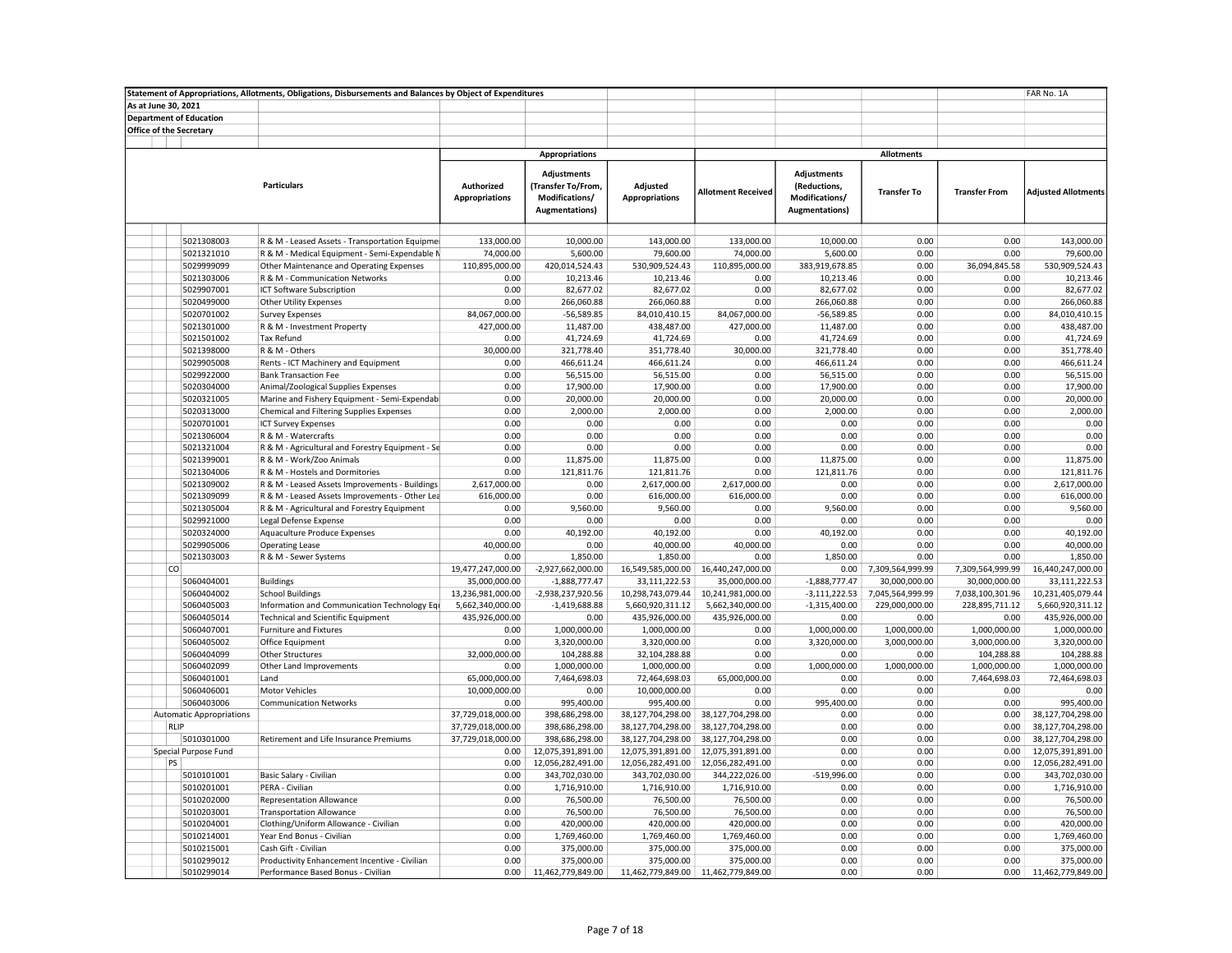|                     |                                 | Statement of Appropriations, Allotments, Obligations, Disbursements and Balances |                           |                                    |                                      |                           |                                    |                                    |                       |                                      | FAR No. 1A                        |
|---------------------|---------------------------------|----------------------------------------------------------------------------------|---------------------------|------------------------------------|--------------------------------------|---------------------------|------------------------------------|------------------------------------|-----------------------|--------------------------------------|-----------------------------------|
| As at June 30, 2021 |                                 |                                                                                  |                           |                                    |                                      |                           |                                    |                                    |                       |                                      |                                   |
|                     | <b>Department of Education</b>  |                                                                                  |                           |                                    |                                      |                           |                                    |                                    |                       |                                      |                                   |
|                     | <b>Office of the Secretary</b>  |                                                                                  |                           |                                    |                                      |                           |                                    |                                    |                       |                                      |                                   |
|                     |                                 |                                                                                  |                           |                                    |                                      |                           |                                    |                                    |                       |                                      |                                   |
|                     |                                 |                                                                                  |                           | <b>Obligations</b>                 |                                      |                           | <b>Disbursements</b>               |                                    |                       | <b>Balances</b>                      |                                   |
|                     |                                 |                                                                                  |                           |                                    |                                      |                           |                                    |                                    |                       |                                      |                                   |
|                     |                                 | <b>Particulars</b>                                                               | <b>1st Quarter Ending</b> | 2nd Quarter Ending                 |                                      | <b>1st Quarter Ending</b> | 2nd Quarter Ending June            |                                    | Unreleased            | Unobligated                          |                                   |
|                     |                                 |                                                                                  | March 31                  | June 30                            | Total                                | March 31                  | 30                                 | Total                              | <b>Appropriations</b> | <b>Allotments</b>                    | <b>Unpaid Obligations</b>         |
|                     |                                 |                                                                                  |                           |                                    |                                      |                           |                                    |                                    |                       |                                      |                                   |
|                     |                                 |                                                                                  |                           |                                    |                                      |                           |                                    |                                    |                       |                                      |                                   |
|                     |                                 |                                                                                  |                           |                                    |                                      |                           |                                    |                                    |                       |                                      |                                   |
|                     | 5021308003                      | R & M - Leased Assets - Transportation Equipmer                                  | 0.00                      | 8,295.00                           | 8.295.00                             | 0.00                      | 8.295.00                           | 8.295.00                           | 0.00                  | 134.705.00                           | 0.00                              |
|                     | 5021321010                      | R & M - Medical Equipment - Semi-Expendable M                                    | 0.00                      | 5,600.00                           | 5,600.00                             | 0.00                      | 5,600.00                           | 5,600.00                           | 0.00                  | 74,000.00                            | 0.00                              |
|                     | 5029999099                      | Other Maintenance and Operating Expenses                                         | 334,375,954.80            | 166,642,715.05                     | 501,018,669.84                       | 320,463,296.89            | 140,123,440.53                     | 460,586,737.41                     | 0.00                  | 29,890,854.59                        | 40,431,932.43                     |
|                     | 5021303006                      | R & M - Communication Networks                                                   | 24,213.46                 | $-14,000.00$                       | 10,213.46                            | 24,213.46                 | $-14,000.00$                       | 10,213.46                          | 0.00                  | 0.00                                 | 0.00                              |
|                     | 5029907001                      | ICT Software Subscription                                                        | 32,494.33                 | 50,182.69                          | 82,677.02                            | 32,494.33                 | 48,884.69                          | 81,379.02                          | 0.00                  | 0.00                                 | 1,298.00                          |
|                     | 5020499000                      | <b>Other Utility Expenses</b>                                                    | 62,097.50                 | 243,120.88                         | 305,218.38                           | 62,097.50                 | 243,120.88                         | 305,218.38                         | 0.00                  | $-39,157.50$                         | 0.00                              |
|                     | 5020701002<br>5021301000        | <b>Survey Expenses</b><br>R & M - Investment Property                            | 241,484.83                | 427,419.27<br>31,391.00            | 668,904.10<br>49,071.04              | 166,984.83<br>17,680.04   | 415,900.42<br>31,391.00            | 582,885.25<br>49,071.04            | 0.00<br>0.00          | 83,341,506.05                        | 86,018.85<br>0.00                 |
|                     | 5021501002                      | Tax Refund                                                                       | 17,680.04<br>0.00         | 0.00                               | 0.00                                 | 0.00                      | 0.00                               | 0.00                               | 0.00                  | 389,415.96<br>41,724.69              | 0.00                              |
|                     | 5021398000                      | R & M - Others                                                                   | 127,309.50                | 194,468.90                         | 321,778.40                           | 127,309.50                | 194,468.90                         | 321,778.40                         | 0.00                  | 30,000.00                            | 0.00                              |
|                     | 5029905008                      | Rents - ICT Machinery and Equipment                                              | 72,152.81                 | 394,458.43                         | 466,611.24                           | 70,818.89                 | 167,454.85                         | 238,273.74                         | 0.00                  | 0.00                                 | 228,337.50                        |
|                     | 5029922000                      | <b>Bank Transaction Fee</b>                                                      | 6,969.28                  | 54,205.00                          | 61,174.28                            | 6,969.28                  | 53,305.10                          | 60,274.38                          | 0.00                  | $-4,659.28$                          | 899.90                            |
|                     | 5020304000                      | Animal/Zoological Supplies Expenses                                              | 17,900.00                 | 0.00                               | 17,900.00                            | 17,900.00                 | 0.00                               | 17,900.00                          | 0.00                  | 0.00                                 | 0.00                              |
|                     | 5020321005                      | Marine and Fishery Equipment - Semi-Expendab                                     | 20,000.00                 | 0.00                               | 20,000.00                            | 0.00                      | 0.00                               | 0.00                               | 0.00                  | 0.00                                 | 20,000.00                         |
|                     | 5020313000                      | Chemical and Filtering Supplies Expenses                                         | 2,000.00                  | 0.00                               | 2,000.00                             | 2,000.00                  | 0.00                               | 2,000.00                           | 0.00                  | 0.00                                 | 0.00                              |
|                     | 5020701001                      | <b>ICT Survey Expenses</b>                                                       | 8,622.00                  | 0.00                               | 8,622.00                             | 7,642.00                  | 0.00                               | 7,642.00                           | 0.00                  | $-8,622.00$                          | 980.00                            |
|                     | 5021306004                      | R & M - Watercrafts                                                              | 7,500.00                  | 0.00                               | 7,500.00                             | 7,500.00                  | 0.00                               | 7,500.00                           | 0.00                  | $-7,500.00$                          | 0.00                              |
|                     | 5021321004                      | R & M - Agricultural and Forestry Equipment - Se                                 | 0.00                      | 0.00                               | 0.00                                 | 0.00                      | 0.00                               | 0.00                               | 0.00                  | 0.00                                 | 0.00                              |
|                     | 5021399001                      | R & M - Work/Zoo Animals                                                         | 0.00                      | 11,875.00                          | 11,875.00                            | 0.00                      | 11,131.25                          | 11,131.25                          | 0.00                  | 0.00                                 | 743.75                            |
|                     | 5021304006                      | R & M - Hostels and Dormitories                                                  | 27,093.76                 | 94,718.00                          | 121,811.76                           | 27,093.76                 | 94,718.00                          | 121,811.76                         | 0.00                  | $-0.00$                              | 0.00                              |
|                     | 5021309002                      | R & M - Leased Assets Improvements - Buildings                                   | 0.00                      | 0.00                               | 0.00                                 | 0.00                      | 0.00                               | 0.00                               | 0.00                  | 2,617,000.00                         | 0.00                              |
|                     | 5021309099                      | R & M - Leased Assets Improvements - Other Lea                                   | 0.00                      | 0.00                               | 0.00                                 | 0.00                      | 0.00                               | 0.00                               | 0.00                  | 616,000.00                           | 0.00                              |
|                     | 5021305004                      | R & M - Agricultural and Forestry Equipment                                      | 0.00                      | 9,560.00                           | 9,560.00                             | 0.00                      | 9,560.00                           | 9,560.00                           | 0.00                  | 0.00                                 | 0.00                              |
|                     | 5029921000                      | Legal Defense Expense                                                            | 0.00                      | 1,500.00                           | 1,500.00                             | 0.00                      | 0.00                               | 0.00                               | 0.00                  | $-1,500.00$                          | 1,500.00                          |
|                     | 5020324000                      | Aquaculture Produce Expenses                                                     | 0.00                      | 40,192.00                          | 40,192.00                            | 0.00                      | 40,192.00                          | 40,192.00                          | 0.00                  | 0.00                                 | 0.00                              |
|                     | 5029905006                      | <b>Operating Lease</b>                                                           | 20,000.00                 | 20,000.00                          | 40,000.00                            | 20,000.00                 | 20,000.00                          | 40,000.00                          | 0.00                  | 0.00                                 | 0.00                              |
|                     | 5021303003                      | R & M - Sewer Systems                                                            | 0.00                      | 1,850.00                           | 1,850.00                             | 0.00                      | 1,850.00                           | 1,850.00                           | 0.00                  | 0.00                                 | 0.00                              |
| <sub>co</sub>       |                                 |                                                                                  | 1,628,070,664.00          | 1,784,549,283.31                   | 3,412,619,947.31                     | 402,068,871.70            | 1,985,476,421.90                   | 2,387,545,293.60                   | 109,338,000.00        | 13,027,627,052.69                    | 1,025,074,653.71                  |
|                     | 5060404001                      | <b>Buildings</b>                                                                 | 0.00                      | 3,111,222.53                       | 3,111,222.53                         | 0.00                      | 0.00                               | 0.00                               | 0.00                  | 30,000,000.00                        | 3,111,222.53                      |
|                     | 5060404002<br>5060405003        | <b>School Buildings</b><br>Information and Communication Technology Equ          | 1,628,070,664.00<br>0.00  | 286,352,969.96<br>1,493,665,401.94 | 1,914,423,633.96<br>1,493,665,401.94 | 402,068,871.70<br>0.00    | 503,847,485.25<br>1,481,308,936.65 | 905,916,356.95<br>1,481,308,936.65 | 67,338,000.00<br>0.00 | 8,316,981,445.48<br>4,167,254,909.18 | 1,008,507,277.01<br>12,356,465.29 |
|                     | 5060405014                      | <b>Technical and Scientific Equipment</b>                                        | 0.00                      | 0.00                               | 0.00                                 | 0.00                      | 0.00                               | 0.00                               | 0.00                  | 435,926,000.00                       | 0.00                              |
|                     | 5060407001                      | <b>Furniture and Fixtures</b>                                                    | 0.00                      | 0.00                               | 0.00                                 | 0.00                      | 0.00                               | 0.00                               | 0.00                  | 1,000,000.00                         | 0.00                              |
|                     | 5060405002                      | Office Equipment                                                                 | 0.00                      | 320,000.00                         | 320,000.00                           | 0.00                      | 320,000.00                         | 320,000.00                         | 0.00                  | 3,000,000.00                         | 0.00                              |
|                     | 5060404099                      | <b>Other Structures</b>                                                          | 0.00                      | 104,288.88                         | 104,288.88                           | 0.00                      | 0.00                               | 0.00                               | 32,000,000.00         | 0.00                                 | 104,288.88                        |
|                     | 5060402099                      | Other Land Improvements                                                          | 0.00                      | 0.00                               | 0.00                                 | 0.00                      | 0.00                               | 0.00                               | 0.00                  | 1,000,000.00                         | 0.00                              |
|                     | 5060401001                      | Land                                                                             | 0.00                      | 0.00                               | 0.00                                 | 0.00                      | 0.00                               | 0.00                               | 0.00                  | 72,464,698.03                        | 0.00                              |
|                     | 5060406001                      | <b>Motor Vehicles</b>                                                            | 0.00                      | 0.00                               | 0.00                                 | 0.00                      | 0.00                               | 0.00                               | 10,000,000.00         | 0.00                                 | 0.00                              |
|                     | 5060403006                      | <b>Communication Networks</b>                                                    | 0.00                      | 995,400.00                         | 995,400.00                           | 0.00                      | 0.00                               | 0.00                               | 0.00                  | 0.00                                 | 995,400.00                        |
|                     | <b>Automatic Appropriations</b> |                                                                                  | 9,176,410,517.17          | 9,245,767,166.78                   | 18,422,177,683.95                    | 8,319,731,364.00          | 9,023,435,044.19                   | 17,343,166,408.19                  | 0.00                  | 19,705,526,614.05                    | 1,079,011,275.76                  |
| RLIP                |                                 |                                                                                  | 9,176,410,517.17          | 9,245,767,166.78                   | 18,422,177,683.95                    | 8,319,731,364.00          | 9,023,435,044.19                   | 17,343,166,408.19                  | 0.00                  | 19,705,526,614.05                    | 1,079,011,275.76                  |
|                     | 5010301000                      | Retirement and Life Insurance Premiums                                           | 9,176,410,517.17          | 9,245,767,166.78                   | 18,422,177,683.95                    | 8,319,731,364.00          | 9,023,435,044.19                   | 17,343,166,408.19                  | 0.00                  | 19,705,526,614.05                    | 1,079,011,275.76                  |
|                     | Special Purpose Fund            |                                                                                  | 42,702,361.68             | 8,378,055,196.82                   | 8,420,757,558.50                     | 41,458,587.95             | 7,754,805,103.96                   | 7,796,263,691.91                   | 0.00                  | 3,654,634,332.50                     | 624,493,866.59                    |
| PS                  |                                 |                                                                                  | 42,702,361.68             | 8,378,055,196.82                   | 8,420,757,558.50                     | 41,458,587.95             | 7,754,805,103.96                   | 7,796,263,691.91                   | 0.00                  | 3,635,524,932.50                     | 624,493,866.59                    |
|                     | 5010101001                      | Basic Salary - Civilian                                                          | 2,636,388.01              | 1,455,587.00                       | 4,091,975.01                         | 2,488,927.01              | 1,603,048.00                       | 4,091,975.01                       | 0.00                  | 339,610,054.99                       | 0.00                              |
|                     | 5010201001                      | PERA - Civilian                                                                  | 0.00                      | 176,600.00                         | 176,600.00                           | 0.00                      | 176,600.00                         | 176,600.00                         | 0.00                  | 1,540,310.00                         | 0.00                              |
|                     | 5010202000                      | <b>Representation Allowance</b>                                                  | 0.00                      | 0.00                               | 0.00                                 | 0.00                      | 0.00                               | 0.00                               | 0.00                  | 76,500.00                            | 0.00                              |
|                     | 5010203001                      | <b>Transportation Allowance</b>                                                  | 0.00                      | 0.00                               | 0.00                                 | 0.00                      | 0.00                               | 0.00                               | 0.00                  | 76,500.00                            | 0.00                              |
|                     | 5010204001                      | Clothing/Uniform Allowance - Civilian                                            | 0.00                      | 66,000.00                          | 66,000.00                            | 0.00                      | 54,000.00                          | 54,000.00                          | 0.00                  | 354,000.00                           | 12,000.00                         |
|                     | 5010214001                      | Year End Bonus - Civilian                                                        | 0.00                      | 0.00                               | 0.00                                 | 0.00                      | 0.00                               | 0.00                               | 0.00                  | 1,769,460.00                         | 0.00                              |
|                     | 5010215001                      | Cash Gift - Civilian                                                             | 0.00                      | 0.00                               | 0.00                                 | 0.00                      | 0.00                               | 0.00                               | 0.00                  | 375,000.00                           | 0.00                              |
|                     | 5010299012                      | Productivity Enhancement Incentive - Civilian                                    | 0.00                      | 0.00                               | 0.00                                 | 0.00                      | 0.00                               | 0.00                               | 0.00                  | 375,000.00                           | 0.00                              |
|                     | 5010299014                      | Performance Based Bonus - Civilian                                               | 0.00                      | 8,284,446,185.35                   | 8,284,446,185.35                     | 0.00                      | 7,663,183,572.90                   | 7,663,183,572.90                   | 0.00                  | 3,178,333,663.65                     | 621,262,612.45                    |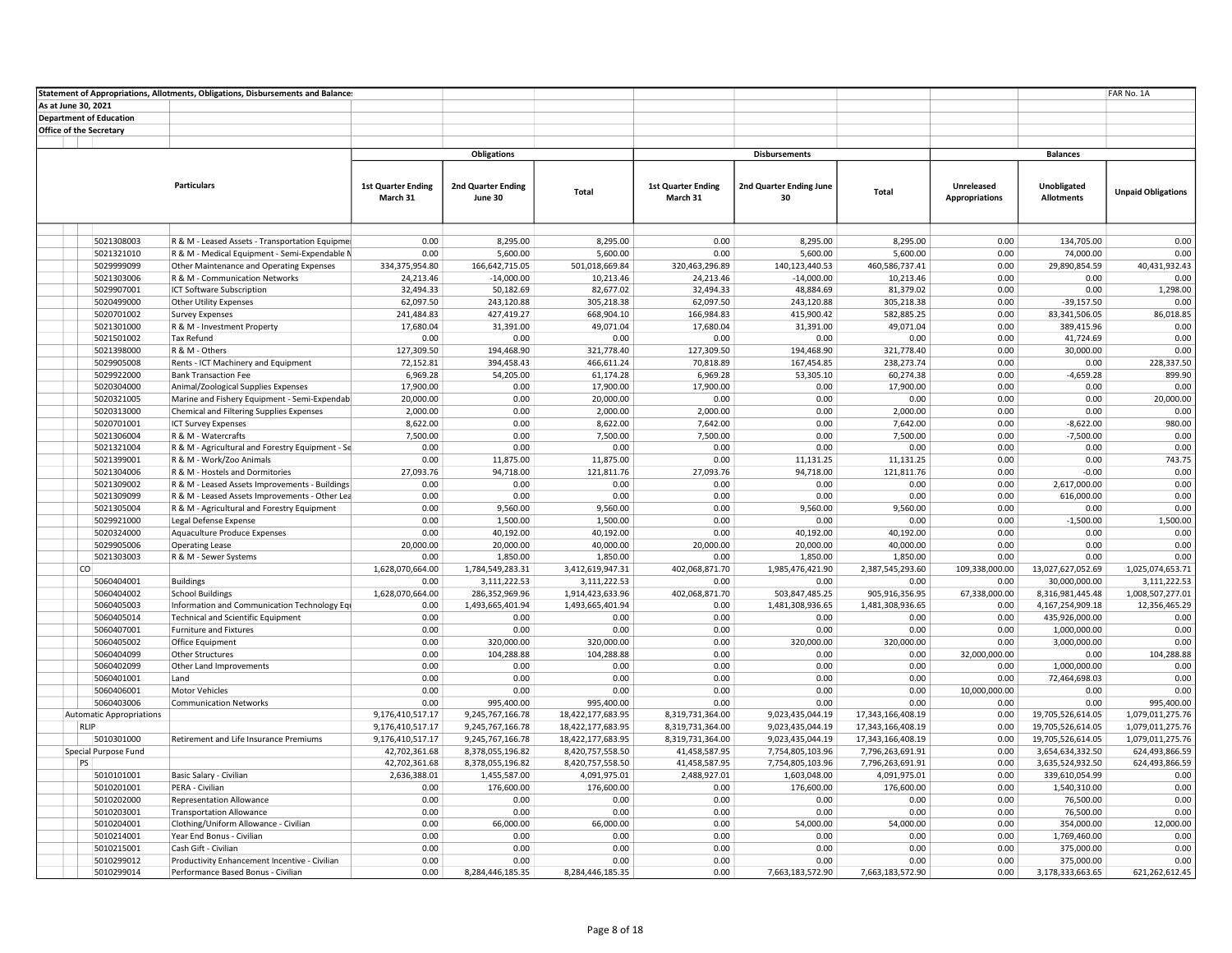|                     |                                  | Statement of Appropriations, Allotments, Obligations, Disbursements and Balances by Object of Expenditures |                                     |                                                                              |                                   |                           |                                                                        |                    |                      | FAR No. 1A                 |
|---------------------|----------------------------------|------------------------------------------------------------------------------------------------------------|-------------------------------------|------------------------------------------------------------------------------|-----------------------------------|---------------------------|------------------------------------------------------------------------|--------------------|----------------------|----------------------------|
| As at June 30, 2021 |                                  |                                                                                                            |                                     |                                                                              |                                   |                           |                                                                        |                    |                      |                            |
|                     | <b>Department of Education</b>   |                                                                                                            |                                     |                                                                              |                                   |                           |                                                                        |                    |                      |                            |
|                     | Office of the Secretary          |                                                                                                            |                                     |                                                                              |                                   |                           |                                                                        |                    |                      |                            |
|                     |                                  |                                                                                                            |                                     |                                                                              |                                   |                           |                                                                        |                    |                      |                            |
|                     |                                  |                                                                                                            |                                     | <b>Appropriations</b>                                                        |                                   |                           |                                                                        | <b>Allotments</b>  |                      |                            |
|                     |                                  | <b>Particulars</b>                                                                                         | Authorized<br><b>Appropriations</b> | <b>Adjustments</b><br>(Transfer To/From,<br>Modifications/<br>Augmentations) | Adjusted<br><b>Appropriations</b> | <b>Allotment Received</b> | Adjustments<br>(Reductions,<br>Modifications/<br><b>Augmentations)</b> | <b>Transfer To</b> | <b>Transfer From</b> | <b>Adjusted Allotments</b> |
|                     |                                  |                                                                                                            |                                     |                                                                              |                                   |                           |                                                                        |                    |                      |                            |
|                     | 5010302001                       | Pag-IBIG - Civilian                                                                                        | 0.00                                | 86,700.00                                                                    | 86,700.00                         | 86,700.00                 | 0.00                                                                   | 0.00               | 0.00                 | 86,700.00                  |
|                     | 5010303001                       | PhilHealth - Civilian                                                                                      | 0.00                                | 282,375.00                                                                   | 282,375.00                        | 282,375.00                | 0.00                                                                   | 0.00               | 0.00                 | 282,375.00                 |
|                     | 5010304001                       | ECIP - Civilian                                                                                            | 0.00                                | 86,700.00                                                                    | 86,700.00                         | 86,700.00                 | 0.00                                                                   | 0.00               | 0.00                 | 86,700.00                  |
|                     | 5010402001                       | Retirement Gratuity - Civilian                                                                             | 0.00                                | 4,904,694.00                                                                 | 4,904,694.00                      | 4,384,698.00              | 519,996.00                                                             | 0.00               | 0.00                 | 4,904,694.00               |
|                     | 5010403001                       | Terminal Leave Benefits - Civilian                                                                         | 0.00                                | 157,266,151.00                                                               | 157,266,151.00                    | 158,776,657.00            | $-1,510,506.00$                                                        | 0.00               | 0.00                 | 157,266,151.00             |
|                     | 5010499015                       | Loyalty Award - Civilian                                                                                   | 0.00                                | 1,510,506.00                                                                 | 1,510,506.00                      | 0.00                      | 1,510,506.00                                                           | 0.00               | 0.00                 | 1,510,506.00               |
|                     | 5010499099                       | <b>Other Personnel Benefits</b>                                                                            | 0.00                                | 31,785,348.00                                                                | 31,785,348.00                     | 31,785,348.00             | 0.00                                                                   | 0.00               | 0.00                 | 31,785,348.00              |
|                     | 5010499001                       | Lump-sum for Creation of New Positions - Civilia                                                           | 0.00                                | 7,186,569.00                                                                 | 7,186,569.00                      | 7,186,569.00              | 0.00                                                                   | 0.00               | 0.00                 | 7,186,569.00               |
|                     | 5010499007                       | Lump-sum for Filling of Positions - Civilian                                                               | 0.00                                | 40,036,412.00                                                                | 40,036,412.00                     | 40,036,412.00             | 0.00                                                                   | 0.00               | 0.00                 | 40,036,412.00              |
|                     | 5010499003                       | Lump-sum for Reclassification of Positions                                                                 | 0.00                                | 167,000.00                                                                   | 167,000.00                        | 167,000.00                | 0.00                                                                   | 0.00               | 0.00                 | 167,000.00                 |
|                     | 5010216001                       | Mid-Year Bonus - Civilian                                                                                  | 0.00                                | 1,678,787.00                                                                 | 1,678,787.00                      | 1,678,787.00              | 0.00                                                                   | 0.00               | 0.00                 | 1,678,787.00               |
|                     | MOOE                             |                                                                                                            | 0.00                                | 19,109,400.00                                                                | 19,109,400.00                     | 19,109,400.00             | 0.00                                                                   | 0.00               | 0.00                 | 19,109,400.00              |
|                     | 5020322001                       | Furniture and Fixtures - Semi-Expendable Furniti                                                           | 0.00                                | 19,109,400.00                                                                | 19,109,400.00                     | 19,109,400.00             | 0.00                                                                   | 0.00               | 0.00                 | 19,109,400.00              |
|                     | <b>Continuing Appropriations</b> |                                                                                                            | 0.00                                | 23,167,178,438.44                                                            | 23,167,178,438.44                 | 19,304,575,157.38         | $-7,802,797.05$                                                        | 3,109,085,091.85   | 3,109,085,091.85     | 19,296,772,360.33          |
|                     | <b>Regular Appropriations</b>    |                                                                                                            | 0.00                                | 17,107,744,481.30                                                            | 17,107,744,481.30                 | 13,231,824,026.26         | 15,376.94                                                              | 3,003,671,091.85   | 3,009,170,091.85     | 13,237,338,403.20          |
|                     | PS                               |                                                                                                            | 0.00                                | 946,371,648.43                                                               | 946,371,648.43                    | 883,696,585.28            | 15,376.94                                                              | 0.00               | 0.00                 | 883,711,962.22             |
|                     | 5010101001                       | Basic Salary - Civilian                                                                                    | 0.00                                | 294,036,705.24                                                               | 294,036,705.24                    | 298,846,145.53            | -4,809,440.29                                                          | 0.00               | 0.00                 | 294,036,705.24             |
|                     | 5010102000                       | Salaries and Wages - Casual/Contractual                                                                    | 0.00                                | 95,409,172.15                                                                | 95,409,172.15                     | 90,901,840.05             | 4,507,332.10                                                           | 0.00               | 0.00                 | 95,409,172.15              |
|                     | 5010201001                       | PERA - Civilian                                                                                            | 0.00                                | 68,643,785.06                                                                | 68,643,785.06                     | 66,004,358.83             | 2,639,426.23                                                           | 0.00               | 0.00                 | 68,643,785.06              |
|                     | 5010202000                       | <b>Representation Allowance</b>                                                                            | 0.00                                | 183,455.53                                                                   | 183,455.53                        | 168,455.53                | 15,000.00                                                              | 0.00               | 0.00                 | 183,455.53                 |
|                     | 5010203001                       | <b>Transportation Allowance</b>                                                                            | 0.00                                | 732,150.74                                                                   | 732,150.74                        | 721,650.74                | 10,500.00                                                              | 0.00               | 0.00                 | 732,150.74                 |
|                     | 5010204001                       | Clothing/Uniform Allowance - Civilian                                                                      | 0.00                                | 11,268,441.15                                                                | 11,268,441.15                     | 10,663,309.63             | 605,131.52                                                             | 0.00               | 0.00                 | 11,268,441.15              |
|                     | 5010205003                       | Subsistence Allowance - Magna Carta Benefits fc                                                            | 0.00                                | 5,800,576.59                                                                 | 5,800,576.59                      | 6,154,660.60              | $-354,084.01$                                                          | 0.00               | 0.00                 | 5,800,576.59               |
|                     | 5010206004                       | Laundry Allowance - Magna Carta Benefits for Pu                                                            | 0.00                                | 968,457.80                                                                   | 968,457.80                        | 1,003,118.87              | $-34,661.07$                                                           | 0.00               | 0.00                 | 968,457.80                 |
|                     | 5010210001                       | Honoraria - Civilian                                                                                       | 0.00                                | 22,766,774.85                                                                | 22,766,774.85                     | 21,738,170.43             | 1,028,604.42                                                           | 0.00               | 0.00                 | 22,766,774.85              |
|                     | 5010211005                       | HP - Magna Carta Benefits for Public Health Wor                                                            | 0.00                                | 19,143,365.88                                                                | 19,143,365.88                     | 21,747,705.43             | $-2,604,339.75$                                                        | 0.00               | 0.00                 | 19,143,365.68              |
|                     | 5010213001                       | Overtime Pay                                                                                               | 0.00                                | 6,151,176.64                                                                 | 6,151,176.64                      | 27,354.11                 | 6,123,822.53                                                           | 0.00               | 0.00                 | 6,151,176.64               |
|                     | 5010214001                       | Year End Bonus - Civilian                                                                                  | 0.00                                | 13,711,185.02                                                                | 13,711,185.02                     | 13,850,485.34             | $-139,300.32$                                                          | 0.00               | 0.00                 | 13,711,185.02              |
|                     | 5010215001                       | Cash Gift - Civilian                                                                                       | 0.00                                | 11,172,501.46                                                                | 11,172,501.46                     | 11,456,405.46             | $-283,904.00$                                                          | 0.00               | 0.00                 | 11,172,501.46              |
|                     | 5010299012                       | Productivity Enhancement Incentive - Civilian                                                              | 0.00                                | 23,508,015.42                                                                | 23,508,015.42                     | 24,251,408.28             | -743,392.86                                                            | 0.00               | 0.00                 | 23,508,015.42              |
|                     | 5010299014                       | Performance Based Bonus - Civilian                                                                         | 0.00                                | 5,708.00                                                                     | 5,708.00                          | 0.00                      | 5,708.00                                                               | 0.00               | 0.00                 | 5,708.00                   |
|                     | 5010302001                       | Pag-IBIG - Civilian                                                                                        | 0.00                                | 1,519,107.40                                                                 | 1,519,107.40                      | 1,413,117.47              | 105,989.93                                                             | 0.00               | 0.00                 | 1,519,107.40               |
|                     | 5010303001                       | PhilHealth - Civilian                                                                                      | 0.00                                | 1,319,510.63                                                                 | 1,319,510.63                      | 1,030,976.69              | 288,533.94                                                             | 0.00               | 0.00                 | 1,319,510.63               |
|                     | 5010304001                       | ECIP - Civilian                                                                                            | 0.00                                | 2,507,340.94                                                                 | 2,507,340.94                      | 2,617,381.03              | $-110,040.09$                                                          | 0.00               | 0.00                 | 2,507,340.94               |
|                     | 5010403001                       | Terminal Leave Benefits - Civilian                                                                         | 0.00                                | 23,245,002.20                                                                | 23,245,002.20                     | 6,631,483.63              | 16,613,518.57                                                          | 0.00               | 0.00                 | 23,245,002.20              |
|                     | 5010499010                       | Lump-sum for Step Increments - Length of Servic                                                            | 0.00                                | 18,235,838.63                                                                | 18,235,838.63                     | 15,400,222.99             | 2,835,615.64                                                           | 0.00               | 0.00                 | 18,235,838.63              |
|                     | 5010499015                       | Loyalty Award - Civilian                                                                                   | 0.00                                | 311,401.91                                                                   | 311,401.91                        | 306,401.91                | 5,000.00                                                               | 0.00               | 0.00                 | 311,401.91                 |
|                     | 5010499099                       | <b>Other Personnel Benefits</b>                                                                            | 0.00                                | 67,995,662.40                                                                | 67,995,662.40                     | 88,846,156.10             | -20,850,493.70                                                         | 0.00               | 0.00                 | 67,995,662.40              |
|                     | 5010499001                       | Lump-sum for Creation of New Positions - Civilia                                                           | 0.00                                | 112,287,799.50                                                               | 112,287,799.50                    | 59,636,394.63             | $-9,258,793.43$                                                        | 0.00               | 0.00                 | 50,377,601.20              |
|                     | 5010499007                       | Lump-sum for Filling of Positions - Civilian                                                               | 0.00                                | 50,664,476.88                                                                | 50,664,476.88                     | 50,881,659.05             | -966,669.88                                                            | 0.00               | 0.00                 | 49,914,989.17              |
|                     | 5010212001                       | Longevity Pay - Civilian                                                                                   | 0.00                                | 540,000.00                                                                   | 540,000.00                        | 0.00                      | 540,000.00                                                             | 0.00               | 0.00                 | 540,000.00                 |
|                     | 5010299004                       | Special Hardship Allowance - Civilian                                                                      | 0.00                                | 42,866,109.81                                                                | 42,866,109.81                     | 42,808,204.99             | 57,904.82                                                              | 0.00               | 0.00                 | 42,866,109.81              |
|                     | 5010499003                       | Lump-sum for Reclassification of Positions                                                                 | 0.00                                | 5,786,086.49                                                                 | 5,786,086.49                      | 6,003,173.47              | $-217,086.98$                                                          | 0.00               | 0.00                 | 5,786,086.49               |
|                     | 5010499004                       | Lump-sum for Equivalent-Record Form                                                                        | 0.00                                | 20,052,050.00                                                                | 20,052,050.00                     | 23,968,401.93             | $-3,916,351.93$                                                        | 0.00               | 0.00                 | 20,052,050.00              |
|                     | 5010499005                       | Lump-sum for Master Teachers                                                                               | 0.00                                | 8,709,637.88                                                                 | 8,709,637.88                      | 10,287,665.84             | $-1,578,027.96$                                                        | 0.00               | 0.00                 | 8,709,637.88               |
|                     | 5010499006                       | Lump-sum for Compensation Adjustment                                                                       | 0.00                                | 3,178.03                                                                     | 3,178.03                          | 3,178.03                  | 0.00                                                                   | 0.00               | 0.00                 | 3,178.03                   |
|                     | 5010216001                       | Mid-Year Bonus - Civilian                                                                                  | 0.00                                | 9,690,095.78                                                                 | 9,690,095.78                      | 5,845,030.09              | 3,845,065.69                                                           | 0.00               | 0.00                 | 9,690,095.78               |
|                     | 5010103000                       | Salaries and Wages - Substitute Teachers                                                                   | 0.00                                | 3,952,852.68                                                                 | 3,952,852.68                      | 2,969.67                  | 3,949,883.01                                                           | 0.00               | 0.00                 | 3,952,852.68               |
|                     | 5010211001                       | <b>Hazard Pay</b>                                                                                          | 0.00                                | 3,184,025.74                                                                 | 3,184,025.74                      | 479,098.93                | 2,704,926.81                                                           | 0.00               | 0.00                 | 3,184,025.74               |
|                     | MOOE                             |                                                                                                            | 0.00                                | 11,042,311,838.91                                                            | 11,042,311,838.91                 | 7,237,295,541.01          | $-7,507,702.00$                                                        | 270,300,783.11     | 275,799,783.11       | 7,235,286,839.01           |
|                     | 5020101000                       | Traveling Expenses - Local                                                                                 | 0.00                                | 327,200,761.53                                                               | 327,200,761.53                    | 392,294,148.12            | -75,430,605.90                                                         | 0.00               | 0.00                 | 316,863,542.22             |
|                     | 5020201001                       | <b>ICT Training Expenses</b>                                                                               | 0.00                                | 2,165,953.49                                                                 | 2,165,953.49                      | 1,310,202.32              | 855,751.17                                                             | 0.00               | 0.00                 | 2,165,953.49               |
|                     | 5020201002                       | <b>Training Expenses</b>                                                                                   | 0.00                                | 1,597,794,912.05                                                             | 1,597,794,912.05                  | 1,603,194,156.51          | $-9,188,923.56$                                                        | 230,000.00         | 0.00                 | 1,593,775,232.95           |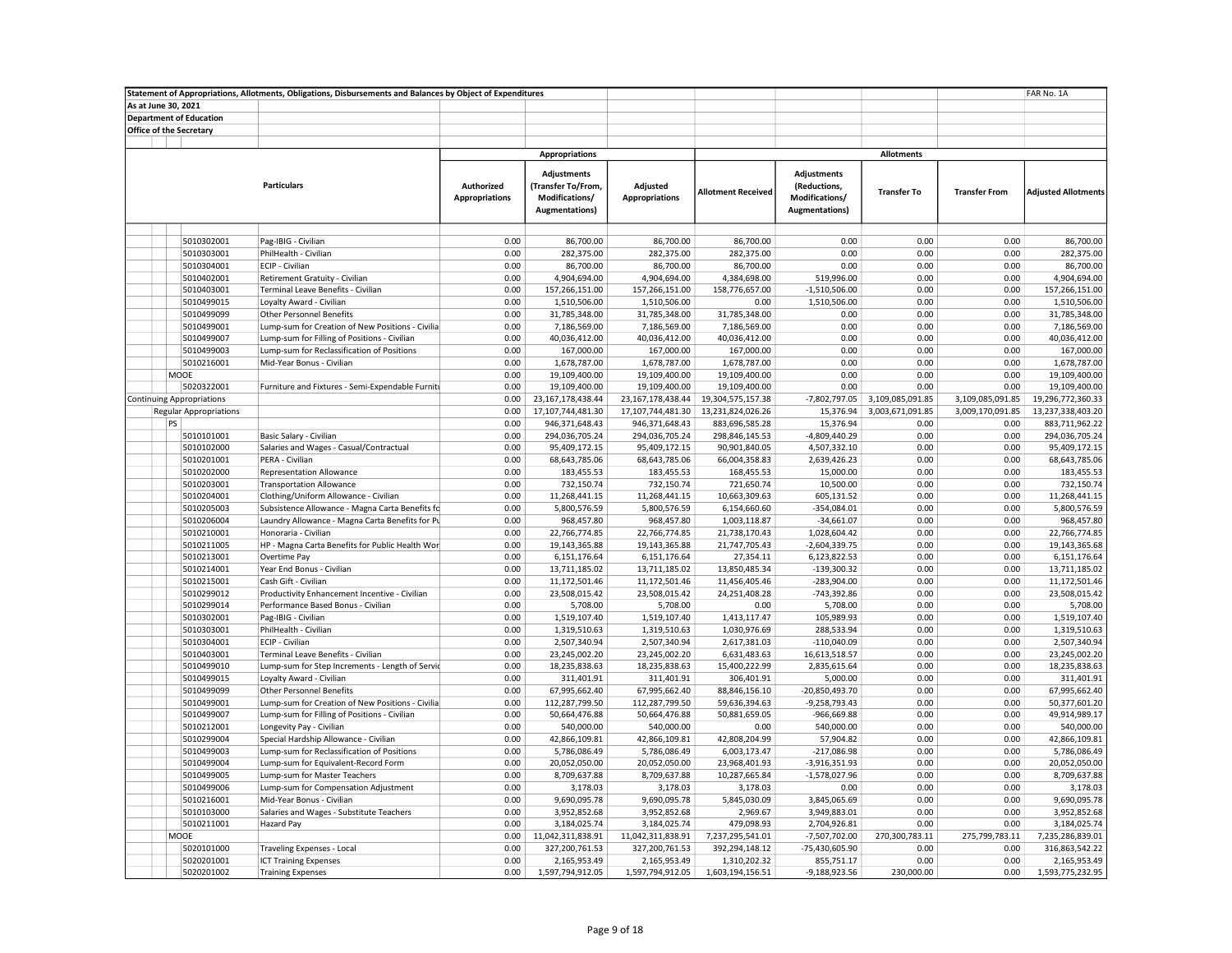|                                  | Statement of Appropriations, Allotments, Obligations, Disbursements and Balances |                            |                               |                                |                           |                               |                                |                       |                               | FAR No. 1A                   |
|----------------------------------|----------------------------------------------------------------------------------|----------------------------|-------------------------------|--------------------------------|---------------------------|-------------------------------|--------------------------------|-----------------------|-------------------------------|------------------------------|
| As at June 30, 2021              |                                                                                  |                            |                               |                                |                           |                               |                                |                       |                               |                              |
| <b>Department of Education</b>   |                                                                                  |                            |                               |                                |                           |                               |                                |                       |                               |                              |
| <b>Office of the Secretary</b>   |                                                                                  |                            |                               |                                |                           |                               |                                |                       |                               |                              |
|                                  |                                                                                  |                            |                               |                                |                           |                               |                                |                       |                               |                              |
|                                  |                                                                                  |                            | <b>Obligations</b>            |                                |                           | <b>Disbursements</b>          |                                |                       | <b>Balances</b>               |                              |
|                                  |                                                                                  |                            |                               |                                |                           |                               |                                |                       |                               |                              |
|                                  | <b>Particulars</b>                                                               | <b>1st Quarter Ending</b>  | 2nd Quarter Ending            |                                | <b>1st Quarter Ending</b> | 2nd Quarter Ending June       |                                | Unreleased            | <b>Unobligated</b>            |                              |
|                                  |                                                                                  | March 31                   | June 30                       | Total                          | March 31                  | 30                            | Total                          | <b>Appropriations</b> | <b>Allotments</b>             | <b>Unpaid Obligations</b>    |
|                                  |                                                                                  |                            |                               |                                |                           |                               |                                |                       |                               |                              |
|                                  |                                                                                  |                            |                               |                                |                           |                               |                                |                       |                               |                              |
|                                  |                                                                                  |                            |                               |                                |                           |                               |                                |                       |                               |                              |
| 5010302001                       | Pag-IBIG - Civilian                                                              | 0.00                       | 9,450.00                      | 9,450.00                       | 0.00                      | 7,100.00                      | 7,100.00                       | 0.00                  | 77,250.00                     | 2,350.00                     |
| 5010303001                       | PhilHealth - Civilian                                                            | 0.00                       | 23,246.49                     | 23,246.49                      | 0.00                      | 14,788.74                     | 14,788.74                      | 0.00                  | 259,128.51                    | 8,457.75                     |
| 5010304001                       | ECIP - Civilian                                                                  | 0.00                       | 9,450.00                      | 9,450.00                       | 0.00<br>0.00              | 5,700.00                      | 5,700.00                       | 0.00<br>0.00          | 77,250.00                     | 3,750.00                     |
| 5010402001<br>5010403001         | Retirement Gratuity - Civilian<br>Terminal Leave Benefits - Civilian             | 0.00<br>40,031,735.67      | 3,308,720.43<br>75,329,344.84 | 3,308,720.43<br>115,361,080.51 | 38,935,422.94             | 2,245,646.14<br>74,284,035.47 | 2,245,646.14<br>113,219,458.41 | 0.00                  | 1,595,973.57<br>41,905,070.49 | 1,063,074.29<br>2,141,622.10 |
| 5010499015                       | Loyalty Award - Civilian                                                         | 0.00                       | 1,510,506.00                  | 1,510,506.00                   | 0.00                      | 1,510,506.00                  | 1,510,506.00                   | 0.00                  | 0.00                          | 0.00                         |
| 5010499099                       | <b>Other Personnel Benefits</b>                                                  | 34,238.00                  | 11,472,368.71                 | 11,506,606.71                  | 34,238.00                 | 11,472,368.71                 | 11,506,606.71                  | 0.00                  | 20,278,741.29                 | 0.00                         |
| 5010499001                       | Lump-sum for Creation of New Positions - Civilia                                 | 0.00                       | 0.00                          | 0.00                           | 0.00                      | 0.00                          | 0.00                           | 0.00                  | 7,186,569.00                  | 0.00                         |
| 5010499007                       | Lump-sum for Filling of Positions - Civilian                                     | 0.00                       | 0.00                          | 0.00                           | 0.00                      | 0.00                          | 0.00                           | 0.00                  | 40,036,412.00                 | 0.00                         |
| 5010499003                       | Lump-sum for Reclassification of Positions                                       | 0.00                       | 0.00                          | 0.00                           | 0.00                      | 0.00                          | 0.00                           | 0.00                  | 167,000.00                    | 0.00                         |
| 5010216001                       | Mid-Year Bonus - Civilian                                                        | 0.00                       | 247,738.00                    | 247,738.00                     | 0.00                      | 247,738.00                    | 247,738.00                     | 0.00                  | 1,431,049.00                  | 0.00                         |
| MOOE                             |                                                                                  | 0.00                       | 0.00                          | 0.00                           | 0.00                      | 0.00                          | 0.00                           | 0.00                  | 19,109,400.00                 | 0.00                         |
| 5020322001                       | Furniture and Fixtures - Semi-Expendable Furniti                                 | 0.00                       | 0.00                          | 0.00                           | 0.00                      | 0.00                          | 0.00                           | 0.00                  | 19,109,400.00                 | 0.00                         |
| <b>Continuing Appropriations</b> |                                                                                  | 3,998,736,235.27           | 4,045,763,827.16              | 8,044,500,062.43               | 874,598,402.16            | 5,334,983,219.01              | 6,209,581,621.17               | 3,870,406,078.11      | 11,252,272,297.90             | 1,834,918,441.26             |
| <b>Regular Appropriations</b>    |                                                                                  | 1,545,692,645.15           | 2,445,495,718.00              | 3,991,188,363.15               | 851,683,943.99            | 1,506,955,302.26              | 2,358,639,246.25               | 3,870,406,078.11      | 9,246,150,040.05              | 1,632,549,116.90             |
| PS                               |                                                                                  | 72,070,947.76              | 104,099,571.65                | 176,170,519.41                 | 59,306,215.26             | 98,079,362.23                 | 157,385,577.49                 | 62,659,686.21         | 707,541,442.80                | 18,784,941.92                |
| 5010101001                       | Basic Salary - Civilian                                                          | 40,316,482.90              | 51,786,975.78                 | 92,103,458.68                  | 32,133,280.28             | 55,129,448.69                 | 87,262,728.97                  | $-0.00$               | 201,933,246.56                | 4,840,729.71                 |
| 5010102000                       | Salaries and Wages - Casual/Contractual                                          | 2,703,403.50               | 2,640,768.84                  | 5,344,172.34                   | 2,294,775.63              | 3,020,732.46                  | 5,315,508.09                   | 0.00                  | 90,064,999.80                 | 28,664.25                    |
| 5010201001                       | PERA - Civilian                                                                  | 1,612,864.30               | 1,209,604.71                  | 2,822,469.01                   | 1,534,022.63              | 1,140,478.98                  | 2,674,501.61                   | 0.00                  | 65,821,316.05                 | 147,967.40                   |
| 5010202000                       | <b>Representation Allowance</b>                                                  | 15,000.00                  | 26,000.00                     | 41,000.00                      | 15,000.00                 | 21,000.00                     | 36,000.00                      | 0.00                  | 142,455.53                    | 5,000.00                     |
| 5010203001                       | <b>Transportation Allowance</b>                                                  | 15,000.00                  | 13,248.20                     | 28,248.20                      | 15,000.00                 | 8,248.20                      | 23,248.20                      | 0.00                  | 703,902.54                    | 5,000.00                     |
| 5010204001                       | Clothing/Uniform Allowance - Civilian                                            | 0.00                       | 578,195.59                    | 578,195.59                     | 0.00                      | 572,195.59                    | 572,195.59                     | 0.00                  | 10,690,245.56                 | 6,000.00                     |
| 5010205003                       | Subsistence Allowance - Magna Carta Benefits fc                                  | 230,785.26                 | 551,582.18                    | 782,367.44                     | 141,324.24                | 547,295.00                    | 688,619.24                     | 0.00                  | 5,018,209.15                  | 93,748.20                    |
| 5010206004                       | Laundry Allowance - Magna Carta Benefits for Pu                                  | 22,241.07                  | 33,013.26                     | 55,254.33                      | 1,726.72                  | 48,953.21                     | 50,679.93                      | 0.00                  | 913,203.47                    | 4,574.40                     |
| 5010210001                       | Honoraria - Civilian                                                             | 698,976.99                 | 68,100.65                     | 767,077.64                     | 350,584.19                | 63,164.40                     | 413,748.59                     | 0.00                  | 21,999,697.21                 | 353,329.05                   |
| 5010211005                       | HP - Magna Carta Benefits for Public Health Wor                                  | 1,476,401.60               | 3,104,985.13                  | 4,581,386.73                   | 545,171.92                | 2,508,024.63                  | 3,053,196.55                   | 0.20                  | 14,561,978.94                 | 1,528,190.18                 |
| 5010213001                       | Overtime Pay                                                                     | 2,351,293.81               | 4,445,778.14                  | 6,797,071.95                   | 2,268,051.46              | 4,214,624.30                  | 6,482,675.76                   | 0.00                  | $-645,895.31$                 | 314,396.19                   |
| 5010214001                       | Year End Bonus - Civilian                                                        | 205,714.20                 | 85,037.50                     | 290,751.70                     | 205,714.20                | 35,383.50                     | 241,097.70                     | 0.00                  | 13,420,433.32                 | 49,654.00                    |
| 5010215001                       | Cash Gift - Civilian                                                             | 38,000.00                  | 14,000.00                     | 52,000.00                      | 38,000.00                 | 4,000.00                      | 42,000.00                      | 0.00                  | 11,120,501.46                 | 10,000.00                    |
| 5010299012                       | Productivity Enhancement Incentive - Civilian                                    | 78,000.00                  | 16,500.00                     | 94,500.00                      | 78,000.00                 | 6,500.00                      | 84,500.00                      | $-0.00$               | 23,413,515.42                 | 10,000.00                    |
| 5010299014                       | Performance Based Bonus - Civilian                                               | 0.00                       | 5,708.00                      | 5,708.00                       | 0.00                      | 5,708.00                      | 5,708.00                       | 0.00                  | 0.00                          | 0.00                         |
| 5010302001                       | Pag-IBIG - Civilian                                                              | 75,400.00                  | 78,700.00                     | 154,100.00                     | 75,400.00                 | 66,200.00                     | 141,600.00                     | 0.00                  | 1,365,007.40                  | 12,500.00                    |
| 5010303001                       | PhilHealth - Civilian                                                            | 109,272.27                 | 130,730.31                    | 240,002.58                     | 107,599.70                | 126,028.02                    | 233,627.72                     | $-0.00$               | 1,079,508.05                  | 6,374.86                     |
| 5010304001                       | ECIP - Civilian                                                                  | 37,700.00                  | 89,505.74                     | 127,205.74                     | 37,700.00                 | 77,005.74                     | 114,705.74                     | $-0.00$               | 2,380,135.20                  | 12,500.00                    |
| 5010403001                       | Terminal Leave Benefits - Civilian                                               | 6,349,368.25<br>399,293.67 | 11,135,483.66<br>2,124,344.12 | 17,484,851.91                  | 5,750,890.59              | 11,074,173.70<br>2,126,323.02 | 16,825,064.29                  | 0.00<br>$-0.00$       | 5,760,150.29<br>15,712,200.85 | 659,787.62<br>$-1,978.90$    |
| 5010499010<br>5010499015         | Lump-sum for Step Increments - Length of Servic<br>Loyalty Award - Civilian      | 250,000.00                 | 0.00                          | 2,523,637.79<br>250,000.00     | 399,293.67<br>250,000.00  | 0.00                          | 2,525,616.69<br>250,000.00     | 0.00                  | 61,401.91                     | 0.00                         |
| 5010499099                       | <b>Other Personnel Benefits</b>                                                  | 7,106,402.84               | 4,868,740.70                  | 11,975,143.54                  | 6,799,707.24              | 4,876,307.26                  | 11,676,014.50                  | $-0.00$               | 56,020,518.86                 | 299,129.04                   |
| 5010499001                       | Lump-sum for Creation of New Positions - Civilia                                 | 0.00                       | 34,082.00                     | 34,082.00                      | 0.00                      | 34,082.00                     | 34,082.00                      | 61,910,198.30         | 50,343,519.20                 | 0.00                         |
| 5010499007                       | Lump-sum for Filling of Positions - Civilian                                     | 0.00                       | 30,870.81                     | 30,870.81                      | 0.00                      | 0.00                          | 0.00                           | 749,487.71            | 49,884,118.36                 | 30,870.81                    |
| 5010212001                       | Longevity Pay - Civilian                                                         | 470,000.00                 | 140,475.14                    | 610,475.14                     | 470,000.00                | 129,159.08                    | 599,159.08                     | 0.00                  | $-70,475.14$                  | 11,316.06                    |
| 5010299004                       | Special Hardship Allowance - Civilian                                            | 6,778,614.41               | 1,754,045.67                  | 8,532,660.08                   | 5,079,011.25              | 3,423,383.71                  | 8,502,394.96                   | 0.00                  | 34,333,449.73                 | 30,265.12                    |
| 5010499003                       | Lump-sum for Reclassification of Positions                                       | 173,186.69                 | 775,730.40                    | 948,917.09                     | 173,186.69                | 480,693.85                    | 653,880.54                     | 0.00                  | 4,837,169.40                  | 295,036.55                   |
| 5010499004                       | Lump-sum for Equivalent-Record Form                                              | 206,241.59                 | 8,680,869.53                  | 8,887,111.12                   | 204,488.31                | 530,874.48                    | 735,362.79                     | $-0.00$               | 11,164,938.88                 | 8,151,748.33                 |
| 5010499005                       | Lump-sum for Master Teachers                                                     | 15,302.10                  | 0.00                          | 15,302.10                      | 15,302.10                 | 0.00                          | 15,302.10                      | 0.00                  | 8,694,335.78                  | 0.00                         |
| 5010499006                       | Lump-sum for Compensation Adjustment                                             | 0.00                       | 0.00                          | 0.00                           | 0.00                      | 0.00                          | 0.00                           | 0.00                  | 3,178.03                      | 0.00                         |
| 5010216001                       | Mid-Year Bonus - Civilian                                                        | 35,402.00                  | 4,803,204.63                  | 4,838,606.63                   | 35,402.00                 | 4,767,921.63                  | 4,803,323.63                   | 0.00                  | 4,851,489.15                  | 35,283.00                    |
| 5010103000                       | Salaries and Wages - Substitute Teachers                                         | 202,673.50                 | 2,266,790.97                  | 2,469,464.47                   | 196,655.63                | 901,452.79                    | 1,098,108.42                   | 0.00                  | 1,483,388.21                  | 1,371,356.05                 |
| 5010211001                       | <b>Hazard Pay</b>                                                                | 97,926.81                  | 2,606,500.00                  | 2,704,426.81                   | 90,926.81                 | 2,140,000.00                  | 2,230,926.81                   | 0.00                  | 479,598.93                    | 473,500.00                   |
| <b>MOOE</b>                      |                                                                                  | 1,226,323,087.46           | 1,820,407,096.80              | 3,046,730,184.26               | 768,356,319.39            | 1,266,161,398.84              | 2,034,517,718.23               | 3,807,024,999.90      | 4,188,556,654.75              | 1,012,212,466.03             |
| 5020101000                       | Traveling Expenses - Local                                                       | 12,287,208.37              | 25,680,839.14                 | 37,968,047.51                  | 10,006,194.73             | 16,525,922.56                 | 26,532,117.29                  | 10,337,219.31         | 278,895,494.71                | 11,435,930.22                |
| 5020201001                       | <b>ICT Training Expenses</b>                                                     | 826,950.00                 | $-146,397.08$                 | 680,552.92                     | 25,344.00                 | 615,208.92                    | 640,552.92                     | 0.00                  | 1,485,400.57                  | 40,000.00                    |
| 5020201002                       | <b>Training Expenses</b>                                                         | 59,264,877.02              | 73,333,599.40                 | 132,598,476.43                 | 44,005,147.34             | 45,528,981.23                 | 89,534,128.57                  | 4,019,679.10          | 1,461,176,756.52              | 43,064,347.86                |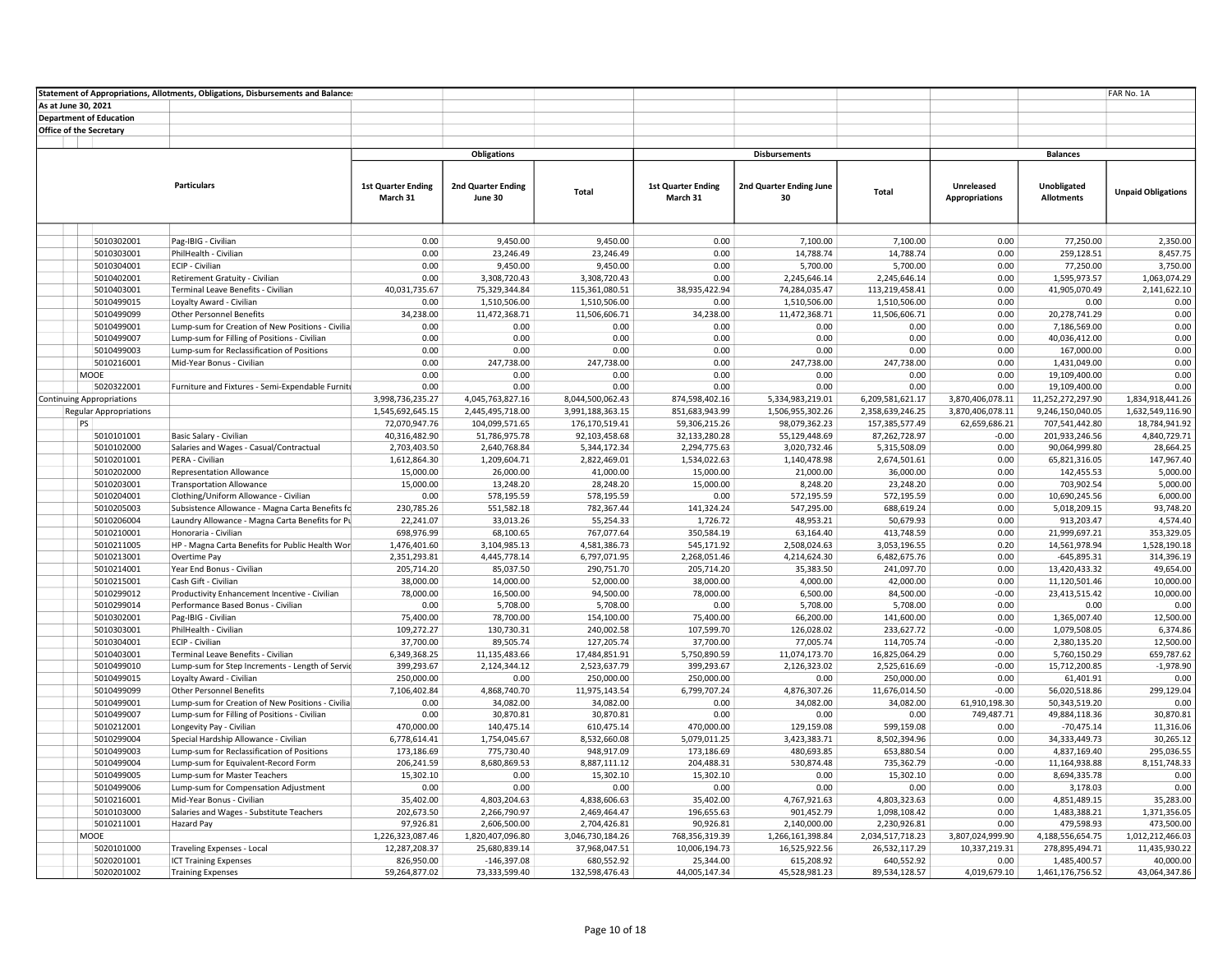|                                | Statement of Appropriations, Allotments, Obligations, Disbursements and Balances by Object of Expenditures |                                     |                                                                              |                                   |                            |                                                                         |                    |                      | FAR No. 1A                   |
|--------------------------------|------------------------------------------------------------------------------------------------------------|-------------------------------------|------------------------------------------------------------------------------|-----------------------------------|----------------------------|-------------------------------------------------------------------------|--------------------|----------------------|------------------------------|
| As at June 30, 2021            |                                                                                                            |                                     |                                                                              |                                   |                            |                                                                         |                    |                      |                              |
| <b>Department of Education</b> |                                                                                                            |                                     |                                                                              |                                   |                            |                                                                         |                    |                      |                              |
| <b>Office of the Secretary</b> |                                                                                                            |                                     |                                                                              |                                   |                            |                                                                         |                    |                      |                              |
|                                |                                                                                                            |                                     |                                                                              |                                   |                            |                                                                         |                    |                      |                              |
|                                |                                                                                                            |                                     | <b>Appropriations</b>                                                        |                                   |                            |                                                                         | <b>Allotments</b>  |                      |                              |
|                                | <b>Particulars</b>                                                                                         | Authorized<br><b>Appropriations</b> | <b>Adjustments</b><br>(Transfer To/From,<br>Modifications/<br>Augmentations) | Adjusted<br><b>Appropriations</b> | <b>Allotment Received</b>  | Adjustments<br>(Reductions,<br>Modifications/<br><b>Augmentations</b> ) | <b>Transfer To</b> | <b>Transfer From</b> | <b>Adjusted Allotments</b>   |
|                                |                                                                                                            |                                     |                                                                              |                                   |                            |                                                                         |                    |                      |                              |
| 5020301001                     | <b>ICT Office Supplies</b>                                                                                 | 0.00                                | 10,458,484.33                                                                | 10,458,484.33                     | 5,251,051.64               | 5,207,432.69                                                            | 0.00               | 0.00                 | 10,458,484.33                |
| 5020301002                     | <b>Office Supplies Expenses</b>                                                                            | 0.00                                | 394,771,759.58                                                               | 394,771,759.58                    | 280,114,089.90             | 111,302,871.68                                                          | 0.00               | 578,797.50           | 391,995,759.08               |
| 5020302000                     | Accountable Forms Expenses                                                                                 | 0.00                                | 4,320,648.01                                                                 | 4,320,648.01                      | 7,738,126.66               | $-3,417,478.65$                                                         | 0.00               | 0.00                 | 4,320,648.01                 |
| 5020305000                     | <b>Food Supplies Expenses</b>                                                                              | 0.00                                | 574,025,005.01                                                               | 574,025,005.01                    | 36,102,594.46              | 537,922,410.55                                                          | 0.00               | 0.00                 | 574,025,005.01               |
| 5020307000                     | Drugs and Medicines Expenses                                                                               | 0.00                                | 13,528,904.97                                                                | 13,528,904.97                     | 4,657,930.87               | 8,870,974.10                                                            | 0.00               | 0.00                 | 13,528,904.97                |
| 5020308000                     | Medical, Dental and Laboratory Supplies Expense                                                            | 0.00                                | 69,364,072.43                                                                | 69,364,072.43                     | 16,077,548.53              | 55,309,523.90                                                           | 0.00               | 0.00                 | 71,387,072.43                |
| 5020309000                     | Fuel, Oil and Lubricants Expenses                                                                          | 0.00                                | 9,092,947.57                                                                 | 9,092,947.57                      | 10,315,021.96              | $-1,207,854.39$                                                         | 0.00               | 0.00                 | 9,107,167.57                 |
| 5020311001                     | <b>Textbooks and Instructional Materials Expenses</b>                                                      | 0.00                                | 375,947,798.94                                                               | 375,947,798.94                    | 544,633,961.74             | -208,705,051.80                                                         | 0.00               | 40,018,889.00        | 375,947,798.94               |
| 5020311002                     | Chalk Allowance                                                                                            | 0.00                                | 280,435,999.26                                                               | 280,435,999.26                    | 210,088,423.77             | 347,575.49                                                              | 0.00               | 0.00<br>0.00         | 210,435,999.26               |
| 5020321001                     | Machinery - Semi-Expendable Machinery and Eq                                                               | 0.00                                | 2,632,855.40                                                                 | 2,632,855.40                      | 1,284,651.99               | 1,348,203.41                                                            | 0.00               |                      | 2,632,855.40                 |
| 5020321002                     | Office Equipment - Semi-Expendable Machinery                                                               | 0.00                                | 15,345,535.79                                                                | 15,345,535.79                     | 3,579,930.37               | 11,765,605.42                                                           | 0.00               | 0.00                 | 15,345,535.79                |
| 5020321003                     | ICT Equipment - Semi-Expendable Machinery and                                                              | 0.00<br>0.00                        | 38,544,941.59                                                                | 38,544,941.59                     | 1,174,079.90               | 37,370,861.69                                                           | 0.00<br>0.00       | 0.00<br>0.00         | 38,544,941.59                |
| 5020321007                     | Communications Equipment - Semi-Expendable                                                                 | 0.00                                | 2,597,456.40                                                                 | 2,597,456.40                      | 1,371,841.32               | 1,225,615.09                                                            | 0.00               | 0.00                 | 2,597,456.41<br>8,779,721.64 |
| 5020321011<br>5020321012       | Printing Equipment - Semi-Expendable Machiner<br>Sports Equipment - Semi-Expendable Machinery              | 0.00                                | 8,779,721.64<br>1,707,425.97                                                 | 8,779,721.64<br>1,707,425.97      | 216,924.50<br>1,888,999.44 | 8,562,797.14<br>$-181,573.47$                                           | 0.00               | 0.00                 | 1,707,425.97                 |
| 5020321013                     | Technical and Scientific Equipment - Semi-Expen                                                            | 0.00                                | 3,965,119.45                                                                 | 3,965,119.45                      | 2,938,564.45               | 1,026,555.00                                                            | 0.00               | 0.00                 | 3,965,119.45                 |
| 5020321099                     | Other Machinery and Equipment - Semi-Expenda                                                               | 0.00                                | 8,137,052.17                                                                 | 8,137,052.17                      | 321,284.02                 | 7,811,867.06                                                            | 0.00               | 0.00                 | 8,133,151.08                 |
| 5020322001                     | Furniture and Fixtures - Semi-Expendable Furniti                                                           | 0.00                                | 12,139,572.88                                                                | 12,139,572.88                     | 981,198.81                 | 11,158,374.07                                                           | 3,566,712.00       | 3,566,712.00         | 12,139,572.88                |
| 5020322002                     | Books - Semi-Expendable Furniture, Fixtures and                                                            | 0.00                                | 23,103.00                                                                    | 23,103.00                         | 0.00                       | 23,103.00                                                               | 0.00               | 0.00                 | 23,103.00                    |
| 5020399000                     | Other Supplies and Materials Expenses                                                                      | 0.00                                | 509,341,262.28                                                               | 509,341,262.28                    | 220,473,061.59             | 281,627,960.50                                                          | 0.00               | 5,863,719.19         | 507,964,741.28               |
| 5020401000                     | <b>Water Expenses</b>                                                                                      | 0.00                                | 75,568,703.13                                                                | 75,568,703.13                     | 76,229,225.26              | $-660,522.23$                                                           | 0.00               | 0.00                 | 75,568,703.03                |
| 5020402000                     | <b>Electricity Expenses</b>                                                                                | 0.00                                | 215,896,111.64                                                               | 215,896,111.64                    | 225,077,586.63             | -9,181,474.99                                                           | 372,000.00         | 372,000.00           | 215,896,111.64               |
| 5020501000                     | Postage and Courier Services                                                                               | 0.00                                | 4,579,158.35                                                                 | 4,579,158.35                      | 3,808,360.17               | 770,798.18                                                              | 0.00               | 0.00                 | 4,579,158.35                 |
| 5020502001                     | Mobile                                                                                                     | 0.00                                | 19,473,587.78                                                                | 19,473,587.78                     | 12,026,250.47              | 7,448,314.98                                                            | 0.00               | 0.00                 | 19,474,565.45                |
| 5020502002                     | Landline                                                                                                   | 0.00                                | 24,703,505.57                                                                | 24,703,505.57                     | 23,983,453.53              | 720,052.04                                                              | 0.00               | 0.00                 | 24,703,505.57                |
| 5020503000                     | Internet Subscription Expenses                                                                             | 0.00                                | 94,235,687.80                                                                | 94,235,687.80                     | 89,514,375.48              | 4,721,312.32                                                            | 0.00               | 0.00                 | 94,235,687.80                |
| 5020504000                     | Cable, Satellite, Telegraph and Radio Expenses                                                             | 0.00                                | 807,655.45                                                                   | 807,655.45                        | 841,435.81                 | $-33,780.36$                                                            | 0.00               | 0.00                 | 807,655.45                   |
| 5020601001                     | Awards/Rewards Expenses                                                                                    | 0.00                                | 3,492,103.53                                                                 | 3,492,103.53                      | 3,052,076.25               | 440,027.28                                                              | 0.00               | 0.00                 | 3,492,103.53                 |
| 5021003000                     | <b>Extraordinary and Miscellaneous Expenses</b>                                                            | 0.00                                | 3,236,923.64                                                                 | 3,236,923.64                      | 3,697,908.44               | -483,984.80                                                             | 0.00               | 0.00                 | 3,213,923.64                 |
| 5021101000                     | <b>Legal Services</b>                                                                                      | 0.00                                | 3,616,775.93                                                                 | 3,616,775.93                      | 1,879,370.33               | 1,737,405.60                                                            | 0.00               | 0.00                 | 3,616,775.93                 |
| 5021102000                     | <b>Auditing Services</b>                                                                                   | 0.00                                | 1,113,312.85                                                                 | 1,113,312.85                      | 1,095,616.47               | 17,696.38                                                               | 0.00               | 0.00                 | 1,113,312.85                 |
| 5021199000                     | Other Professional Services                                                                                | 0.00                                | 25,065,562.48                                                                | 25,065,562.48                     | 7,437,125.53               | 19,519,860.33                                                           | 0.00               | 0.00                 | 26,956,985.86                |
| 5021202000                     | Janitorial Services                                                                                        | 0.00                                | 6,914,085.58                                                                 | 6,914,085.58                      | 3,934,371.47               | 2,975,514.11                                                            | 0.00               | 0.00                 | 6,909,885.58                 |
| 5021203000                     | <b>Security Services</b>                                                                                   | 0.00                                | 13,087,642.83                                                                | 13,087,642.83                     | 7,099,610.98               | 5,967,331.85                                                            | 0.00               | 0.00                 | 13,066,942.83                |
| 5021299001                     | Other General Services - ICT Services                                                                      | 0.00                                | 442,047.68                                                                   | 442,047.68                        | 415,746.25                 | 26,301.43                                                               | 0.00               | 0.00                 | 442,047.68                   |
| 5021299099                     | <b>Other General Services</b>                                                                              | 0.00                                | 18,609,096.78                                                                | 18,609,096.78                     | 11,328,186.50              | 7,280,910.28                                                            | 0.00               | 0.00                 | 18,609,096.78                |
| 5021302099                     | R & M - Other Land Improvements                                                                            | 0.00                                | 355,962.32                                                                   | 355,962.32                        | 314,116.72                 | 41,845.60                                                               | 0.00               | 0.00                 | 355,962.32                   |
| 5021303004                     | R & M - Water Supply Systems                                                                               | 0.00                                | 1,652,971.61                                                                 | 1,652,971.61                      | 779,763.41                 | 873,208.20                                                              | 0.00               | 0.00                 | 1,652,971.61                 |
| 5021303005                     | R & M - Power Supply Systems                                                                               | 0.00                                | 644,656.11                                                                   | 644,656.11                        | 543,931.11                 | 100,725.00                                                              | 0.00               | 0.00                 | 644,656.11                   |
| 5021304001                     | R & M - Buildings                                                                                          | 0.00                                | 31,925,213.92                                                                | 31,925,213.92                     | 26,245,983.23              | 5,679,230.69                                                            | 0.00               | 0.00                 | 31,925,213.92                |
| 5021304002                     | R & M - School Buildings                                                                                   | 0.00                                | 79,167,820.98                                                                | 79,167,820.98                     | 69,086,052.07              | 10,081,768.91                                                           | 0.00               | 0.00                 | 79,167,820.98                |
| 5021304099                     | R & M - Other Structures                                                                                   | 0.00                                | 21,983,349.57                                                                | 21,983,349.57                     | 15,543,888.94              | 6,439,460.63                                                            | 0.00               | 0.00                 | 21,983,349.57                |
| 5021305001                     | R & M - Machinery                                                                                          | 0.00                                | 2,290,796.54                                                                 | 2,290,796.54                      | 2,076,922.70               | 213,873.84                                                              | 0.00               | 0.00                 | 2,290,796.54                 |
| 5021305002                     | R & M - Office Equipment                                                                                   | 0.00                                | 8,488,646.31                                                                 | 8,488,646.31                      | 7,173,110.70               | 1,315,535.61                                                            | 0.00               | 0.00                 | 8,488,646.31                 |
| 5021305003                     | R & M - ICT Equipment                                                                                      | 0.00                                | 5,649,242.57                                                                 | 5,649,242.57                      | 2,066,219.54               | 3,583,023.03                                                            | 0.00               | 0.00                 | 5,649,242.57                 |
| 5021305011                     | R & M - Medical Equipment                                                                                  | 0.00                                | 50,399.51                                                                    | 50,399.51                         | 29,019.51                  | 21,380.00                                                               | 0.00               | 0.00                 | 50,399.51                    |
| 5021305013                     | R & M - Sports Equipment                                                                                   | 0.00                                | 103,675.00                                                                   | 103,675.00                        | 119,675.00                 | $-16,000.00$                                                            | 0.00               | 0.00                 | 103,675.00                   |
| 5021305099                     | R & M - Other Machinery and Equipment                                                                      | 0.00                                | 3,605,712.54                                                                 | 3,605,712.54                      | 2,483,853.62               | 1,121,858.92                                                            | 0.00               | 0.00                 | 3,605,712.54                 |
| 5021306001                     | R & M - Motor Vehicles                                                                                     | 0.00                                | 7,759,866.52                                                                 | 7,759,866.52                      | 7,194,309.66               | 565,556.86                                                              | 0.00               | 0.00                 | 7,759,866.52                 |
| 5021306099                     | R & M - Other Transportation Equipment                                                                     | 0.00                                | 218,359.87                                                                   | 218,359.87                        | 214,614.87                 | 3,745.00                                                                | 0.00               | 0.00                 | 218,359.87                   |
| 5021307000                     | R & M - Furniture and Fixtures                                                                             | 0.00                                | 6,750,737.28                                                                 | 6,750,737.28                      | 5,082,189.42               | 1,668,547.86                                                            | 0.00               | 0.00                 | 6,750,737.28                 |
| 5021308001                     | R & M - Leased Assets - Buildings and Other Stru-                                                          | 0.00                                | 321,000.00                                                                   | 321,000.00                        | 325,600.00                 | $-4,600.00$                                                             | 0.00               | 0.00                 | 321,000.00                   |
| 5021308004                     | R & M - ICT Machinery and Equipment                                                                        | 0.00                                | 285,876.80                                                                   | 285,876.80                        | 243,186.80                 | 42,690.00                                                               | 0.00               | 0.00                 | 285,876.80                   |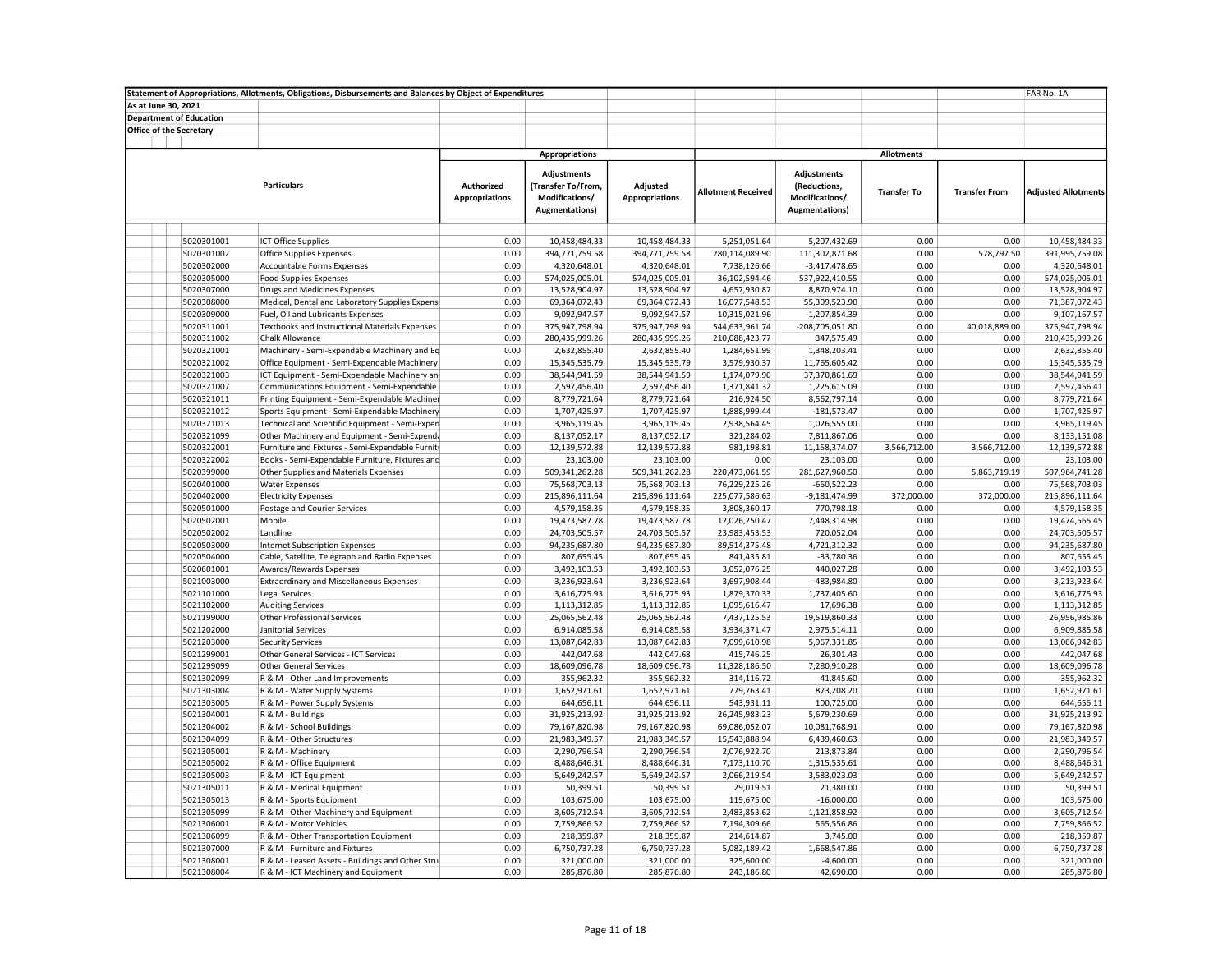|                         |                                | Statement of Appropriations, Allotments, Obligations, Disbursements and Balance |                               |                                |                                |                              |                               |                                |                       |                                 | FAR No. 1A                   |
|-------------------------|--------------------------------|---------------------------------------------------------------------------------|-------------------------------|--------------------------------|--------------------------------|------------------------------|-------------------------------|--------------------------------|-----------------------|---------------------------------|------------------------------|
| As at June 30, 2021     |                                |                                                                                 |                               |                                |                                |                              |                               |                                |                       |                                 |                              |
|                         | <b>Department of Education</b> |                                                                                 |                               |                                |                                |                              |                               |                                |                       |                                 |                              |
| Office of the Secretary |                                |                                                                                 |                               |                                |                                |                              |                               |                                |                       |                                 |                              |
|                         |                                |                                                                                 |                               |                                |                                |                              |                               |                                |                       |                                 |                              |
|                         |                                |                                                                                 |                               | <b>Obligations</b>             |                                |                              | <b>Disbursements</b>          |                                |                       | <b>Balances</b>                 |                              |
|                         |                                |                                                                                 |                               |                                |                                |                              |                               |                                |                       |                                 |                              |
|                         |                                |                                                                                 |                               |                                |                                |                              |                               |                                |                       |                                 |                              |
|                         |                                | <b>Particulars</b>                                                              | <b>1st Quarter Ending</b>     | <b>2nd Quarter Ending</b>      | Total                          | <b>1st Quarter Ending</b>    | 2nd Quarter Ending June       | Total                          | Unreleased            | Unobligated                     | <b>Unpaid Obligations</b>    |
|                         |                                |                                                                                 | March 31                      | June 30                        |                                | March 31                     | 30                            |                                | <b>Appropriations</b> | <b>Allotments</b>               |                              |
|                         |                                |                                                                                 |                               |                                |                                |                              |                               |                                |                       |                                 |                              |
|                         |                                |                                                                                 |                               |                                |                                |                              |                               |                                |                       |                                 |                              |
|                         | 5020301001                     | <b>ICT Office Supplies</b>                                                      | 1,670,671.10                  | 7,636,998.40                   | 9,307,669.50                   | 933,476.69                   | 3,367,269.85                  | 4,300,746.54                   | $-0.00$               | 1,150,814.83                    | 5,006,922.96                 |
|                         | 5020301002                     | <b>Office Supplies Expenses</b>                                                 | 76,133,254.43                 | 204,936,527.09                 | 281,069,781.52                 | 37,713,148.86                | 154,318,349.20                | 192,031,498.06                 | 2,776,000.50          | 110,925,977.57                  | 89,038,283.45                |
|                         | 5020302000                     | Accountable Forms Expenses                                                      | 123,327.08                    | 715,671.27                     | 838,998.35                     | 113,327.08                   | 673,450.83                    | 786,777.91                     | $-0.00$               | 3,481,649.66                    | 52,220.44                    |
|                         | 5020305000                     | <b>Food Supplies Expenses</b>                                                   | 222,148,753.98                | 357,719,300.55                 | 579,868,054.53                 | 140,459,133.30               | 245,676,504.58                | 386,135,637.88                 | 0.00                  | $-5,843,049.52$                 | 193,732,416.65               |
|                         | 5020307000                     | Drugs and Medicines Expenses                                                    | 1,301,005.29                  | 9,126,254.55                   | 10,427,259.84                  | 979,526.94                   | 3,781,620.49                  | 4,761,147.43                   | 0.00                  | 3,101,645.13                    | 5,666,112.41                 |
|                         | 5020308000                     | Medical, Dental and Laboratory Supplies Expensi                                 | 33,654,804.36                 | 41,890,086.04                  | 75,544,890.40                  | 5,176,040.23                 | 34,933,079.31                 | 40,109,119.54                  | $-2,023,000.00$       | $-4,157,817.97$                 | 35,435,770.86                |
|                         | 5020309000                     | Fuel, Oil and Lubricants Expenses                                               | 1,468,095.45                  | 2,944,031.68                   | 4,412,127.13                   | 1,119,732.37                 | 2,613,696.56                  | 3,733,428.93                   | $-14,220.00$          | 4,695,040.44                    | 678,698.20                   |
|                         | 5020311001                     | Textbooks and Instructional Materials Expenses                                  | 5,080,615.56                  | 62,446,648.59                  | 67,527,264.15                  | 2,293,383.85                 | 41,276,690.54                 | 43,570,074.39                  | $-0.00$               | 308,420,534.79                  | 23,957,189.76                |
|                         | 5020311002                     | Chalk Allowance                                                                 | 364,550.00                    | 68,914,373.35                  | 69,278,923.35                  | 361,400.00                   | 29,703,417.83                 | 30,064,817.83                  | 70,000,000.00         | 141,157,075.91                  | 39,214,105.52                |
|                         | 5020321001                     | Machinery - Semi-Expendable Machinery and Eq                                    | 98,321.50                     | 1,539,569.61                   | 1,637,891.11                   | 83,331.50                    | 1,009,585.36                  | 1,092,916.86                   | 0.00                  | 994,964.29                      | 544,974.25                   |
|                         | 5020321002                     | Office Equipment - Semi-Expendable Machinery                                    | 4,694,293.28                  | 11,706,637.65                  | 16,400,930.93                  | 2,349,653.12                 | 9,167,475.49                  | 11,517,128.61                  | 0.00                  | $-1,055,395.14$                 | 4,883,802.32                 |
|                         | 5020321003                     | ICT Equipment - Semi-Expendable Machinery and                                   | 4,025,375.87                  | 37,704,222.79                  | 41,729,598.66                  | 2,216,583.91                 | 16,521,429.37                 | 18,738,013.28                  | 0.00                  | $-3,184,657.07$                 | 22,991,585.38                |
|                         | 5020321007                     | Communications Equipment - Semi-Expendable                                      | 849,020.04                    | 612,095.05                     | 1,461,115.09                   | 370,232.89                   | 349,362.20                    | 719,595.09                     | $-0.01$               | 1,136,341.32                    | 741,520.00                   |
|                         | 5020321011                     | Printing Equipment - Semi-Expendable Machiner                                   | 912,523.71                    | 14,035,358.22                  | 14,947,881.93                  | 644,207.85                   | 10,197,248.70                 | 10,841,456.55                  | 0.00                  | $-6,168,160.29$                 | 4,106,425.38                 |
|                         | 5020321012                     | Sports Equipment - Semi-Expendable Machinery                                    | 0.00                          | 119,543.00                     | 119,543.00                     | 0.00                         | 0.00                          | 0.00                           | 0.00                  | 1,587,882.97                    | 119,543.00                   |
|                         | 5020321013                     | Technical and Scientific Equipment - Semi-Expen                                 | 3,600,870.00                  | 98,788.75                      | 3,699,658.75                   | 3,600,870.00                 | 45,843.00                     | 3,646,713.00                   | 0.00                  | 265,460.70                      | 52,945.75                    |
|                         | 5020321099                     | Other Machinery and Equipment - Semi-Expenda                                    | 6,738,899.47                  | 1,656,273.92                   | 8,395,173.39                   | 680,591.84                   | 7,123,758.72                  | 7,804,350.56                   | 3,901.09              | $-262,022.30$                   | 590,822.83                   |
|                         | 5020322001                     | Furniture and Fixtures - Semi-Expendable Furniti                                | 1,732,455.09                  | 12,769,450.44                  | 14,501,905.53                  | 689,665.09                   | 6,592,772.90                  | 7,282,437.99                   | 0.00                  | $-2,362,332.65$                 | 7,219,467.54                 |
|                         | 5020322002                     | Books - Semi-Expendable Furniture, Fixtures and                                 | 158,103.00                    | 0.00                           | 158,103.00                     | 23,103.00                    | 135,000.00                    | 158,103.00                     | 0.00                  | $-135,000.00$                   | 0.00                         |
|                         | 5020399000<br>5020401000       | Other Supplies and Materials Expenses                                           | 242,280,490.74                | 199,101,423.18<br>6,611,651.41 | 441,381,913.92<br>9,283,951.79 | 99,903,505.54                | 190,370,522.05                | 290,274,027.59<br>6,357,475.54 | 1,376,521.00<br>0.10  | 66,582,827.36                   | 151,107,886.33               |
|                         | 5020402000                     | Water Expenses<br><b>Electricity Expenses</b>                                   | 2,672,300.38<br>10,190,523.43 | 28,766,385.30                  | 38,956,908.73                  | 2,620,312.70<br>9,337,798.31 | 3,737,162.84<br>19,983,982.14 | 29,321,780.45                  | 0.00                  | 66,284,751.25<br>176,939,202.91 | 2,926,476.25<br>9,635,128.28 |
|                         | 5020501000                     | Postage and Courier Services                                                    | 408,646.78                    | 808,440.39                     | 1,217,087.17                   | 342,212.87                   | 485,071.68                    | 827,284.55                     | 0.00                  | 3,362,071.18                    | 389,802.62                   |
|                         | 5020502001                     | Mobile                                                                          | 6,739,657.88                  | 5,669,246.15                   | 12,408,904.03                  | 4,401,400.54                 | 5,240,984.88                  | 9,642,385.42                   | $-977.67$             | 7,065,661.42                    | 2,766,518.61                 |
|                         | 5020502002                     | Landline                                                                        | 2,434,798.84                  | 1,261,506.01                   | 3,696,304.85                   | 1,294,155.84                 | 2,239,438.39                  | 3,533,594.23                   | $-0.00$               | 21,007,200.72                   | 162,710.62                   |
|                         | 5020503000                     | Internet Subscription Expenses                                                  | 3,800,792.23                  | 11,291,587.40                  | 15,092,379.62                  | 3,072,574.39                 | 6,713,813.27                  | 9,786,387.66                   | $-0.00$               | 79,143,308.18                   | 5,305,991.96                 |
|                         | 5020504000                     | Cable, Satellite, Telegraph and Radio Expenses                                  | 41,978.21                     | 101,766.41                     | 143,744.62                     | 41,478.21                    | 86,410.86                     | 127,889.07                     | $-0.00$               | 663,910.83                      | 15,855.55                    |
|                         | 5020601001                     | Awards/Rewards Expenses                                                         | 50,400.00                     | 557,351.69                     | 607,751.69                     | 27,000.00                    | 372,014.27                    | 399,014.27                     | 0.00                  | 2,884,351.84                    | 208,737.42                   |
|                         | 5021003000                     | <b>Extraordinary and Miscellaneous Expenses</b>                                 | 94,511.38                     | 137,286.09                     | 231,797.47                     | 89,384.68                    | 107,345.09                    | 196,729.77                     | 23,000.00             | 2,982,126.17                    | 35,067.70                    |
|                         | 5021101000                     | <b>Legal Services</b>                                                           | 6,463.00                      | 1,904,505.60                   | 1,910,968.60                   | 3,983.00                     | 1,874,505.60                  | 1,878,488.60                   | 0.00                  | 1,705,807.33                    | 32,480.00                    |
|                         | 5021102000                     | <b>Auditing Services</b>                                                        | 57,208.25                     | 373,151.40                     | 430,359.65                     | 57,208.25                    | 300,181.40                    | 357,389.65                     | $-0.00$               | 682,953.20                      | 72,970.00                    |
|                         | 5021199000                     | <b>Other Professional Services</b>                                              | 5,137,141.91                  | 15,490,480.14                  | 20,627,622.05                  | 3,432,072.74                 | 9,398,463.23                  | 12,830,535.97                  | $-1,891,423.38$       | 6,329,363.81                    | 7,797,086.08                 |
|                         | 5021202000                     | Janitorial Services                                                             | 2,209,494.47                  | 7,260,612.74                   | 9,470,107.21                   | 2,152,636.22                 | 4,422,888.43                  | 6,575,524.65                   | 4,200.00              | $-2,560,221.63$                 | 2,894,582.56                 |
|                         | 5021203000                     | <b>Security Services</b>                                                        | 3,858,887.95                  | 13,911,092.44                  | 17,769,980.39                  | 3,173,835.15                 | 6,742,554.81                  | 9,916,389.96                   | 20,700.00             | $-4,703,037.55$                 | 7,853,590.43                 |
|                         | 5021299001                     | Other General Services - ICT Services                                           | 26,201.43                     | 3,100.00                       | 29,301.43                      | 26,201.43                    | 100.00                        | 26,301.43                      | 0.00                  | 412,746.25                      | 3,000.00                     |
|                         | 5021299099                     | <b>Other General Services</b>                                                   | 5,146,047.67                  | 18,412,890.86                  | 23,558,938.53                  | 4,866,645.17                 | 9,057,423.71                  | 13,924,068.88                  | $-0.00$               | $-4,949,841.75$                 | 9,634,869.65                 |
|                         | 5021302099                     | R & M - Other Land Improvements                                                 | 634,070.68                    | 289,008.77                     | 923,079.45                     | 284,470.68                   | 644,354.40                    | 928,825.08                     | 0.00                  | $-567,117.13$                   | $-5,745.63$                  |
|                         | 5021303004                     | R & M - Water Supply Systems                                                    | 270,000.00                    | 605,208.20                     | 875,208.20                     | 0.00                         | 447,100.00                    | 447,100.00                     | 0.00                  | 777,763.41                      | 428,108.20                   |
|                         | 5021303005                     | R & M - Power Supply Systems                                                    | 171,427.37                    | 90,750.82                      | 262,178.19                     | 115,175.00                   | 60,312.87                     | 175,487.87                     | 0.00                  | 382,477.92                      | 86,690.32                    |
|                         | 5021304001                     | R & M - Buildings                                                               | 13,250,629.91                 | 20,634,434.34                  | 33,885,064.25                  | 2,975,627.51                 | 13,911,852.58                 | 16,887,480.09                  | $-0.00$               | $-1,959,850.33$                 | 16,997,584.16                |
|                         | 5021304002                     | R & M - School Buildings                                                        | 10,545,901.83                 | 29,639,679.90                  | 40,185,581.73                  | 7,026,497.30                 | 21,732,844.80                 | 28,759,342.10                  | $-0.00$               | 38,982,239.25                   | 11,426,239.63                |
|                         | 5021304099                     | R & M - Other Structures                                                        | 2,609,422.79                  | 16,616,302.96                  | 19,225,725.75                  | 2,466,531.47                 | 7,468,863.50                  | 9,935,394.97                   | $-0.00$               | 2,757,623.82                    | 9,290,330.78                 |
|                         | 5021305001                     | R & M - Machinery                                                               | 136,926.95                    | 93,054.04                      | 229,980.99                     | 136,926.95                   | 74,305.04                     | 211,231.99                     | 0.00                  | 2,060,815.55                    | 18,749.00                    |
|                         | 5021305002                     | R & M - Office Equipment                                                        | 641,880.55                    | 1,229,669.95                   | 1,871,550.50                   | 305,716.75                   | 1,065,775.91                  | 1,371,492.66                   | $-0.00$               | 6,617,095.81                    | 500,057.84                   |
|                         | 5021305003                     | R & M - ICT Equipment                                                           | 1,073,352.40                  | 2,886,179.87                   | 3,959,532.27                   | 876,097.68                   | 1,602,071.51                  | 2,478,169.19                   | $-0.00$               | 1,689,710.30                    | 1,481,363.08                 |
|                         | 5021305011                     | R & M - Medical Equipment                                                       | 21,380.00                     | 0.00                           | 21,380.00                      | 21,380.00                    | 0.00                          | 21,380.00                      | 0.00                  | 29,019.51                       | 0.00                         |
|                         | 5021305013                     | R & M - Sports Equipment                                                        | 0.00                          | 0.00                           | 0.00                           | 0.00                         | 0.00                          | 0.00                           | 0.00                  | 103,675.00                      | 0.00                         |
|                         | 5021305099                     | R & M - Other Machinery and Equipment                                           | 879,753.02                    | 408,967.49                     | 1,288,720.51                   | 192,113.02                   | 816,150.77                    | 1,008,263.79                   | 0.00                  | 2,316,992.03                    | 280,456.72                   |
|                         | 5021306001                     | R & M - Motor Vehicles                                                          | 1,096,836.39                  | 1,159,932.59                   | 2,256,768.98                   | 704,622.59                   | 1,072,539.36                  | 1,777,161.95                   | 0.00                  | 5,503,097.54                    | 479,607.03                   |
|                         | 5021306099                     | R & M - Other Transportation Equipment                                          | 0.00                          | 112,980.06                     | 112,980.06                     | 0.00                         | 141,766.85                    | 141,766.85                     | 0.00                  | 105,379.81                      | $-28,786.79$                 |
|                         | 5021307000                     | R & M - Furniture and Fixtures                                                  | 464,272.95                    | 2,011,516.62                   | 2,475,789.57                   | 267,457.16                   | 879,723.40                    | 1,147,180.56                   | 0.00                  | 4,274,947.71                    | 1,328,609.01                 |
|                         | 5021308001                     | R & M - Leased Assets - Buildings and Other Stru-                               | 0.00                          | 0.00                           | 0.00                           | 0.00                         | 0.00                          | 0.00                           | 0.00                  | 321,000.00                      | 0.00                         |
|                         | 5021308004                     | R & M - ICT Machinery and Equipment                                             | 40,590.00                     | 2,100.00                       | 42,690.00                      | 0.00                         | 2,100.00                      | 2,100.00                       | 0.00                  | 243,186.80                      | 40,590.00                    |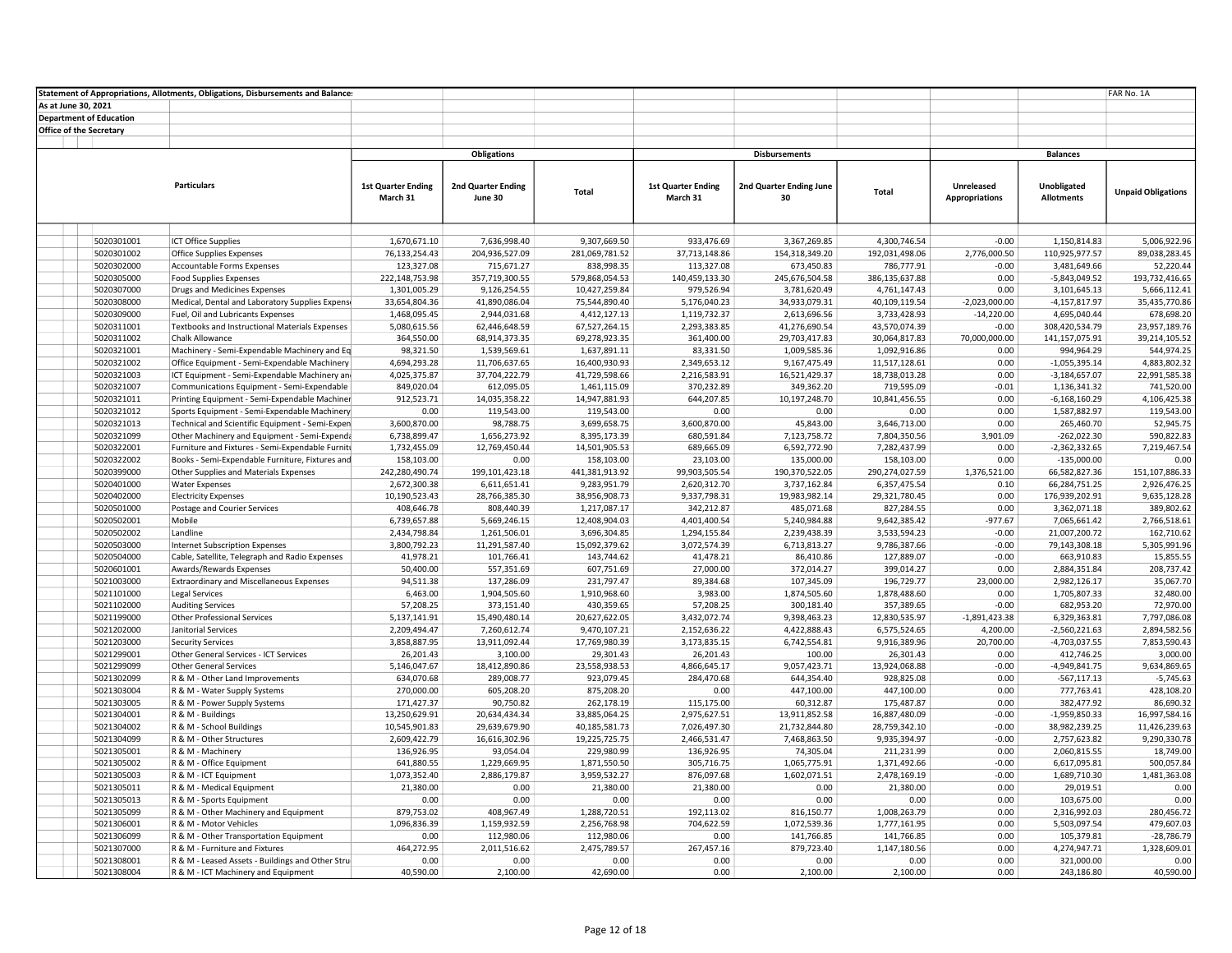| Statement of Appropriations, Allotments, Obligations, Disbursements and Balances by Object of Expenditures |                                |                                                            |                                     |                                                                              |                                   |                                |                                                                         |                      |                      | FAR No. 1A                   |  |
|------------------------------------------------------------------------------------------------------------|--------------------------------|------------------------------------------------------------|-------------------------------------|------------------------------------------------------------------------------|-----------------------------------|--------------------------------|-------------------------------------------------------------------------|----------------------|----------------------|------------------------------|--|
| As at June 30, 2021                                                                                        |                                |                                                            |                                     |                                                                              |                                   |                                |                                                                         |                      |                      |                              |  |
| <b>Department of Education</b>                                                                             |                                |                                                            |                                     |                                                                              |                                   |                                |                                                                         |                      |                      |                              |  |
|                                                                                                            | <b>Office of the Secretary</b> |                                                            |                                     |                                                                              |                                   |                                |                                                                         |                      |                      |                              |  |
|                                                                                                            |                                |                                                            |                                     |                                                                              |                                   |                                |                                                                         |                      |                      |                              |  |
|                                                                                                            |                                |                                                            |                                     | <b>Appropriations</b>                                                        |                                   |                                |                                                                         | <b>Allotments</b>    |                      |                              |  |
|                                                                                                            | <b>Particulars</b>             |                                                            | Authorized<br><b>Appropriations</b> | <b>Adjustments</b><br>(Transfer To/From,<br>Modifications/<br>Augmentations) | Adjusted<br><b>Appropriations</b> | <b>Allotment Received</b>      | Adjustments<br>(Reductions,<br>Modifications/<br><b>Augmentations</b> ) | <b>Transfer To</b>   | <b>Transfer From</b> | <b>Adjusted Allotments</b>   |  |
|                                                                                                            |                                |                                                            |                                     |                                                                              |                                   |                                |                                                                         |                      |                      |                              |  |
|                                                                                                            | 5021321001                     | R & M - Machinery - Semi-Expendable Machiner               | 0.00                                | 307,636.16                                                                   | 307,636.16                        | 191,081.91                     | 116,554.25                                                              | 0.00                 | 0.00                 | 307,636.16                   |  |
|                                                                                                            | 5021321002                     | R & M - Office Equipment - Semi-Expendable Ma              | 0.00                                | 3,045,061.67                                                                 | 3,045,061.67                      | 2,715,011.79                   | 330,049.88                                                              | 0.00                 | 0.00                 | 3,045,061.67                 |  |
|                                                                                                            | 5021321003                     | R & M - ICT Equipment - Semi-Expendable Machi              | 0.00                                | 1,365,128.59                                                                 | 1,365,128.59                      | 1,187,385.44                   | 177,743.15                                                              | 0.00                 | 0.00                 | 1,365,128.59                 |  |
|                                                                                                            | 5021321012                     | R & M - Sports Equipment - Semi-Expendable Ma              | 0.00                                | 24,995.00                                                                    | 24,995.00                         | 21,000.00                      | 3,995.00                                                                | 0.00                 | 0.00                 | 24,995.00                    |  |
|                                                                                                            | 5021321099                     | R & M - Other Machinery and Equipment - Semi-              | 0.00                                | 204,397.24                                                                   | 204,397.24                        | 51,399.48                      | 152,997.76                                                              | 0.00                 | 0.00                 | 204,397.24                   |  |
|                                                                                                            | 5021322001                     | R & M - Furniture and Fixtures - Semi-Expendabl            | 0.00                                | 1,686,805.03                                                                 | 1,686,805.03                      | 1,272,168.03                   | 414,637.00                                                              | 0.00                 | 0.00                 | 1,686,805.03                 |  |
|                                                                                                            | 5021399099                     | R & M - Other Property, Plant and Equipment                | 0.00                                | 2,266,498.30                                                                 | 2,266,498.30                      | 2,277,438.30                   | $-10,940.00$                                                            | 0.00                 | 0.00                 | 2,266,498.30                 |  |
|                                                                                                            | 5021401000                     | Subsidy to NGAs                                            | 0.00                                | 146,000.00                                                                   | 146,000.00                        | 0.00                           | 146,000.00                                                              | 0.00                 | 0.00                 | 146,000.00                   |  |
|                                                                                                            | 5021402000                     | Assistance to National Government Agencies                 | 0.00                                | 277,295.88                                                                   | 277,295.88                        | 276,000.00                     | 277,295.88                                                              | 0.00                 | 0.00                 | 553,295.88                   |  |
|                                                                                                            | 5021407000                     | Subsidy to Regional Offices/Staff Bureaus                  | 0.00                                | 279,597,376.85                                                               | 279,597,376.85                    | 748,735,611.84                 | -469,368,235.19                                                         | 0.00                 | 230,000.00           | 279,597,376.65               |  |
|                                                                                                            | 5021408000                     | Subsidy to Operating Units                                 | 0.00                                | 1,728,718,380.52                                                             | 1,728,718,380.52                  | 2,290,475,318.75               | -510,052,209.28                                                         | 264,138,900.00       | 208,036,831.62       | 1,724,321,041.09             |  |
|                                                                                                            | 5021499000                     | Subsidies - Others                                         | 0.00<br>0.00                        | 3,737,523,134.14                                                             | 3,737,523,134.14                  | 30,517,236.84                  | $-5,863,102.70$                                                         | 1,993,171.11<br>0.00 | 7,492,171.11<br>0.00 | 30,153,134.14                |  |
|                                                                                                            | 5021501001                     | Taxes, Duties and Licenses                                 | 0.00                                | 1,590,891.89                                                                 | 1,590,891.89                      | 1,727,710.06                   | $-136,818.17$                                                           | 0.00                 | 0.00                 | 1,590,891.89<br>9,234,075.14 |  |
|                                                                                                            | 5021502000<br>5021503000       | <b>Fidelity Bond Premiums</b><br><b>Insurance Expenses</b> | 0.00                                | 9,234,075.14<br>10,756,409.42                                                | 9,234,075.14<br>10,756,409.42     | 13,730,739.86<br>10,356,130.07 | -4,496,664.72<br>400,279.35                                             | 0.00                 | 0.00                 | 10,756,409.42                |  |
|                                                                                                            | 5021601000                     | Labor and Wages                                            | 0.00                                | 4,080,858.79                                                                 | 4,080,858.79                      | 2,740,026.28                   | 1,340,832.51                                                            | 0.00                 | 0.00                 | 4,080,858.79                 |  |
|                                                                                                            | 5029901000                     | Advertising, Promotional and Marketing Expense             | 0.00                                | 1,867,701.27                                                                 | 1,867,701.27                      | 2,876,921.27                   | $-1,009,220.00$                                                         | 0.00                 | 0.00                 | 1,867,701.27                 |  |
|                                                                                                            | 5029902000                     | Printing and Publication Expenses                          | 0.00                                | 52,810,312.24                                                                | 52,810,312.24                     | 13,013,598.31                  | 31,715,155.22                                                           | 0.00                 | 8,081,558.71         | 52,810,312.24                |  |
|                                                                                                            | 5029903000                     | <b>Representation Expenses</b>                             | 0.00                                | 18,368,912.76                                                                | 18,368,912.76                     | 13,831,591.32                  | 2,107,060.82                                                            | 0.00                 | 0.00                 | 15,938,652.14                |  |
|                                                                                                            | 5029904000                     | <b>Transportation and Delivery Expenses</b>                | 0.00                                | 20,270,530.92                                                                | 20,270,530.92                     | 6,033,395.89                   | 14,149,813.99                                                           | 0.00                 | 0.00                 | 20,183,209.88                |  |
|                                                                                                            | 5029905003                     | Rents - Motor Vehicles                                     | 0.00                                | 184,219.94                                                                   | 184,219.94                        | 78,569.94                      | 105,650.00                                                              | 0.00                 | 0.00                 | 184,219.94                   |  |
|                                                                                                            | 5029905005                     | Rents - Living Quarters                                    | 0.00                                | 530,783.67                                                                   | 530,783.67                        | 505,069.07                     | 25,714.60                                                               | 0.00                 | 0.00                 | 530,783.67                   |  |
|                                                                                                            | 5029907099                     | Other Subscription Expenses                                | 0.00                                | 2,885,031.56                                                                 | 2,885,031.56                      | 3,495,724.15                   | $-610,692.59$                                                           | 0.00                 | 0.00                 | 2,885,031.56                 |  |
|                                                                                                            | 5020102000                     | Traveling Expenses - Foreign                               | 0.00                                | 7,570,870.38                                                                 | 7,570,870.38                      | 7,990,870.38                   | $-420,000.00$                                                           | 0.00                 | 0.00                 | 7,570,870.38                 |  |
|                                                                                                            | 5020602000                     | Prizes                                                     | 0.00                                | 316,610.70                                                                   | 316,610.70                        | 331,632.72                     | $-15,022.02$                                                            | 0.00                 | 0.00                 | 316,610.70                   |  |
|                                                                                                            | 5020702002                     | Research, Exploration and Development Expense              | 0.00                                | 7,348,303.08                                                                 | 7,348,303.08                      | 8,262,937.61                   | $-914,634.53$                                                           | 0.00                 | 0.00                 | 7,348,303.08                 |  |
|                                                                                                            | 5029905004                     | Rents - Equipment                                          | 0.00                                | 2,441,182.20                                                                 | 2,441,182.20                      | 2,652,842.11                   | $-211,659.91$                                                           | 0.00                 | 0.00                 | 2,441,182.20                 |  |
|                                                                                                            | 5029906000                     | Membership Dues and Contributions to Organiza              | 0.00                                | 221,147.58                                                                   | 221,147.58                        | 219,462.58                     | 1,685.00                                                                | 0.00                 | 0.00                 | 221,147.58                   |  |
|                                                                                                            | 5020601002                     | Rewards and Incentives                                     | 0.00                                | 428,515.61                                                                   | 428,515.61                        | 760,963.61                     | $-332,448.00$                                                           | 0.00                 | 0.00                 | 428,515.61                   |  |
|                                                                                                            | 5021305012                     | R & M - Printing Equipment                                 | 0.00                                | 1,119,313.58                                                                 | 1,119,313.58                      | 394,832.29                     | 724,481.29                                                              | 0.00                 | 0.00                 | 1,119,313.58                 |  |
|                                                                                                            | 5029905001                     | Rents - Buildings and Structures                           | 0.00                                | 671,937.72                                                                   | 671,937.72                        | 899,937.72                     | $-228,000.00$                                                           | 0.00                 | 0.00                 | 671,937.72                   |  |
|                                                                                                            | 5020303000                     | Non-Accountable Forms Expenses                             | 0.00                                | 539,291.94                                                                   | 539,291.94                        | 539,291.93                     | 0.00                                                                    | 0.00                 | 0.00                 | 539,291.93                   |  |
|                                                                                                            | 5020310000                     | Agricultural and Marine Supplies Expenses                  | 0.00                                | 149,264.28                                                                   | 149,264.28                        | 137,664.28                     | 11,600.00                                                               | 0.00                 | 0.00                 | 149,264.28                   |  |
|                                                                                                            | 5020321010                     | Medical Equipment - Semi-Expendable Machiner               | 0.00                                | 999,730.18                                                                   | 999,730.18                        | 191,376.43                     | 808,353.75                                                              | 0.00                 | 0.00                 | 999,730.18                   |  |
|                                                                                                            | 5020702001                     | ICT Research, Exploration and Development Expr             | 0.00                                | 10,000.00                                                                    | 10,000.00                         | 10,000.00                      | 0.00                                                                    | 0.00                 | 0.00                 | 10,000.00                    |  |
|                                                                                                            | 5020801000                     | Demolition and Relocation Expenses                         | 0.00                                | 632,994.84                                                                   | 632,994.84                        | 524,994.84                     | 108,000.00                                                              | 0.00                 | 0.00                 | 632,994.84                   |  |
|                                                                                                            | 5021103001                     | <b>ICT Consultancy Services</b>                            | 0.00                                | 14,000.00                                                                    | 14,000.00                         | 14,000.00                      | 0.00                                                                    | 0.00                 | 0.00                 | 14,000.00                    |  |
|                                                                                                            | 5021103002                     | <b>Consultancy Services</b>                                | 0.00                                | 3,234,868.39                                                                 | 3,234,868.39                      | 3,281,438.02                   | $-46,569.63$                                                            | 0.00                 | 0.00                 | 3,234,868.39                 |  |
|                                                                                                            | 5021201000                     | <b>Environment/Sanitary Services</b>                       | 0.00                                | 342,336.00                                                                   | 342,336.00                        | 21,736.00                      | 320,600.00                                                              | 0.00                 | 0.00                 | 342,336.00                   |  |
|                                                                                                            | 5021303099                     | R & M - Other Infrastructures Assets                       | 0.00                                | 89,139.46                                                                    | 89,139.46                         | 89,139.46                      | 0.00                                                                    | 0.00                 | 0.00                 | 89,139.46                    |  |
|                                                                                                            | 5021305007                     | R & M - Communication Equipment                            | 0.00                                | 432,954.16                                                                   | 432,954.16                        | 432,954.16                     | 0.00                                                                    | 0.00                 | 0.00                 | 432,954.16                   |  |
|                                                                                                            | 5021305009                     | R & M - Disaster Response and Rescue Equipmer              | 0.00                                | 231,323.51                                                                   | 231,323.51                        | 231,323.51                     | 0.00                                                                    | 0.00                 | 0.00                 | 231,323.51                   |  |
|                                                                                                            | 5021305014                     | R & M - Technical and Scientific Equipment                 | 0.00                                | 72,009.57                                                                    | 72,009.57                         | 72,009.57                      | 0.00                                                                    | 0.00                 | 0.00                 | 72,009.57                    |  |
|                                                                                                            | 5021322002                     | R & M - Books - Semi-Expendable Furniture, Fixti           | 0.00                                | 10,000.00                                                                    | 10,000.00                         | 10,000.00                      | 0.00                                                                    | 0.00                 | 0.00                 | 10,000.00                    |  |
|                                                                                                            | 5021321011                     | R & M - Printing Equipment - Semi-Expendable N             | 0.00                                | 194,516.10                                                                   | 194,516.10                        | 49,780.10                      | 144,736.00                                                              | 0.00                 | 0.00                 | 194,516.10                   |  |
|                                                                                                            | 5029907004                     | Library and Other Reading Materials Subscription           | 0.00                                | 65,100.99                                                                    | 65,100.99                         | 65,100.99                      | 0.00                                                                    | 0.00                 | 0.00                 | 65,100.99                    |  |
|                                                                                                            | 5020321008                     | Disaster Response and Rescue Equipment - Semi              | 0.00                                | 2,237,731.51                                                                 | 2,237,731.51                      | 1,501,487.10                   | 736,244.41                                                              | 0.00                 | 0.00                 | 2,237,731.51                 |  |
|                                                                                                            | 5021321007                     | R & M - Communication Equipment - Semi-Exper               | 0.00                                | 10,000.00                                                                    | 10,000.00                         | 18,000.00                      | $-8,000.00$                                                             | 0.00                 | 0.00                 | 10,000.00                    |  |
|                                                                                                            | 5029909001                     | Website Maintenance                                        | 0.00                                | 24,069.20                                                                    | 24,069.20                         | 0.00                           | 24,069.20                                                               | 0.00                 | 0.00                 | 24,069.20                    |  |
|                                                                                                            | 5020321004                     | Agricultural and Forestry Equipment - Semi-Expe            | 0.00                                | 2,500.00                                                                     | 2,500.00                          | 0.00                           | 2,500.00                                                                | 0.00                 | 0.00                 | 2,500.00                     |  |
|                                                                                                            | 5020403000                     | Gas/Heating Expenses                                       | 0.00                                | 1,183.75                                                                     | 1,183.75                          | 0.00                           | 1,183.75                                                                | 0.00                 | 0.00                 | 1,183.75                     |  |
|                                                                                                            | 5021321008                     | R & M - Disaster Response and Rescue Equipmer              | 0.00                                | 12,000.00                                                                    | 12,000.00                         | 26,000.00                      | $-14,000.00$                                                            | 0.00                 | 0.00                 | 12,000.00                    |  |
|                                                                                                            | 5021308002                     | R & M - Leased Assets - Machinery and Equipme              | 0.00                                | 12,000.00                                                                    | 12,000.00                         | 12,000.00                      | 0.00                                                                    | 0.00                 | 0.00                 | 12,000.00                    |  |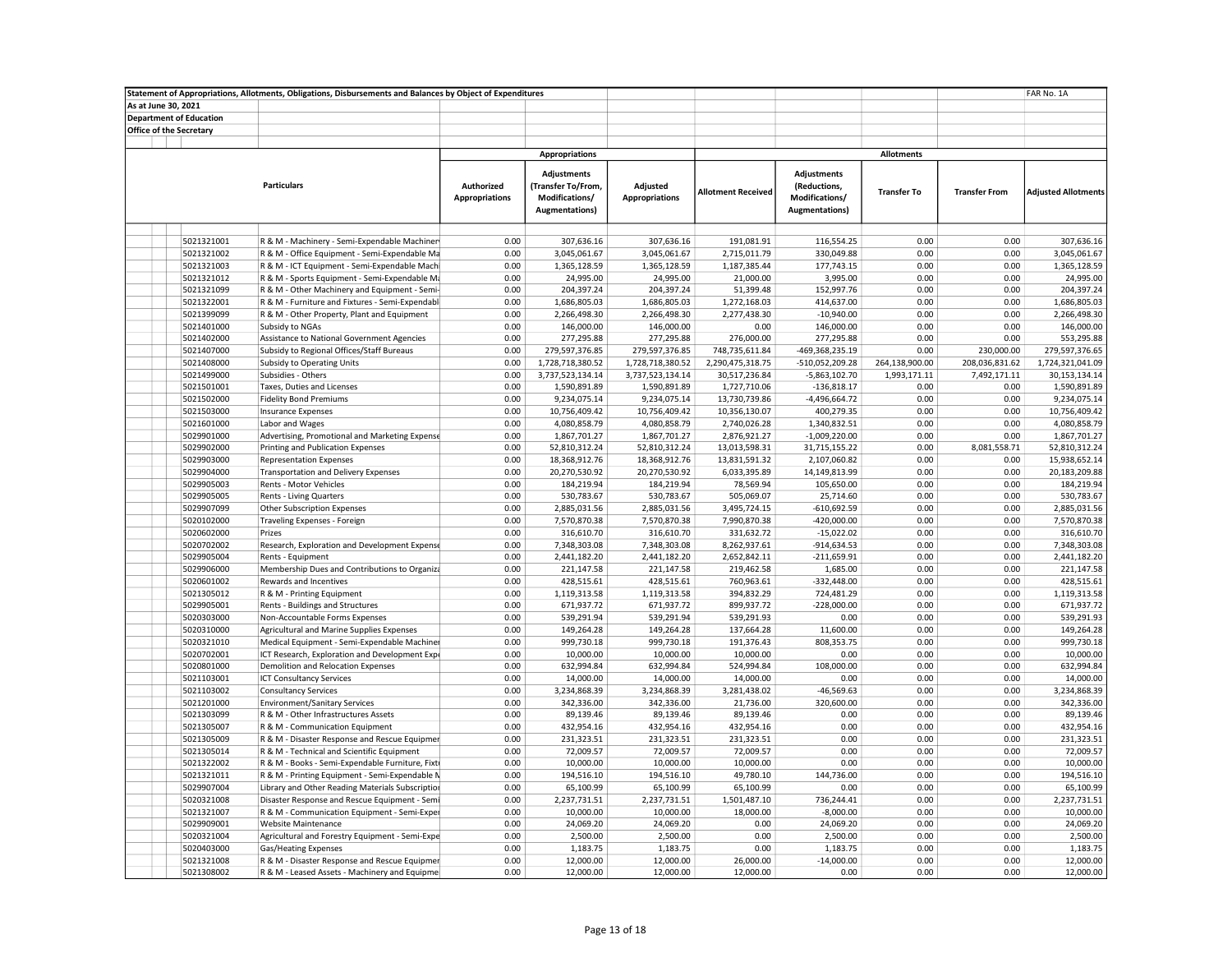|                     |                                | Statement of Appropriations, Allotments, Obligations, Disbursements and Balances |                              |                              |                               |                            |                              |                               |                       |                               | FAR No. 1A                    |
|---------------------|--------------------------------|----------------------------------------------------------------------------------|------------------------------|------------------------------|-------------------------------|----------------------------|------------------------------|-------------------------------|-----------------------|-------------------------------|-------------------------------|
| As at June 30, 2021 |                                |                                                                                  |                              |                              |                               |                            |                              |                               |                       |                               |                               |
|                     | <b>Department of Education</b> |                                                                                  |                              |                              |                               |                            |                              |                               |                       |                               |                               |
|                     | <b>Office of the Secretary</b> |                                                                                  |                              |                              |                               |                            |                              |                               |                       |                               |                               |
|                     |                                |                                                                                  |                              |                              |                               |                            |                              |                               |                       |                               |                               |
|                     |                                |                                                                                  |                              | <b>Obligations</b>           |                               |                            | <b>Disbursements</b>         |                               |                       | <b>Balances</b>               |                               |
|                     |                                |                                                                                  |                              |                              |                               |                            |                              |                               |                       |                               |                               |
|                     |                                | <b>Particulars</b>                                                               | <b>1st Quarter Ending</b>    | 2nd Quarter Ending           |                               | <b>1st Quarter Ending</b>  | 2nd Quarter Ending June      |                               | Unreleased            | Unobligated                   |                               |
|                     |                                |                                                                                  | March 31                     | June 30                      | Total                         | March 31                   | 30                           | Total                         | <b>Appropriations</b> | <b>Allotments</b>             | <b>Unpaid Obligations</b>     |
|                     |                                |                                                                                  |                              |                              |                               |                            |                              |                               |                       |                               |                               |
|                     |                                |                                                                                  |                              |                              |                               |                            |                              |                               |                       |                               |                               |
|                     | 5021321001                     | R & M - Machinery - Semi-Expendable Machiner                                     | 9.100.00                     | 115.704.25                   | 124,804.25                    | 9.100.00                   | 9,704.25                     | 18.804.25                     | 0.00                  | 182.831.91                    | 106,000.00                    |
|                     | 5021321002                     | R & M - Office Equipment - Semi-Expendable Ma                                    | 136,766.76                   | 456,790.89                   | 593,557.65                    | 106,636.76                 | 179,467.55                   | 286,104.31                    | 0.00                  | 2,451,504.02                  | 307,453.34                    |
|                     | 5021321003                     | R & M - ICT Equipment - Semi-Expendable Machi                                    | 4,750.00                     | 193,155.00                   | 197,905.00                    | 4,750.00                   | 95,906.00                    | 100,656.00                    | 0.00                  | 1,167,223.59                  | 97,249.00                     |
|                     | 5021321012                     | R & M - Sports Equipment - Semi-Expendable Ma                                    | 0.00                         | 3,995.00                     | 3,995.00                      | 0.00                       | 3,995.00                     | 3,995.00                      | 0.00                  | 21,000.00                     | 0.00                          |
|                     | 5021321099                     | R & M - Other Machinery and Equipment - Semi-                                    | 0.00                         | 152,997.76                   | 152,997.76                    | 0.00                       | 152,997.76                   | 152,997.76                    | 0.00                  | 51,399.48                     | 0.00                          |
|                     | 5021322001                     | R & M - Furniture and Fixtures - Semi-Expendabl                                  | 396,267.00                   | 17,682.50                    | 413,949.50                    | 51,500.00                  | 17,682.50                    | 69,182.50                     | 0.00                  | 1,272,855.53                  | 344,767.00                    |
|                     | 5021399099                     | R & M - Other Property, Plant and Equipment                                      | 38,688.33                    | 0.00                         | 38,688.33                     | 28,848.33                  | 0.00                         | 28,848.33                     | 0.00                  | 2,227,809.97                  | 9,840.00                      |
|                     | 5021401000                     | Subsidy to NGAs                                                                  | 321,634.26                   | $-175,634.26$                | 146,000.00                    | 321,634.26                 | $-175,634.26$                | 146,000.00                    | 0.00                  | 0.00                          | 0.00                          |
|                     | 5021402000                     | Assistance to National Government Agencies                                       | 8,000,151.50                 | $-7,998,855.62$              | 1,295.88                      | 8,000,151.50               | $-7,998,855.62$              | 1,295.88                      | $-276,000.00$         | 552,000.00                    | 0.00                          |
|                     | 5021407000                     | Subsidy to Regional Offices/Staff Bureaus                                        | 7,994,055.14                 | 2,577,683.81                 | 10,571,738.95                 | 6,280,113.00               | 2,083,137.18                 | 8,363,250.18                  | 0.20                  | 269,025,637.70                | 2,208,488.77                  |
|                     | 5021408000                     | Subsidy to Operating Units                                                       | 335,645,011.49               | 367,631,341.83               | 703,276,353.31                | 246,181,957.94             | 240,128,230.67               | 486,310,188.61                | 4,397,339.43          | 1,021,044,687.78              | 216,966,164.70                |
|                     | 5021499000                     | Subsidies - Others                                                               | 13,000.00                    | 12,856,091.10                | 12,869,091.10                 | 13,000.00                  | 8,947,273.50                 | 8,960,273.50                  | 3,707,370,000.00      | 17,284,043.04                 | 3,908,817.60                  |
|                     | 5021501001                     | Taxes, Duties and Licenses                                                       | 227,755.46                   | 61,614.79                    | 289,370.25                    | 160,451.30                 | 56,614.79                    | 217,066.09                    | 0.00                  | 1,301,521.64                  | 72,304.16                     |
|                     | 5021502000                     | <b>Fidelity Bond Premiums</b>                                                    | 826,784.91                   | 922,206.46                   | 1,748,991.37                  | 711,267.05                 | 656,418.52                   | 1,367,685.57                  | $-0.00$               | 7,485,083.77                  | 381,305.80                    |
|                     | 5021503000                     | <b>Insurance Expenses</b>                                                        | 843,166.52                   | 1,371,033.55                 | 2,214,200.07                  | 843,166.52                 | 1,305,429.01                 | 2,148,595.53                  | 0.00                  | 8,542,209.35                  | 65,604.54                     |
|                     | 5021601000                     | Labor and Wages                                                                  | 971,456.16                   | 1,207,221.37                 | 2,178,677.53                  | 971,456.16                 | 1,092,344.69                 | 2,063,800.85                  | 0.00                  | 1,902,181.26                  | 114,876.68                    |
|                     | 5029901000                     | Advertising, Promotional and Marketing Expense                                   | 10,219.98                    | 11,174.22                    | 21,394.20                     | 10,219.98                  | 4,436.02                     | 14,656.00                     | 0.00<br>$-0.00$       | 1,846,307.07                  | 6,738.20                      |
|                     | 5029902000<br>5029903000       | Printing and Publication Expenses                                                | 12,610,944.19                | 54,068,680.99                | 66,679,625.18<br>4,497,609.04 | 7,856,410.73               | 32,444,655.37                | 40,301,066.10                 | 2,430,260.62          | $-13,869,312.94$              | 26,378,559.08<br>2,141,617.94 |
|                     | 5029904000                     | <b>Representation Expenses</b><br><b>Transportation and Delivery Expenses</b>    | 1,252,142.53<br>8,670,883.01 | 3,245,466.51<br>6,430,950.78 | 15,101,833.79                 | 861,705.57<br>7,621,558.56 | 1,494,285.53<br>5,555,707.37 | 2,355,991.10<br>13,177,265.93 | 87,321.04             | 11,441,043.10<br>5,081,376.09 | 1,924,567.86                  |
|                     | 5029905003                     | Rents - Motor Vehicles                                                           | 21,000.00                    | 107,650.00                   | 128,650.00                    | 0.00                       | 108,650.00                   | 108,650.00                    | 0.00                  | 55,569.94                     | 20,000.00                     |
|                     | 5029905005                     | Rents - Living Quarters                                                          | 19,500.00                    | 21,300.00                    | 40,800.00                     | 19,500.00                  | 21,300.00                    | 40,800.00                     | 0.00                  | 489,983.67                    | 0.00                          |
|                     | 5029907099                     | Other Subscription Expenses                                                      | 176,653.66                   | 193,129.73                   | 369,783.39                    | 171,140.82                 | 160,642.57                   | 331,783.39                    | $-0.00$               | 2,515,248.17                  | 38,000.00                     |
|                     | 5020102000                     | Traveling Expenses - Foreign                                                     | 0.00                         | 30,000.00                    | 30,000.00                     | 0.00                       | 0.00                         | 0.00                          | 0.00                  | 7,540,870.38                  | 30,000.00                     |
|                     | 5020602000                     | Prizes                                                                           | 270,000.00                   | 173,290.00                   | 443,290.00                    | 270,000.00                 | 167,628.14                   | 437,628.14                    | 0.00                  | $-126,679.30$                 | 5,661.86                      |
|                     | 5020702002                     | Research, Exploration and Development Expense                                    | 870,269.64                   | 1,824,376.00                 | 2,694,645.64                  | 647,069.64                 | 1,527,926.00                 | 2,174,995.64                  | 0.00                  | 4,653,657.44                  | 519,650.00                    |
|                     | 5029905004                     | Rents - Equipment                                                                | 61,000.00                    | 88,250.00                    | 149,250.00                    | 69,000.00                  | 80,250.00                    | 149,250.00                    | $-0.00$               | 2,291,932.20                  | 0.00                          |
|                     | 5029906000                     | Membership Dues and Contributions to Organiza                                    | 5,000.00                     | 1,685.00                     | 6,685.00                      | 5,000.00                   | 1,685.00                     | 6,685.00                      | 0.00                  | 214,462.58                    | 0.00                          |
|                     | 5020601002                     | Rewards and Incentives                                                           | 3,000.00                     | 164,048.00                   | 167,048.00                    | 3,000.00                   | 0.00                         | 3,000.00                      | 0.00                  | 261,467.61                    | 164,048.00                    |
|                     | 5021305012                     | R & M - Printing Equipment                                                       | 160,265.00                   | 660,216.29                   | 820,481.29                    | 160,265.00                 | 660,216.29                   | 820,481.29                    | 0.00                  | 298,832.29                    | 0.00                          |
|                     | 5029905001                     | Rents - Buildings and Structures                                                 | 8,000.00                     | 13,142.37                    | 21,142.37                     | 8,000.00                   | 13,142.37                    | 21,142.37                     | 0.00                  | 650,795.35                    | 0.00                          |
|                     | 5020303000                     | Non-Accountable Forms Expenses                                                   | 0.00                         | 2,000,000.00                 | 2,000,000.00                  | 0.00                       | 264,366.54                   | 264,366.54                    | 0.01                  | $-1,460,708.07$               | 1,735,633.46                  |
|                     | 5020310000                     | Agricultural and Marine Supplies Expenses                                        | 28,500.00                    | 11,600.00                    | 40,100.00                     | 28,500.00                  | 11,600.00                    | 40,100.00                     | 0.00                  | 109,164.28                    | 0.00                          |
|                     | 5020321010                     | Medical Equipment - Semi-Expendable Machiner                                     | 734,558.75                   | 2,310,784.00                 | 3,045,342.75                  | 245,550.90                 | 960,237.16                   | 1,205,788.06                  | 0.00                  | $-2,045,612.57$               | 1,839,554.69                  |
|                     | 5020702001                     | ICT Research, Exploration and Development Expi                                   | 0.00                         | 0.00                         | 0.00                          | 0.00                       | 0.00                         | 0.00                          | 0.00                  | 10,000.00                     | 0.00                          |
|                     | 5020801000                     | Demolition and Relocation Expenses                                               | 108,000.00                   | 0.00                         | 108,000.00                    | 108,000.00                 | 0.00                         | 108,000.00                    | 0.00                  | 524,994.84                    | 0.00                          |
|                     | 5021103001<br>5021103002       | <b>ICT Consultancy Services</b><br><b>Consultancy Services</b>                   | 0.00<br>0.00                 | 0.00<br>348,450.00           | 0.00<br>348,450.00            | 0.00<br>0.00               | 0.00<br>60,000.00            | 0.00<br>60,000.00             | 0.00<br>0.00          | 14,000.00<br>2,886,418.39     | 0.00<br>288,450.00            |
|                     | 5021201000                     | <b>Environment/Sanitary Services</b>                                             | 253,725.00                   | 66,875.00                    | 320,600.00                    | 49,125.00                  | 85,475.00                    | 134,600.00                    | 0.00                  | 21,736.00                     | 186,000.00                    |
|                     | 5021303099                     | R & M - Other Infrastructures Assets                                             | 0.00                         | 0.00                         | 0.00                          | 0.00                       | 0.00                         | 0.00                          | 0.00                  | 89,139.46                     | 0.00                          |
|                     | 5021305007                     | R & M - Communication Equipment                                                  | 0.00                         | 0.00                         | 0.00                          | 0.00                       | 0.00                         | 0.00                          | 0.00                  | 432,954.16                    | 0.00                          |
|                     | 5021305009                     | R & M - Disaster Response and Rescue Equipmer                                    | 0.00                         | 13,594.00                    | 13,594.00                     | 0.00                       | 13,594.00                    | 13,594.00                     | 0.00                  | 217,729.51                    | 0.00                          |
|                     | 5021305014                     | R & M - Technical and Scientific Equipment                                       | 0.00                         | 0.00                         | 0.00                          | 0.00                       | 0.00                         | 0.00                          | 0.00                  | 72,009.57                     | 0.00                          |
|                     | 5021322002                     | R & M - Books - Semi-Expendable Furniture, Fixti                                 | 0.00                         | 0.00                         | 0.00                          | 0.00                       | 0.00                         | 0.00                          | 0.00                  | 10,000.00                     | 0.00                          |
|                     | 5021321011                     | R & M - Printing Equipment - Semi-Expendable N                                   | 27,995.00                    | 126,741.00                   | 154,736.00                    | 27,995.00                  | 126,741.00                   | 154,736.00                    | 0.00                  | 39,780.10                     | 0.00                          |
|                     | 5029907004                     | Library and Other Reading Materials Subscription                                 | 2,500.00                     | 0.00                         | 2,500.00                      | 2,500.00                   | 0.00                         | 2,500.00                      | 0.00                  | 62,600.99                     | 0.00                          |
|                     | 5020321008                     | Disaster Response and Rescue Equipment - Semi                                    | 70,859.00                    | 845,021.62                   | 915,880.62                    | 32,939.00                  | 735,092.62                   | 768,031.62                    | 0.00                  | 1,321,850.89                  | 147,849.00                    |
|                     | 5021321007                     | R & M - Communication Equipment - Semi-Exper                                     | 0.00                         | 0.00                         | 0.00                          | 0.00                       | 0.00                         | 0.00                          | 0.00                  | 10,000.00                     | 0.00                          |
|                     | 5029909001                     | Website Maintenance                                                              | 3,047.20                     | 21,022.00                    | 24,069.20                     | 3,047.20                   | 21,022.00                    | 24,069.20                     | 0.00                  | 0.00                          | 0.00                          |
|                     | 5020321004                     | Agricultural and Forestry Equipment - Semi-Expe                                  | 0.00                         | 2,500.00                     | 2,500.00                      | 0.00                       | 2,500.00                     | 2,500.00                      | 0.00                  | 0.00                          | 0.00                          |
|                     | 5020403000                     | Gas/Heating Expenses                                                             | 399.75                       | 784.00                       | 1,183.75                      | 0.00                       | 784.00                       | 784.00                        | 0.00                  | 0.00                          | 399.75                        |
|                     | 5021321008                     | R & M - Disaster Response and Rescue Equipmer                                    | 0.00                         | 0.00                         | 0.00                          | 0.00                       | 0.00                         | 0.00                          | 0.00                  | 12,000.00                     | 0.00                          |
|                     | 5021308002                     | R & M - Leased Assets - Machinery and Equipme                                    | 0.00                         | 0.00                         | 0.00                          | 0.00                       | 0.00                         | 0.00                          | 0.00                  | 12,000.00                     | 0.00                          |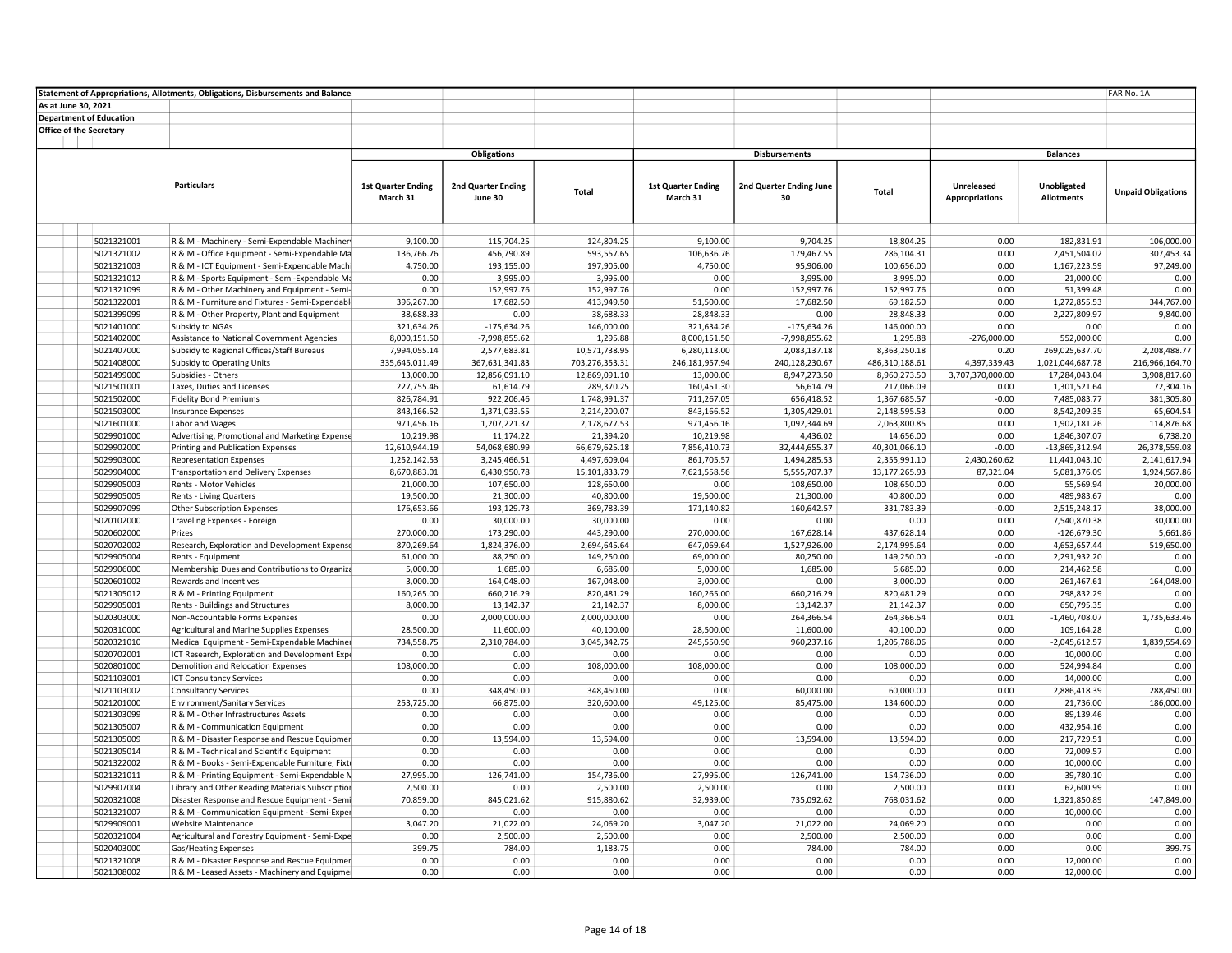|                                | Statement of Appropriations, Allotments, Obligations, Disbursements and Balances by Object of Expenditures |                                     |                                                                              |                                   |                           |                                                                         | FAR No. 1A             |                      |                            |
|--------------------------------|------------------------------------------------------------------------------------------------------------|-------------------------------------|------------------------------------------------------------------------------|-----------------------------------|---------------------------|-------------------------------------------------------------------------|------------------------|----------------------|----------------------------|
| As at June 30, 2021            |                                                                                                            |                                     |                                                                              |                                   |                           |                                                                         |                        |                      |                            |
| <b>Department of Education</b> |                                                                                                            |                                     |                                                                              |                                   |                           |                                                                         |                        |                      |                            |
| Office of the Secretary        |                                                                                                            |                                     |                                                                              |                                   |                           |                                                                         |                        |                      |                            |
|                                |                                                                                                            |                                     |                                                                              |                                   |                           |                                                                         |                        |                      |                            |
|                                |                                                                                                            |                                     | <b>Appropriations</b>                                                        |                                   |                           |                                                                         | <b>Allotments</b>      |                      |                            |
|                                | <b>Particulars</b>                                                                                         | Authorized<br><b>Appropriations</b> | <b>Adjustments</b><br>(Transfer To/From,<br>Modifications/<br>Augmentations) | Adjusted<br><b>Appropriations</b> | <b>Allotment Received</b> | Adjustments<br>(Reductions,<br>Modifications/<br><b>Augmentations</b> ) | <b>Transfer To</b>     | <b>Transfer From</b> | <b>Adjusted Allotments</b> |
|                                |                                                                                                            |                                     |                                                                              |                                   |                           |                                                                         |                        |                      |                            |
| 5021308003                     | R & M - Leased Assets - Transportation Equipmer                                                            | 0.00                                | 58,000.00                                                                    | 58.000.00                         | 58.000.00                 | 0.00                                                                    | 0.00                   | 0.00                 | 58.000.00                  |
| 5021321010                     | R & M - Medical Equipment - Semi-Expendable N                                                              | 0.00                                | 1,435.79                                                                     | 1,435.79                          | 1,435.79                  | 0.00                                                                    | 0.00                   | 0.00                 | 1,435.79                   |
| 5029999099                     | Other Maintenance and Operating Expenses                                                                   | 0.00                                | 167,597,336.38                                                               | 167,597,336.38                    | 84,237,378.35             | 73,416,375.49                                                           | 0.00                   | 1,559,103.98         | 159,212,857.82             |
| 5029907001                     | ICT Software Subscription                                                                                  | 0.00                                | 193,257.38                                                                   | 193,257.38                        | 11,832.00                 | 181,425.38                                                              | 0.00                   | 0.00                 | 193,257.38                 |
| 5020701002                     | <b>Survey Expenses</b>                                                                                     | 0.00                                | 20,448,538.74                                                                | 20,448,538.74                     | 19,925,002.39             | 523,536.35                                                              | 0.00                   | 0.00                 | 20,448,538.74              |
| 5021501002                     | <b>Tax Refund</b>                                                                                          | 0.00                                | 418.32                                                                       | 418.32                            | 418.32                    | 0.00                                                                    | 0.00                   | 0.00                 | 418.32                     |
| 5021398000                     | R & M - Others                                                                                             | 0.00                                | 198,342.20                                                                   | 198,342.20                        | 132,052.20                | 66,290.00                                                               | 0.00                   | 0.00                 | 198,342.20                 |
| 5029905008                     | Rents - ICT Machinery and Equipment                                                                        | 0.00                                | 1,385,700.00                                                                 | 1,385,700.00                      | 0.00                      | 1,385,700.00                                                            | 0.00                   | 0.00                 | 1,385,700.00               |
| 5029922000                     | <b>Bank Transaction Fee</b>                                                                                | 0.00                                | 0.00                                                                         | 0.00                              | 0.00                      | 0.00                                                                    | 0.00                   | 0.00                 | 0.00                       |
| 5020701001                     | <b>ICT Survey Expenses</b>                                                                                 | 0.00                                | 226,936.17                                                                   | 226,936.17                        | 520,588.20                | $-293,652.03$                                                           | 0.00                   | 0.00                 | 226,936.17                 |
| 5021309002                     | R & M - Leased Assets Improvements - Buildings                                                             | 0.00                                | 607,000.00                                                                   | 607,000.00                        | 607,000.00                | 0.00                                                                    | 0.00                   | 0.00                 | 607,000.00                 |
| co                             |                                                                                                            | 0.00                                | 5,119,060,993.97                                                             | 5,119,060,993.97                  | 5,110,831,899.97          | 7,507,702.00                                                            | 2,733,370,308.74       | 2,733,370,308.74     | 5,118,339,601.97           |
| 5060403005                     | Power Supply Systems                                                                                       | 0.00                                | 538,489,300.88                                                               | 538,489,300.88                    | 520,846,084.52            | 25,061,709.36                                                           | 501,797,196.08         | 494,378,703.08       | 538,489,300.88             |
| 5060404001                     | <b>Buildings</b>                                                                                           | 0.00                                | 2,305,714.97                                                                 | 2,305,714.97                      | 2,305,714.97              | 0.00                                                                    | 0.00                   | 0.00                 | 2,305,714.97               |
| 5060404002                     | <b>School Buildings</b>                                                                                    | 0.00                                | 3,046,643,057.47                                                             | 3,046,643,057.47                  | 3,066,598,781.83          | -28,095,609.36                                                          | 2,231,573,112.66       | 2,238,991,605.66     | 3,045,921,665.47           |
| 5060405003                     | Information and Communication Technology Equ                                                               | 0.00                                | 1,440,054,936.24                                                             | 1,440,054,936.24                  | 1,436,314,968.27          | 3,739,967.97                                                            | 0.00                   | 0.00                 | 1,440,054,936.24           |
| 5060407001                     | Furniture and Fixtures                                                                                     | 0.00                                | 1,309,487.51                                                                 | 1,309,487.51                      | 1,065,487.51              | 244,000.00                                                              | 0.00                   | 0.00                 | 1,309,487.51               |
| 5060405002                     | Office Equipment                                                                                           | 0.00                                | 15,996,647.20                                                                | 15,996,647.20                     | 12,759,679.00             | 3,236,968.20                                                            | 0.00                   | 0.00                 | 15,996,647.20              |
| 5060404099                     | <b>Other Structures</b>                                                                                    | 0.00                                | 680,450.80                                                                   | 680,450.80                        | 800,000.00                | $-119,549.20$                                                           | 0.00                   | 0.00                 | 680,450.80                 |
| 5060402099                     | Other Land Improvements                                                                                    | 0.00                                | 2,196,033.00                                                                 | 2,196,033.00                      | 640,000.00                | 1,556,033.00                                                            | 0.00                   | 0.00                 | 2,196,033.00               |
| 5060405099                     | Other Machinery and Equipment                                                                              | 0.00                                | 1,405,365.90                                                                 | 1,405,365.90                      | 4,466,183.87              | $-3,060,817.97$                                                         | 0.00                   | 0.00                 | 1,405,365.90               |
| 5060401001                     | Land                                                                                                       | 0.00                                | 65,000,000.00                                                                | 65,000,000.00                     | 65,000,000.00             | 0.00                                                                    | 0.00                   | 0.00                 | 65,000,000.00              |
| 5060409099                     | Other Property, Plant and Equipment                                                                        | 0.00                                | 35,000.00                                                                    | 35,000.00                         | 35,000.00                 | 0.00                                                                    | 0.00                   | 0.00                 | 35,000.00                  |
| 5060406001                     | <b>Motor Vehicles</b>                                                                                      | 0.00                                | 4,345,000.00                                                                 | 4,345,000.00                      | 0.00                      | 4,345,000.00                                                            | 0.00                   | 0.00                 | 4,345,000.00               |
| 5060405012                     | <b>Printing Equipment</b>                                                                                  | 0.00                                | 600,000.00                                                                   | 600,000.00                        | 0.00                      | 600,000.00                                                              | 0.00                   | 0.00                 | 600,000.00                 |
| 5060403004                     | Water Supply Systems                                                                                       | 0.00                                | 0.00                                                                         | 0.00                              | 0.00                      | 0.00                                                                    | 0.00                   | 0.00                 | 0.00                       |
| Special Purpose Fund           |                                                                                                            | 0.00                                | 6,059,433,957.14                                                             | 6,059,433,957.14                  | 6,072,751,131.13          | -7,818,173.99                                                           | 105,414,000.00         | 99,915,000.00        | 6,059,433,957.14           |
| PS                             |                                                                                                            | 0.00                                | 787,497,477.22                                                               | 787,497,477.22                    | 787,764,651.21            | $-267,173.99$                                                           | 0.00                   | 0.00                 | 787,497,477.22             |
| 5010101001                     | Basic Salary - Civilian                                                                                    | 0.00                                | 42,585,212.93                                                                | 42,585,212.93                     | 38,220,258.47             | 4,364,954.46                                                            | 0.00                   | 0.00                 | 42,585,212.93              |
| 5010102000                     | Salaries and Wages - Casual/Contractual                                                                    | 0.00                                | 176,499.26                                                                   | 176,499.26                        | 0.00                      | 176,499.26                                                              | 0.00                   | 0.00                 | 176,499.26                 |
| 5010201001                     | PERA - Civilian                                                                                            | 0.00                                | 493,896.89                                                                   | 493,896.89                        | 41,806.00                 | 452,090.89                                                              | 0.00                   | 0.00                 | 493,896.89                 |
| 5010204001                     | Clothing/Uniform Allowance - Civilian                                                                      | 0.00                                | 6,000.00                                                                     | 6,000.00                          | 6,000.00                  | 0.00                                                                    | 0.00                   | 0.00                 | 6,000.00                   |
| 5010210001                     | Honoraria - Civilian                                                                                       | 0.00                                | 0.00                                                                         | 0.00                              | 0.00                      | 0.00                                                                    | 0.00                   | 0.00                 | 0.00                       |
| 5010214001                     | Year End Bonus - Civilian                                                                                  | 0.00                                | 460,047.40                                                                   | 460,047.40                        | 365,859.28                | 94,188.12                                                               | 0.00                   | 0.00                 | 460,047.40                 |
| 5010215001                     | Cash Gift - Civilian                                                                                       | 0.00                                | 14,000.00                                                                    | 14,000.00                         | 13,000.00                 | 1,000.00                                                                | 0.00                   | 0.00                 | 14,000.00                  |
| 5010299012                     | Productivity Enhancement Incentive - Civilian                                                              | 0.00                                | 4,000.00                                                                     | 4,000.00                          | 0.00                      | 4,000.00                                                                | 0.00                   | 0.00                 | 4,000.00                   |
| 5010299014                     | Performance Based Bonus - Civilian                                                                         | 0.00                                | 197,311,047.54                                                               | 197,311,047.54                    | 198,635,423.91            | $-1,324,376.37$                                                         | 0.00                   | 0.00                 | 197, 311, 047.54           |
| 5010302001                     | Pag-IBIG - Civilian                                                                                        | 0.00                                | 1,670,689.59                                                                 | 1,670,689.59                      | 1,237,748.00              | 432,941.59                                                              | 0.00                   | 0.00                 | 1,670,689.59               |
| 5010303001                     | PhilHealth - Civilian                                                                                      | 0.00                                | 84,884.04                                                                    | 84,884.04                         | 36,656.98                 | 48,227.06                                                               | 0.00                   | 0.00                 | 84,884.04                  |
| 5010304001                     | ECIP - Civilian                                                                                            | 0.00                                | 1,600.00                                                                     | 1,600.00                          | 1,300.00                  | 300.00                                                                  | 0.00                   | 0.00                 | 1,600.00                   |
| 5010403001                     | Terminal Leave Benefits - Civilian                                                                         | 0.00                                | 20,032,222.02                                                                | 20,032,222.02                     | 26,326,902.40             | $-6,294,680.38$                                                         | 0.00                   | 0.00                 | 20,032,222.02              |
| 5010499015                     | Loyalty Award - Civilian                                                                                   | 0.00                                | 15,000.00                                                                    | 15,000.00                         | 0.00                      | 15,000.00                                                               | 0.00                   | 0.00                 | 15,000.00                  |
| 5010499099                     | <b>Other Personnel Benefits</b>                                                                            | 0.00                                | 275,324.20                                                                   | 275,324.20                        | 247,105.70                | 28,218.50                                                               | 0.00                   | 0.00                 | 275,324.20                 |
| 5010499007                     | Lump-sum for Filling of Positions - Civilian                                                               | 0.00                                | 205,715,616.10                                                               | 205,715,616.10                    | 206,404,164.63            | $-688,548.53$                                                           | 0.00                   | 0.00                 | 205,715,616.10             |
| 5010212001                     | Longevity Pay - Civilian                                                                                   | 0.00                                | 481.73                                                                       | 481.73                            | 481.73                    | 0.00                                                                    | 0.00                   | 0.00                 | 481.73                     |
| 5010299004                     | Special Hardship Allowance - Civilian                                                                      | 0.00                                | 0.50                                                                         | 0.50                              | 0.50                      | 0.00                                                                    | 0.00                   | 0.00                 | 0.50                       |
| 5010499006                     | Lump-sum for Compensation Adjustment                                                                       | 0.00                                | 315,657,658.56                                                               | 315,657,658.56                    | 315,657,658.56            | 0.00                                                                    | 0.00                   | 0.00                 | 315,657,658.56             |
| 5010216001                     | Mid-Year Bonus - Civilian                                                                                  | 0.00                                | 1,237,533.13                                                                 | 1,237,533.13                      | 113,758.00                | 1,123,775.13                                                            | 0.00                   | 0.00                 | 1,237,533.13               |
| 5010103000                     | Salaries and Wages - Substitute Teachers                                                                   | 0.00<br>0.00                        | 1,755,763.28                                                                 | 1,755,763.28                      | 456,527.00                | 1,299,236.28                                                            | 0.00                   | 0.00<br>0.00         | 1,755,763.28<br>0.05       |
| 5010208001<br>MOOE             | Productivity Incentive Allowance - Civilian                                                                | 0.00                                | 0.05<br>2,821,936,479.92                                                     | 0.05<br>2,821,936,479.92          | 0.05<br>2,834,986,479.92  | 0.00<br>$-7,551,000.00$                                                 | 0.00<br>105,414,000.00 | 99,915,000.00        | 2,821,936,479.92           |
| 5020101000                     | Traveling Expenses - Local                                                                                 | 0.00                                | 74,486.00                                                                    | 74,486.00                         | 0.00                      | 74,486.00                                                               | 0.00                   | 0.00                 | 74,486.00                  |
| 5020201001                     | <b>ICT Training Expenses</b>                                                                               | 0.00                                | 580,872.00                                                                   | 580,872.00                        | 0.00                      | 580,872.00                                                              | 0.00                   | 0.00                 | 580,872.00                 |
|                                |                                                                                                            |                                     |                                                                              |                                   |                           |                                                                         |                        |                      |                            |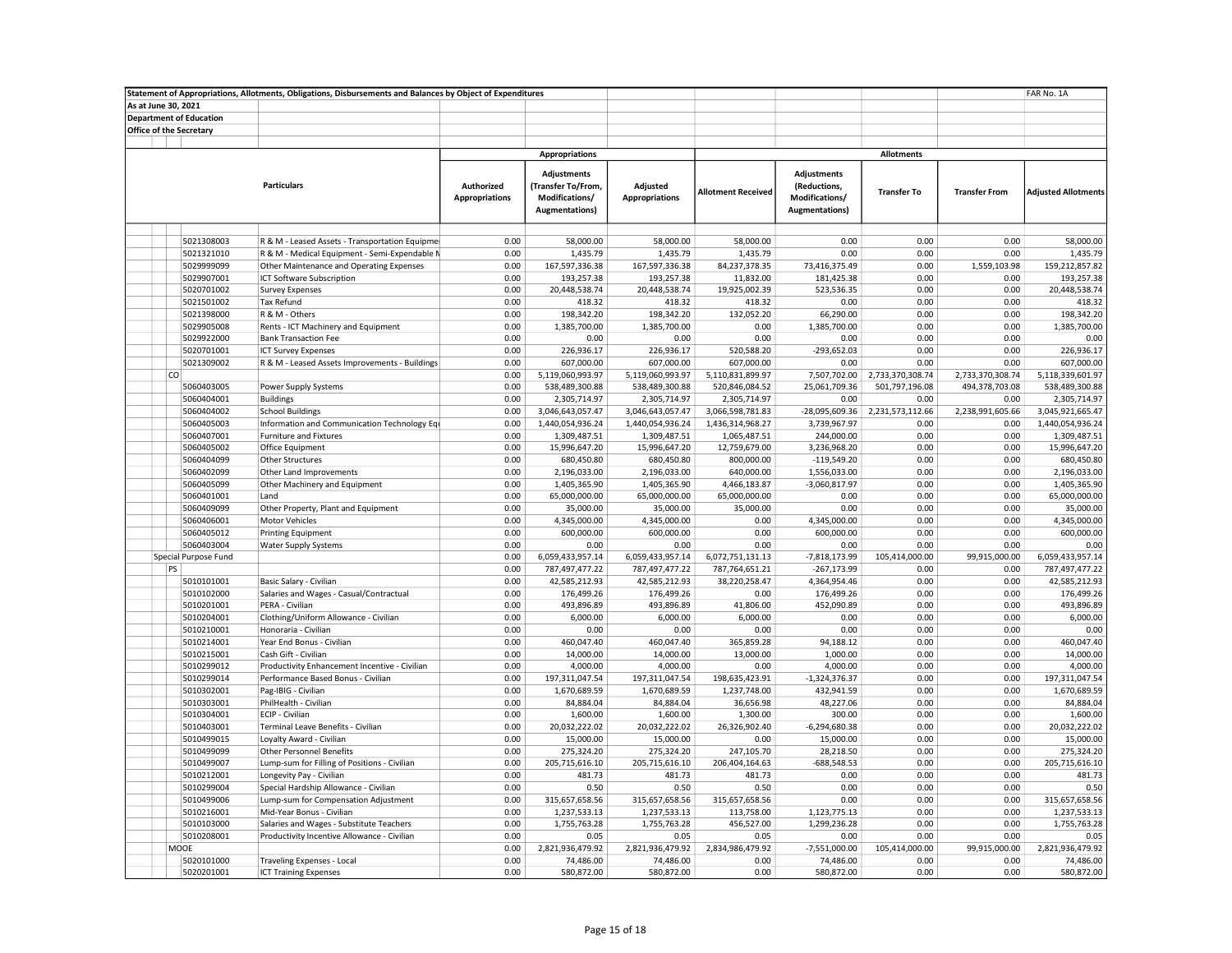|                     |                                | Statement of Appropriations, Allotments, Obligations, Disbursements and Balances        |                           |                              |                              |                           |                         |                                 |                       |                                  | FAR No. 1A                   |
|---------------------|--------------------------------|-----------------------------------------------------------------------------------------|---------------------------|------------------------------|------------------------------|---------------------------|-------------------------|---------------------------------|-----------------------|----------------------------------|------------------------------|
| As at June 30, 2021 |                                |                                                                                         |                           |                              |                              |                           |                         |                                 |                       |                                  |                              |
|                     | <b>Department of Education</b> |                                                                                         |                           |                              |                              |                           |                         |                                 |                       |                                  |                              |
|                     | <b>Office of the Secretary</b> |                                                                                         |                           |                              |                              |                           |                         |                                 |                       |                                  |                              |
|                     |                                |                                                                                         |                           |                              |                              |                           |                         |                                 |                       |                                  |                              |
|                     |                                |                                                                                         |                           | Obligations                  |                              |                           | <b>Disbursements</b>    |                                 |                       | <b>Balances</b>                  |                              |
|                     |                                |                                                                                         |                           |                              |                              |                           |                         |                                 |                       |                                  |                              |
|                     |                                | <b>Particulars</b>                                                                      | <b>1st Quarter Ending</b> | 2nd Quarter Ending           |                              | <b>1st Quarter Ending</b> | 2nd Quarter Ending June |                                 | Unreleased            | Unobligated                      |                              |
|                     |                                |                                                                                         | March 31                  | June 30                      | Total                        | March 31                  | 30                      | Total                           | <b>Appropriations</b> | <b>Allotments</b>                | <b>Unpaid Obligations</b>    |
|                     |                                |                                                                                         |                           |                              |                              |                           |                         |                                 |                       |                                  |                              |
|                     |                                |                                                                                         |                           |                              |                              |                           |                         |                                 |                       |                                  |                              |
|                     | 5021308003                     | R & M - Leased Assets - Transportation Equipmer                                         | 0.00                      | 0.00                         | 0.00                         | 0.00                      | 0.00                    | 0.00                            | 0.00                  | 58.000.00                        | 0.00                         |
|                     | 5021321010                     | R & M - Medical Equipment - Semi-Expendable N                                           | 0.00                      | 0.00                         | 0.00                         | 0.00                      | 0.00                    | 0.00                            | 0.00                  | 1,435.79                         | 0.00                         |
|                     | 5029999099                     | Other Maintenance and Operating Expenses                                                | 89,953,553.31             | 41,371,799.22                | 131, 325, 352. 53            | 81,885,123.50             | 30,942,823.07           | 112,827,946.57                  | 8,384,478.56          | 27,887,505.29                    | 18,497,405.96                |
|                     | 5029907001                     | ICT Software Subscription                                                               | 145,918.08                | 35,507.30                    | 181,425.38                   | 145,918.08                | 35,507.30               | 181,425.38                      | 0.00                  | 11,832.00                        | 0.00                         |
|                     | 5020701002                     | <b>Survey Expenses</b>                                                                  | 1,123,573.65              | 2,536,881.12                 | 3,660,454.77                 | 204,573.65                | 2,896,288.67            | 3,100,862.32                    | 0.00                  | 16,788,083.97                    | 559,592.45                   |
|                     | 5021501002                     | Tax Refund                                                                              | 0.00                      | 0.00                         | 0.00                         | 0.00                      | 0.00                    | 0.00                            | 0.00                  | 418.32                           | 0.00                         |
|                     | 5021398000                     | R & M - Others                                                                          | 177,028.20                | 21,314.00                    | 198,342.20                   | 177,028.20                | 840.00                  | 177,868.20                      | 0.00                  | 0.00                             | 20,474.00                    |
|                     | 5029905008                     | Rents - ICT Machinery and Equipment                                                     | 0.00                      | 1,385,700.00                 | 1,385,700.00                 | 0.00                      | 0.00                    | 0.00                            | 0.00                  | 0.00                             | 1,385,700.00                 |
|                     | 5029922000                     | <b>Bank Transaction Fee</b>                                                             | 0.00                      | 0.00                         | 0.00                         | 0.00                      | 0.00                    | 0.00                            | 0.00                  | 0.00                             | 0.00                         |
|                     | 5020701001                     | <b>ICT Survey Expenses</b>                                                              | 0.00                      | 0.00                         | 0.00                         | 0.00                      | 0.00                    | 0.00                            | 0.00                  | 226,936.17                       | 0.00                         |
|                     | 5021309002                     | R & M - Leased Assets Improvements - Buildings                                          | 0.00                      | 0.00                         | 0.00                         | 0.00                      | 0.00                    | 0.00                            | 0.00                  | 607,000.00                       | 0.00                         |
|                     | co                             |                                                                                         | 247,298,609.93            | 520,989,049.55               | 768,287,659.48               | 24,021,409.34             | 142,714,541.19          | 166,735,950.53                  | 721,392.00            | 4,350,051,942.49                 | 601,551,708.95               |
|                     | 5060403005                     | Power Supply Systems                                                                    | 9,339,923.79              | 139,366,282.63               | 148,706,206.42               | 40,629.35                 | 8,170,514.15            | 8,211,143.50                    | $-0.00$               | 389,783,094.46                   | 140,495,062.92               |
|                     | 5060404001<br>5060404002       | <b>Buildings</b>                                                                        | 0.00<br>229,510,655.45    | 320,000.00<br>342,900,869.49 | 320,000.00<br>572,411,524.94 | 0.00<br>17,853,424.39     | 0.00<br>123,213,202.76  | 0.00                            | 0.00<br>721,392.00    | 1,985,714.97<br>2,473,510,140.53 | 320,000.00<br>431,344,897.79 |
|                     | 5060405003                     | <b>School Buildings</b>                                                                 | 6,466,411.60              | 28,610,381.63                | 35,076,793.23                | 5,902,441.60              | 8,005,425.28            | 141,066,627.15<br>13,907,866.88 | 0.00                  | 1,404,978,143.01                 | 21,168,926.35                |
|                     | 5060407001                     | Information and Communication Technology Eqi<br><b>Furniture and Fixtures</b>           | 28,000.00                 | 154,000.00                   | 182,000.00                   | 28,000.00                 | 154,000.00              | 182,000.00                      | 0.00                  | 1,127,487.51                     | 0.00                         |
|                     | 5060405002                     | Office Equipment                                                                        | 1,077,544.00              | 8,316,265.00                 | 9,393,809.00                 | 196,914.00                | 2,482,099.00            | 2,679,013.00                    | 0.00                  | 6,602,838.20                     | 6,714,796.00                 |
|                     | 5060404099                     | <b>Other Structures</b>                                                                 | 0.00                      | 680,450.80                   | 680,450.80                   | 0.00                      | 48,500.00               | 48,500.00                       | 0.00                  | 0.00                             | 631,950.80                   |
|                     | 5060402099                     | Other Land Improvements                                                                 | 0.00                      | 640,800.00                   | 640,800.00                   | 0.00                      | 640,800.00              | 640,800.00                      | 0.00                  | 1,555,233.00                     | 0.00                         |
|                     | 5060405099                     | Other Machinery and Equipment                                                           | 0.00                      | 0.00                         | 0.00                         | 0.00                      | 0.00                    | 0.00                            | 0.00                  | 1,405,365.90                     | 0.00                         |
|                     | 5060401001                     | Land                                                                                    | 0.00                      | 0.00                         | 0.00                         | 0.00                      | 0.00                    | 0.00                            | 0.00                  | 65,000,000.00                    | 0.00                         |
|                     | 5060409099                     | Other Property, Plant and Equipment                                                     | 0.00                      | 0.00                         | 0.00                         | 0.00                      | 0.00                    | 0.00                            | 0.00                  | 35,000.00                        | 0.00                         |
|                     | 5060406001                     | <b>Motor Vehicles</b>                                                                   | 0.00                      | 0.00                         | 0.00                         | 0.00                      | 0.00                    | 0.00                            | 0.00                  | 4,345,000.00                     | 0.00                         |
|                     | 5060405012                     | <b>Printing Equipment</b>                                                               | 0.00                      | 0.00                         | 0.00                         | 0.00                      | 0.00                    | 0.00                            | 0.00                  | 600,000.00                       | 0.00                         |
|                     | 5060403004                     | Water Supply Systems                                                                    | 876,075.09                | 0.00                         | 876,075.09                   | 0.00                      | 0.00                    | 0.00                            | 0.00                  | $-876,075.09$                    | 876,075.09                   |
|                     | Special Purpose Fund           |                                                                                         | 2,453,043,590.12          | 1,600,268,109.16             | 4,053,311,699.28             | 22,914,458.17             | 3,828,027,916.75        | 3,850,942,374.92                | $-0.00$               | 2,006,122,257.86                 | 202,369,324.36               |
|                     | PS                             |                                                                                         | 10,737,096.59             | 26,781,589.19                | 37,518,685.78                | 10,078,304.13             | 26,456,935.74           | 36,535,239.87                   | 0.00                  | 749,978,791.44                   | 983,445.91                   |
|                     | 5010101001                     | Basic Salary - Civilian                                                                 | 7,609,646.54              | 22,884,898.86                | 30,494,545.40                | 7,369,671.19              | 22,619,504.07           | 29,989,175.26                   | 0.00                  | 12,090,667.53                    | 505,370.14                   |
|                     | 5010102000                     | Salaries and Wages - Casual/Contractual                                                 | 176,499.26                | 0.00                         | 176,499.26                   | 85,206.53                 | 35,502.73               | 120,709.26                      | 0.00                  | 0.00                             | 55,790.00                    |
|                     | 5010201001                     | PERA - Civilian                                                                         | 447,454.53                | 4,636.36                     | 452,090.89                   | 444,363.62                | 4,636.36                | 448,999.98                      | 0.00                  | 41.806.00                        | 3,090.91                     |
|                     | 5010204001<br>5010210001       | Clothing/Uniform Allowance - Civilian<br>Honoraria - Civilian                           | 0.00<br>0.00              | 18,000.00<br>0.00            | 18,000.00<br>0.00            | 0.00<br>0.00              | 18,000.00               | 18,000.00                       | 0.00                  | $-12,000.00$<br>0.00             | 0.00<br>0.00                 |
|                     | 5010214001                     | Year End Bonus - Civilian                                                               | 25,248.00                 | 94,786.00                    | 120,034.00                   | 25,248.00                 | 0.00<br>94,786.00       | 0.00<br>120,034.00              | 0.00<br>0.00          | 340,013.40                       | 0.00                         |
|                     | 5010215001                     | Cash Gift - Civilian                                                                    | 0.00                      | 1,000.00                     | 1,000.00                     | 0.00                      | 1,000.00                | 1,000.00                        | 0.00                  | 13,000.00                        | 0.00                         |
|                     | 5010299012                     | Productivity Enhancement Incentive - Civilian                                           | 0.00                      | 4,000.00                     | 4,000.00                     | 0.00                      | 4,000.00                | 4,000.00                        | 0.00                  | 0.00                             | 0.00                         |
|                     | 5010299014                     | Performance Based Bonus - Civilian                                                      | 138,155.50                | 139,897.54                   | 278,053.04                   | 138,155.50                | 139,897.54              | 278,053.04                      | 0.00                  | 197,032,994.50                   | 0.00                         |
|                     | 5010302001                     | Pag-IBIG - Civilian                                                                     | 0.00                      | 432,941.59                   | 432,941.59                   | 0.00                      | 432,941.59              | 432,941.59                      | 0.00                  | 1,237,748.00                     | $-0.00$                      |
|                     | 5010303001                     | PhilHealth - Civilian                                                                   | 0.00                      | 53,177.06                    | 53,177.06                    | 0.00                      | 53,177.06               | 53,177.06                       | 0.00                  | 31,706.98                        | 0.00                         |
|                     | 5010304001                     | ECIP - Civilian                                                                         | 0.00                      | 300.00                       | 300.00                       | 0.00                      | 300.00                  | 300.00                          | 0.00                  | 1,300.00                         | 0.00                         |
|                     | 5010403001                     | Terminal Leave Benefits - Civilian                                                      | 19,832.57                 | 997,643.34                   | 1,017,475.91                 | 19,832.57                 | 997,643.34              | 1,017,475.91                    | 0.00                  | 19,014,746.11                    | $-0.00$                      |
|                     | 5010499015                     | Loyalty Award - Civilian                                                                | 0.00                      | 15,000.00                    | 15,000.00                    | 0.00                      | 15,000.00               | 15,000.00                       | 0.00                  | 0.00                             | 0.00                         |
|                     | 5010499099                     | <b>Other Personnel Benefits</b>                                                         | 20,197.51                 | 104,979.39                   | 125,176.90                   | 20,197.51                 | 10,218.50               | 30,416.01                       | 0.00                  | 150,147.30                       | 94,760.89                    |
|                     | 5010499007                     | Lump-sum for Filling of Positions - Civilian                                            | 0.00                      | 0.00                         | 0.00                         | 0.00                      | 0.00                    | 0.00                            | 0.00                  | 205,715,616.10                   | 0.00                         |
|                     | 5010212001                     | Longevity Pay - Civilian                                                                | 0.00                      | 0.00                         | 0.00                         | 0.00                      | 0.00                    | 0.00                            | 0.00                  | 481.73                           | 0.00                         |
|                     | 5010299004                     | Special Hardship Allowance - Civilian                                                   | 0.00                      | 0.00                         | 0.00                         | 0.00                      | 0.00                    | 0.00                            | 0.00                  | 0.50                             | 0.00                         |
|                     | 5010499006                     | Lump-sum for Compensation Adjustment                                                    | 1,209,784.64              | 241,068.68                   | 1,450,853.32                 | 1,209,784.64              | 241,068.18              | 1,450,852.82                    | 0.00                  | 314,206,805.24                   | 0.50                         |
|                     | 5010216001                     | Mid-Year Bonus - Civilian                                                               | 0.00                      | 1,123,775.13                 | 1,123,775.13                 | 0.00                      | 1,123,775.13            | 1,123,775.13                    | 0.00                  | 113,758.00                       | 0.00                         |
|                     | 5010103000<br>5010208001       | Salaries and Wages - Substitute Teachers<br>Productivity Incentive Allowance - Civilian | 1,090,278.04<br>0.00      | 665,485.24<br>0.00           | 1,755,763.28<br>0.00         | 765,844.57<br>0.00        | 665,485.24<br>0.00      | 1,431,329.81<br>0.00            | 0.00<br>0.00          | 0.00<br>0.05                     | 324,433.47<br>0.00           |
|                     | <b>MOOE</b>                    |                                                                                         | 42,306,493.53             | 1,573,486,519.97             | 1,615,793,013.50             | 12,836,154.04             | 1,401,570,981.01        | 1,414,407,135.05                | $-0.00$               | 1,206,143,466.42                 | 201,385,878.45               |
|                     | 5020101000                     | Traveling Expenses - Local                                                              | 0.00                      | 74,486.00                    | 74,486.00                    | 0.00                      | 74,486.00               | 74,486.00                       | 0.00                  | 0.00                             | 0.00                         |
|                     | 5020201001                     | <b>ICT Training Expenses</b>                                                            | 0.00                      | 580,872.00                   | 580,872.00                   | 0.00                      | 569,254.56              | 569,254.56                      | 0.00                  | 0.00                             | 11,617.44                    |
|                     |                                |                                                                                         |                           |                              |                              |                           |                         |                                 |                       |                                  |                              |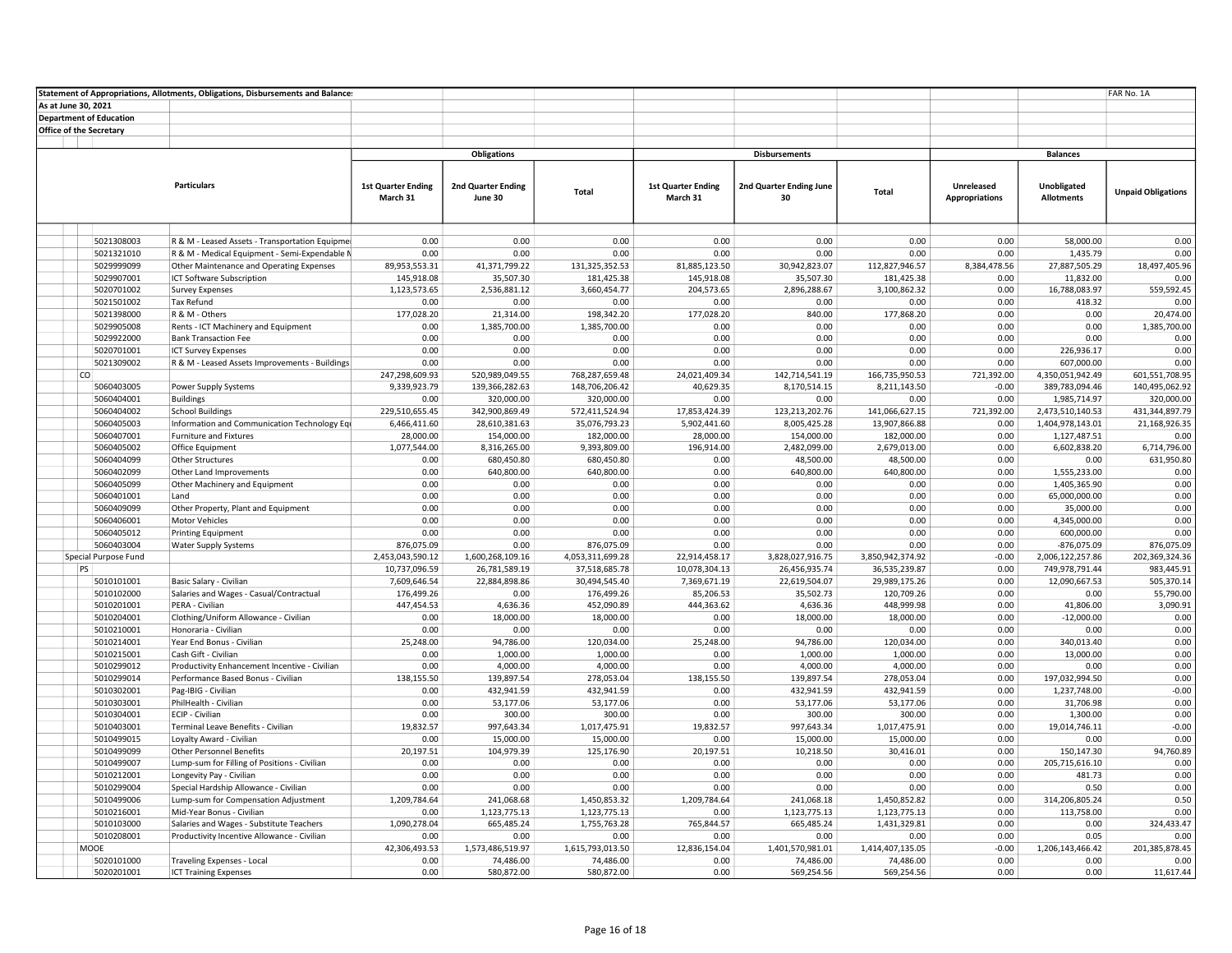|                    |                     |                                | Statement of Appropriations, Allotments, Obligations, Disbursements and Balances by Object of Expenditures |                                     |                                                                               |                                   |                                       |                                                                         |                                  |                      | FAR No. 1A                 |
|--------------------|---------------------|--------------------------------|------------------------------------------------------------------------------------------------------------|-------------------------------------|-------------------------------------------------------------------------------|-----------------------------------|---------------------------------------|-------------------------------------------------------------------------|----------------------------------|----------------------|----------------------------|
|                    | As at June 30, 2021 |                                |                                                                                                            |                                     |                                                                               |                                   |                                       |                                                                         |                                  |                      |                            |
|                    |                     | <b>Department of Education</b> |                                                                                                            |                                     |                                                                               |                                   |                                       |                                                                         |                                  |                      |                            |
|                    |                     | <b>Office of the Secretary</b> |                                                                                                            |                                     |                                                                               |                                   |                                       |                                                                         |                                  |                      |                            |
|                    |                     |                                |                                                                                                            |                                     |                                                                               |                                   |                                       |                                                                         |                                  |                      |                            |
|                    |                     |                                |                                                                                                            |                                     | <b>Appropriations</b>                                                         |                                   |                                       |                                                                         | <b>Allotments</b>                |                      |                            |
|                    |                     |                                | <b>Particulars</b>                                                                                         | Authorized<br><b>Appropriations</b> | Adjustments<br>(Transfer To/From,<br>Modifications/<br><b>Augmentations</b> ) | Adjusted<br><b>Appropriations</b> | <b>Allotment Received</b>             | Adjustments<br>(Reductions,<br>Modifications/<br><b>Augmentations</b> ) | <b>Transfer To</b>               | <b>Transfer From</b> | <b>Adjusted Allotments</b> |
|                    |                     |                                |                                                                                                            |                                     |                                                                               |                                   |                                       |                                                                         |                                  |                      |                            |
|                    |                     | 5020201002                     | <b>Training Expenses</b>                                                                                   | 0.00                                | 3,012,206.50                                                                  | 3,012,206.50                      | 0.00                                  | 2,016,206.50                                                            | 0.00                             | 996,000.00           | 3,012,206.50               |
|                    |                     | 5020301001                     | <b>ICT Office Supplies</b>                                                                                 | 0.00                                | 415,175.00                                                                    | 415,175.00                        | 149,655.00                            | 265,520.00                                                              | 0.00                             | 0.00                 | 415,175.00                 |
|                    |                     | 5020301002                     | <b>Office Supplies Expenses</b>                                                                            | 0.00                                | 35,294,569.51                                                                 | 35,294,569.51                     | 16,394,660.93                         | 18,899,908.58                                                           | 0.00                             | 0.00                 | 35,294,569.51              |
|                    |                     | 5020307000                     | Drugs and Medicines Expenses                                                                               | 0.00                                | 2,052,950.08                                                                  | 2,052,950.08                      | 0.00                                  | 2,052,950.08                                                            | 0.00                             | 0.00                 | 2,052,950.08               |
|                    |                     | 5020308000                     | Medical, Dental and Laboratory Supplies Expense                                                            | 0.00                                | 2,967,547.73                                                                  | 2,967,547.73                      | 202,333.00                            | 2,765,214.73                                                            | 0.00                             | 0.00                 | 2,967,547.73               |
|                    |                     | 5020309000                     | Fuel, Oil and Lubricants Expenses                                                                          | 0.00                                | 18,228.35                                                                     | 18,228.35                         | 0.00                                  | 18,228.35                                                               | 0.00                             | 0.00                 | 18,228.35                  |
|                    |                     | 5020311001                     | Textbooks and Instructional Materials Expenses                                                             | 0.00                                | 4,808,020.73                                                                  | 4,808,020.73                      | 1,148,809.32                          | 3,437,211.41                                                            | 0.00                             | 222,000.00           | 4,808,020.73               |
|                    |                     | 5020321001                     | Machinery - Semi-Expendable Machinery and Eq                                                               | 0.00                                | 2,919,100.00                                                                  | 2,919,100.00                      | 2,850,600.00                          | 68,500.00                                                               | 0.00                             | 0.00                 | 2,919,100.00               |
|                    |                     | 5020321002                     | Office Equipment - Semi-Expendable Machinery                                                               | 0.00                                | 2,967,079.16                                                                  | 2,967,079.16                      | 0.00                                  | 2,967,079.16                                                            | 0.00                             | 0.00                 | 2,967,079.16               |
|                    |                     | 5020321003                     | ICT Equipment - Semi-Expendable Machinery and                                                              | 0.00                                | 6,564,625.47                                                                  | 6,564,625.47                      | 1,455,340.00                          | 5,109,285.47                                                            | 0.00                             | 0.00                 | 6,564,625.47               |
|                    |                     | 5020321007                     | Communications Equipment - Semi-Expendable                                                                 | 0.00                                | 2,143,908.00                                                                  | 2,143,908.00                      | 315,520.00                            | 1,828,388.00                                                            | 0.00                             | 0.00                 | 2,143,908.00               |
|                    |                     | 5020321099                     | Other Machinery and Equipment - Semi-Expenda                                                               | 0.00                                | 751,450.00                                                                    | 751,450.00                        | 0.00                                  | 751,450.00                                                              | 0.00                             | 0.00                 | 751,450.00                 |
|                    |                     | 5020322001                     | Furniture and Fixtures - Semi-Expendable Furniti                                                           | 0.00                                | 20,800.00                                                                     | 20,800.00                         | 0.00                                  | 20,800.00                                                               | 0.00                             | 0.00                 | 20,800.00                  |
|                    |                     | 5020399000                     | Other Supplies and Materials Expenses                                                                      | 0.00                                | 85,922,072.33                                                                 | 85,922,072.33                     | 44,715,373.36                         | 40,606,698.97                                                           | 0.00                             | 600,000.00           | 85,922,072.33              |
|                    |                     | 5020502001                     | Mobile                                                                                                     | 0.00                                | 50,900.00                                                                     | 50,900.00                         | 0.00                                  | 50,900.00                                                               | 0.00                             | 0.00                 | 50,900.00                  |
|                    |                     | 5020503000                     | Internet Subscription Expenses                                                                             | 0.00                                | 1,048,320,000.00                                                              | 1,048,320,000.00                  | 0.00                                  | 1,048,320,000.00                                                        | 0.00                             | 0.00                 | 1,048,320,000.00           |
|                    |                     | 5021199000                     | <b>Other Professional Services</b>                                                                         | 0.00                                | 90,609.80                                                                     | 90,609.80                         | 0.00                                  | 90,609.80                                                               | 0.00                             | 0.00                 | 90,609.80                  |
|                    |                     | 5021299099                     | <b>Other General Services</b>                                                                              | 0.00                                | 461,880.12                                                                    | 461,880.12                        | 123,590.00                            | 338,290.12                                                              | 0.00                             | 0.00                 | 461,880.12                 |
|                    |                     | 5021304002                     | R & M - School Buildings                                                                                   | 0.00                                | 8,550.00                                                                      | 8,550.00                          | 0.00                                  | 8,550.00                                                                | 0.00                             | 0.00                 | 8,550.00                   |
|                    |                     | 5021304099                     | R & M - Other Structures                                                                                   | 0.00                                | 313,733.00                                                                    | 313,733.00                        | 0.00                                  | 313,733.00                                                              | 0.00                             | 0.00                 | 313,733.00                 |
|                    |                     | 5021305003                     | R & M - ICT Equipment                                                                                      | 0.00                                | 285,600.00                                                                    | 285,600.00                        | 0.00                                  | 285,600.00                                                              | 0.00                             | 0.00                 | 285,600.00                 |
|                    |                     | 5021321002                     | R & M - Office Equipment - Semi-Expendable Ma                                                              | 0.00                                | 25,500.00                                                                     | 25,500.00                         | 0.00                                  | 25,500.00                                                               | 0.00                             | 0.00                 | 25,500.00                  |
|                    |                     | 5021321003                     | R & M - ICT Equipment - Semi-Expendable Machi                                                              | 0.00                                | 21,964.00                                                                     | 21,964.00                         | 0.00                                  | 21,964.00                                                               | 0.00                             | 0.00                 | 21,964.00                  |
|                    |                     | 5021407000                     | Subsidy to Regional Offices/Staff Bureaus                                                                  | 0.00                                | 214,151,133.94                                                                | 214, 151, 133. 94                 | 214,151,133.94                        | 0.00                                                                    | 0.00                             | 0.00                 | 214,151,133.94             |
|                    |                     | 5021408000                     | <b>Subsidy to Operating Units</b>                                                                          | 0.00                                | 647,203,665.58                                                                | 647,203,665.58                    | 770,614,701.05                        | $-126, 186, 035.47$                                                     | 1,800,000.00                     | 4,575,000.00         | 647,203,665.58             |
|                    |                     | 5021499000                     | Subsidies - Others                                                                                         | 0.00                                | 697,784,077.00                                                                | 697,784,077.00                    | 1,770,851,000.00                      | $-1,061,378,923.00$                                                     | 103,614,000.00                   | 91,926,000.00        | 697,784,077.00             |
|                    |                     | 5029902000                     | Printing and Publication Expenses                                                                          | 0.00                                | 52,905,143.60                                                                 | 52,905,143.60                     | 11,595,390.76                         | 41,309,752.84                                                           | 0.00                             | 0.00                 | 52,905,143.60              |
|                    |                     | 5029903000                     | <b>Representation Expenses</b>                                                                             | 0.00                                | 15,900.00                                                                     | 15,900.00                         | 15,900.00                             | 0.00                                                                    | 0.00                             | 0.00                 | 15,900.00                  |
|                    |                     | 5020321010                     | Medical Equipment - Semi-Expendable Machiner                                                               | 0.00                                | 964,835.80                                                                    | 964,835.80                        | 0.00                                  | 964,835.80                                                              | 0.00                             | 0.00                 | 964,835.80                 |
|                    |                     | 5020321008                     | Disaster Response and Rescue Equipment - Semi                                                              | 0.00                                | 53,252.00                                                                     | 53,252.00                         | 0.00                                  | 53,252.00                                                               | 0.00                             | 0.00                 | 53,252.00                  |
|                    |                     | 5020202000                     | <b>Scholarship Grants/Expenses</b>                                                                         | 0.00                                | 2,211,000.00                                                                  | 2,211,000.00                      | 0.00                                  | 2,211,000.00                                                            | 0.00                             | 0.00                 | 2,211,000.00               |
|                    |                     | 5029999099                     | Other Maintenance and Operating Expenses                                                                   | 0.00                                | 6,555,644.22                                                                  | 6,555,644.22                      | 402,472.56                            | 4,557,171.66                                                            | 0.00                             | 1,596,000.00         | 6,555,644.22               |
|                    | <b>CO</b>           |                                |                                                                                                            | 0.00                                | 2,450,000,000.00                                                              | 2,450,000,000.00                  | 2,450,000,000.00                      | 0.00                                                                    | 0.00                             | 0.00                 | 2,450,000,000.00           |
|                    |                     | 5060405003                     | Information and Communication Technology Equ                                                               | 0.00                                | 2,450,000,000.00                                                              | 2,450,000,000.00                  | 2,450,000,000.00                      | 0.00                                                                    | 0.00                             | 0.00                 | 2,450,000,000.00           |
| <b>Grand Total</b> |                     |                                |                                                                                                            | 594,110,152,000.00                  | 32,713,594,627.43                                                             |                                   | 626,823,746,627.44 608,645,991,020.38 |                                                                         | -69,455,797.06 28,292,262,793.84 | 28,292,262,793.84    | 608,576,535,223.33         |
|                    |                     |                                |                                                                                                            |                                     |                                                                               |                                   |                                       |                                                                         |                                  |                      |                            |
|                    |                     |                                |                                                                                                            |                                     |                                                                               |                                   |                                       |                                                                         |                                  |                      |                            |
|                    |                     |                                |                                                                                                            |                                     |                                                                               |                                   |                                       |                                                                         |                                  |                      |                            |
|                    |                     |                                |                                                                                                            |                                     |                                                                               |                                   |                                       |                                                                         |                                  |                      |                            |
|                    |                     |                                |                                                                                                            |                                     |                                                                               |                                   |                                       |                                                                         |                                  |                      |                            |